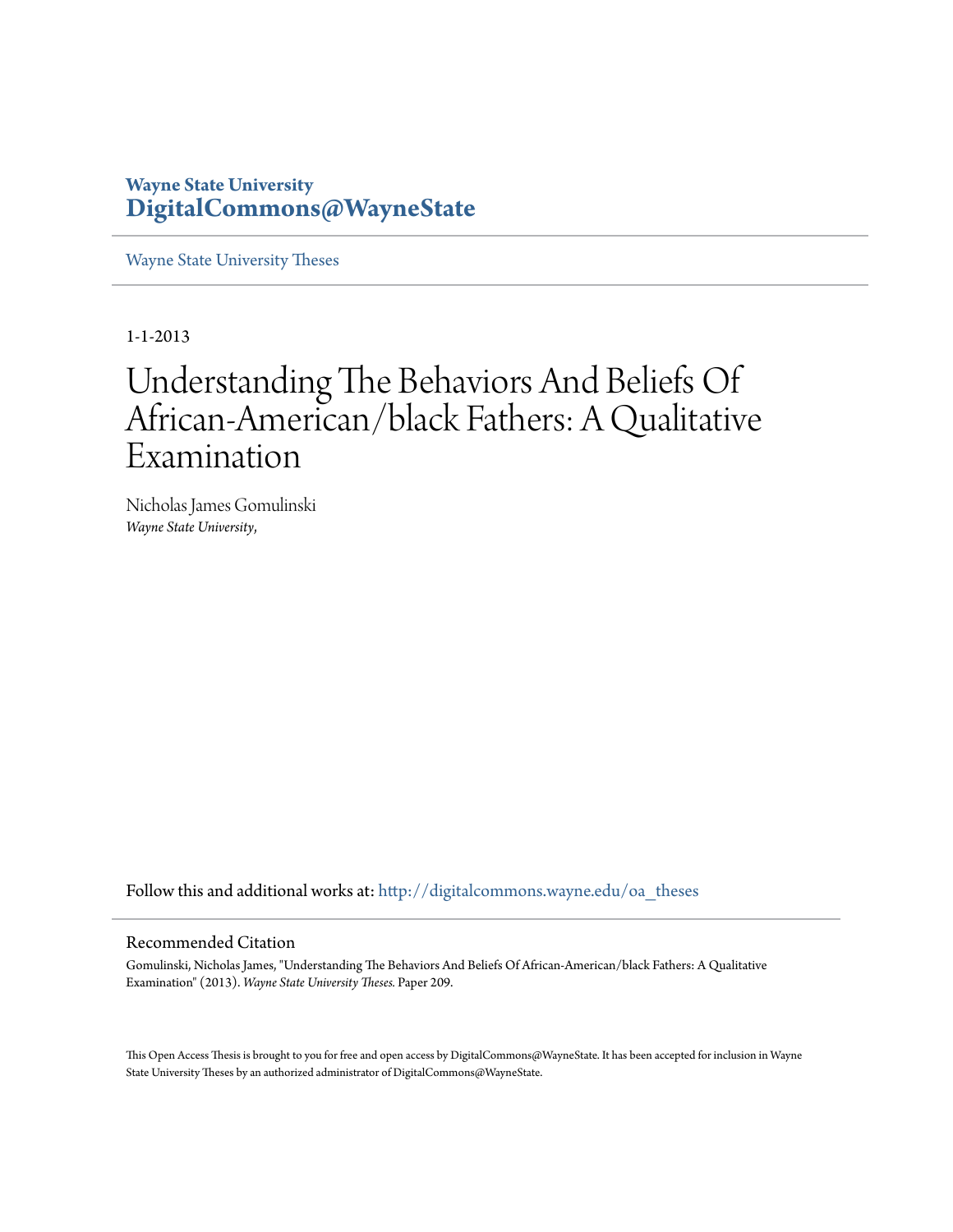## **UNDERSTANDING THE BEHAVIORS AND BELIEFS OF AFRICAN-AMERICAN/ BLACK FATHERS: A QUALITATIVE EXAMINATION**

by

### **NICHOLAS J. GOMULINSKI**

### **THESIS**

Submitted to the Graduate School

of Wayne State University,

Detroit, Michigan

in partial fulfillment of the requirements

for the degree of

### **MASTER OF SOCIAL WORK**

2013

MAJOR: SOCIAL WORK

 $\mathcal{L}_\text{max}$  , and the contract of the contract of the contract of the contract of the contract of the contract of the contract of the contract of the contract of the contract of the contract of the contract of the contr

Approved by:

Advisor Date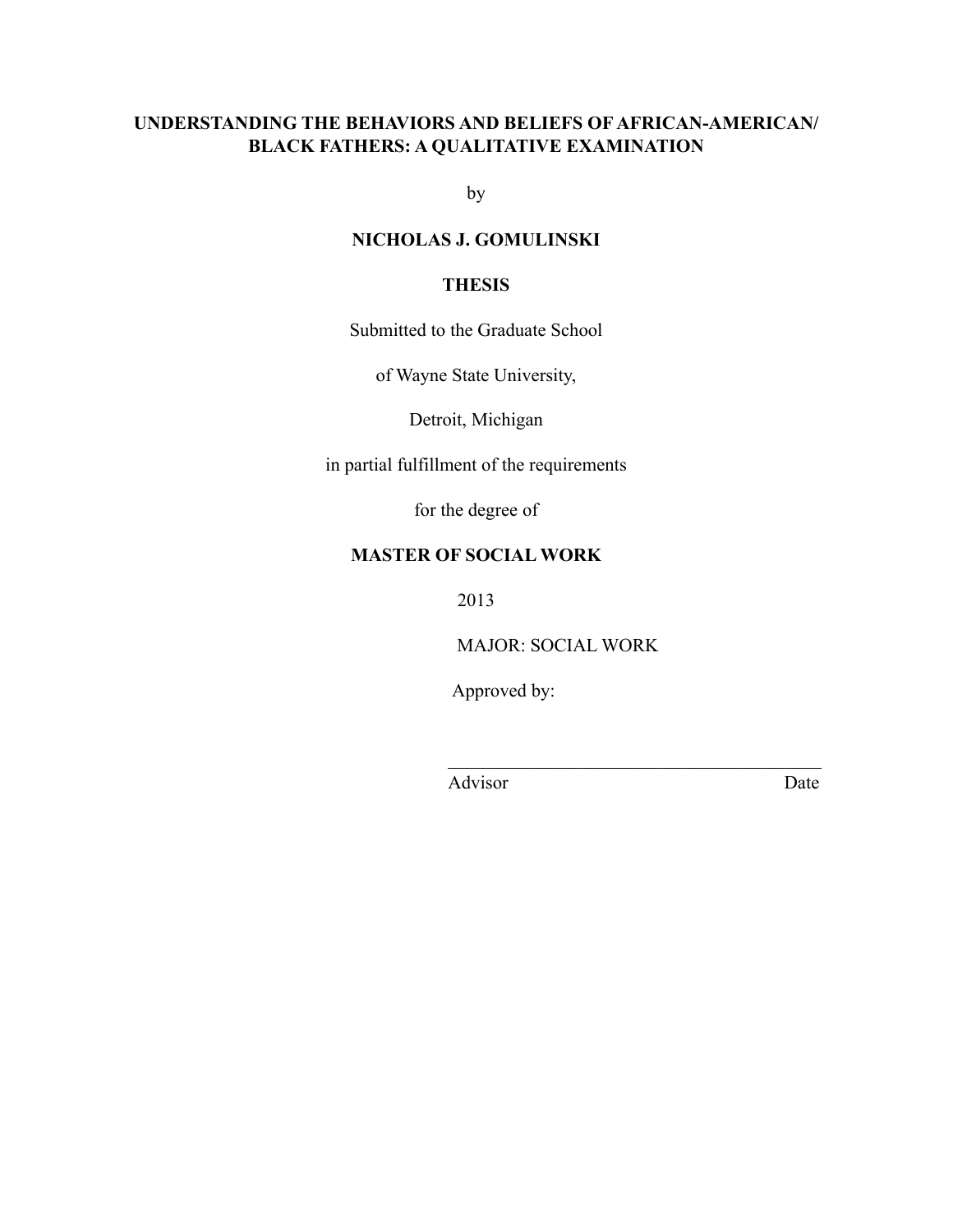# **© COPYRIGHT BY**

### **NICHOLAS J. GOMULINSKI**

**2013**

**All Rights Reserved**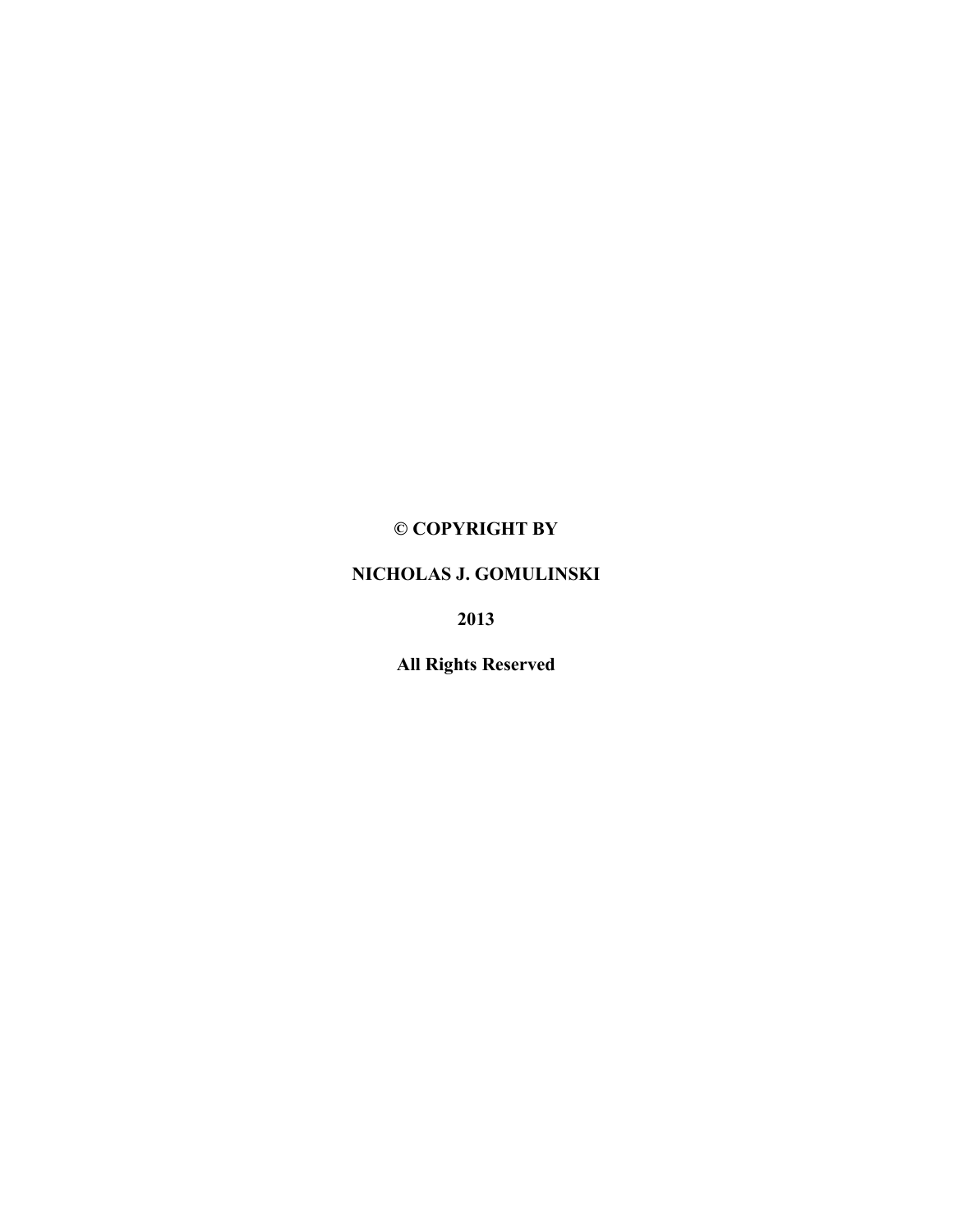### **DEDICATION**

 This work is dedicated to all parents, and the work they do every day for their children. I hope this work builds upon existing knowledge so it will aid parents in whatever way possible, in light of the role of being a parent only seems to increase in difficulty as time passes.

 Personally, this paper is dedicated to my present and departed family, friends, and wife. Your limitless amount of support, time, endearing care and understanding have proven invaluable as I continued to carry on with this extensive project.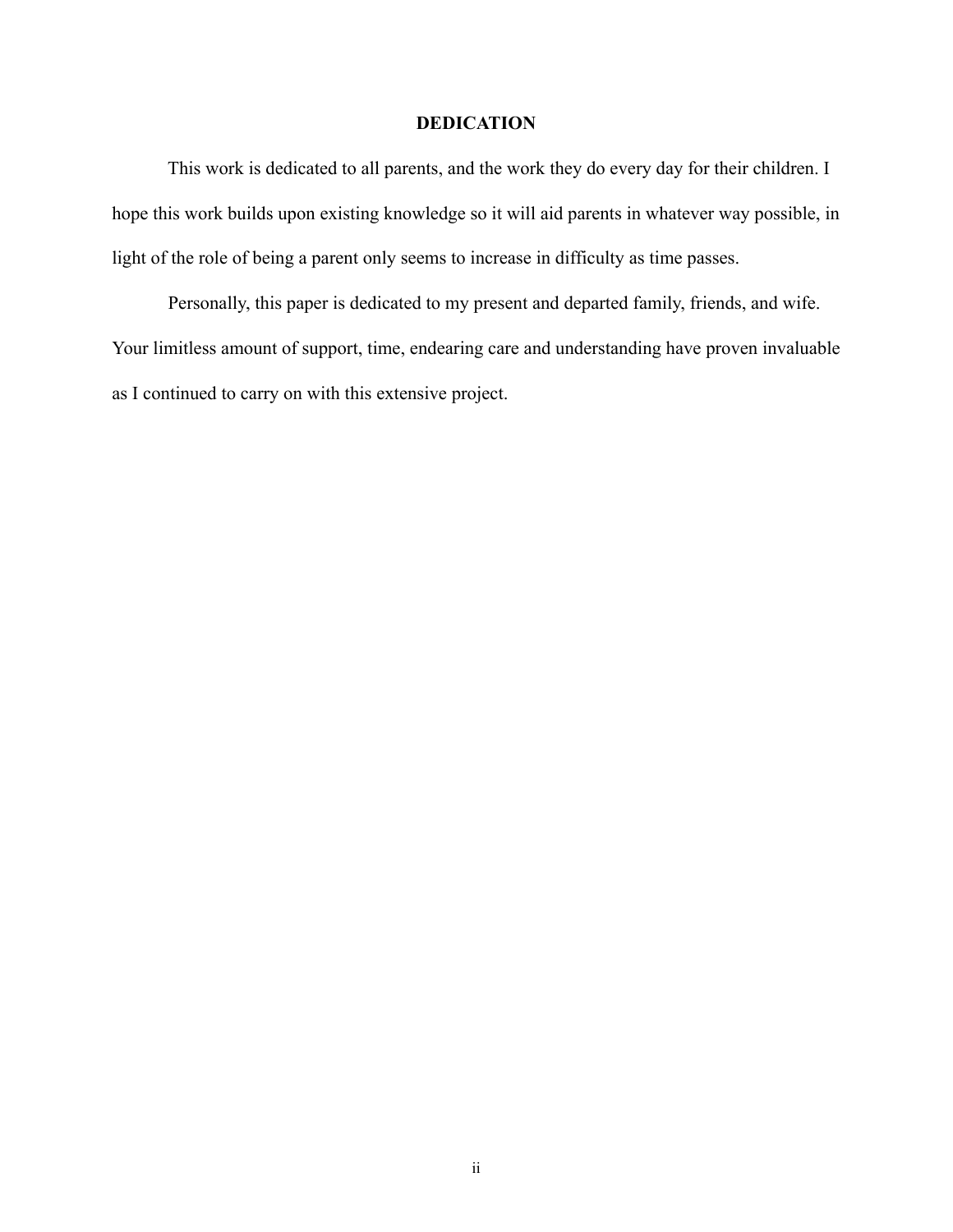#### **ACKNOWLEDGEMENTS**

I most likely would not be able to write this without ever having met Dr. Albert J. Meehan. Without your extreme passion, I would have never even considered doing my own research in graduate school, or understand its benefit to those involved at all levels. Your classes were unique and captivating, and I hope any future students learn and are as encouraged as I was by your work. Thank you for the opportunity to work with you at Oakland University. Dr. Debra McGinnis, thank you for your great ability to believe in students while teaching one of psychology's hardest topics, and giving me the wonderful experience of helping with the class at Oakland University. Your expertise for research and statistics still remains with me.

Thank you to Dr. Shawna J. Lee for serving as my initial advisor during this project. I appreciated the chance to function as a focus group facilitator, and being able to work through this project with you. Thank you Aaron Johnson, David McMiller, Kelvin Banks, Ben Hoskins, and Austin Grout for facilitating the focus groups of which were used in this study. Additionally, thank you Valentina Djelaj for the time we were able to discuss our directions for this data.

Thank you to Dr. Debra Patterson for serving a second reader, and especially in the timeframe in which you did. The administration at Wayne State University School of Social Work, in particular Sarah Barlow and Dr. Kim Jaffee were supportive during the project. Thank you Sarah for the help, interest and advocacy, and both of you for being understanding.

 Without Dr. Stella M. Resko, I do not know how this would have turned out. You were fantastic in helping me at every point with this project, and were always prompt and enthusiastic. You did all of this while truly being encouraging, and giving tangible answers to my many inquiries that were useful and needed. Your support, patience, timeliness, and candor were a

iii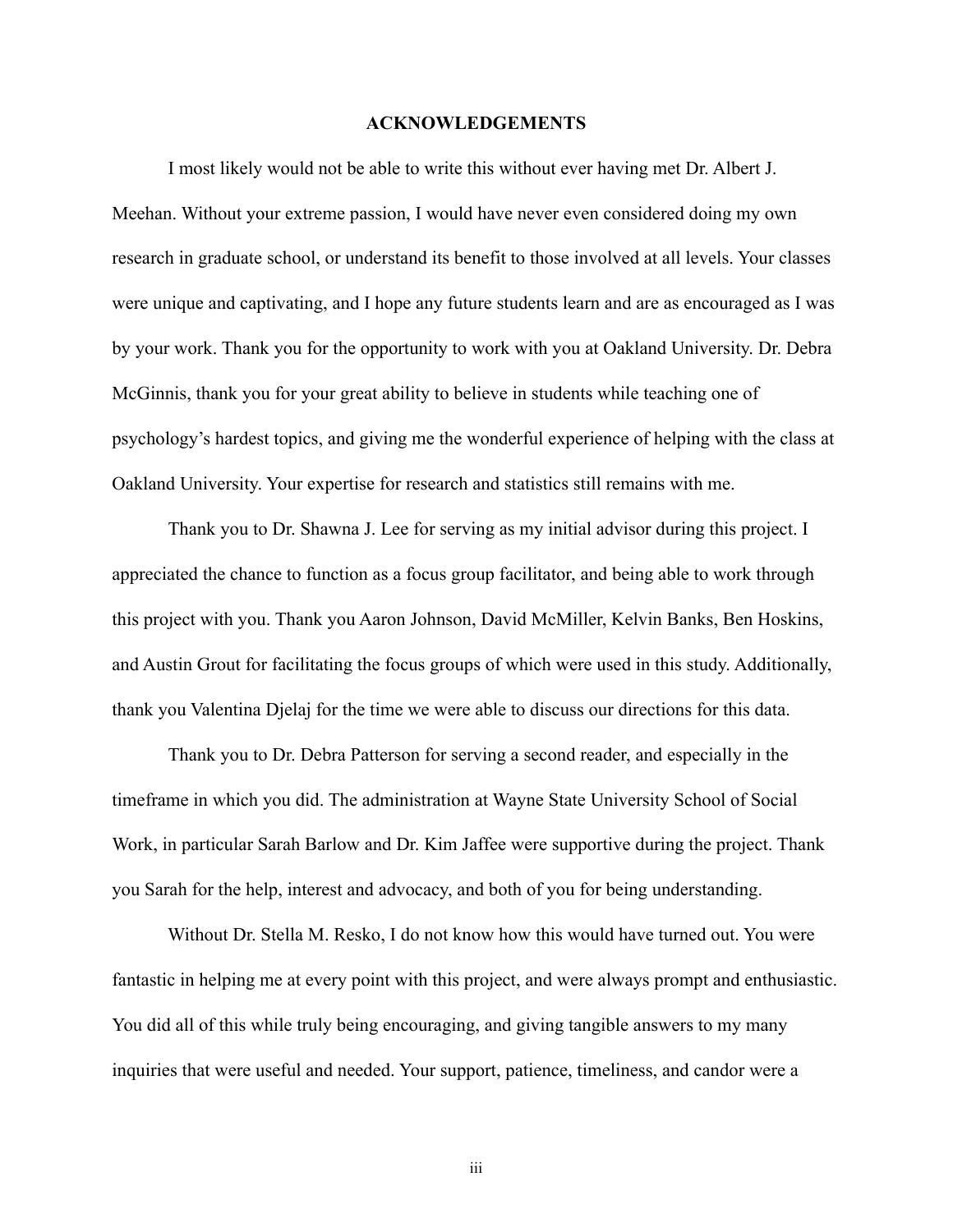welcomed and needed experience. I hope many future students experience and appreciate your abilities as I did, as you were wonderful to work with and for.

 While I can thank many friends and family, both of my families are responsible for my current status. Both of you are always there, and it is nearly unbelievable the almost uncountable small and large gestures you give to me; thank you.

The Hibburt family; Michael and Amber (née Gilland), and Clive and Deborah (née Barnaby). Since I met everyone during my undergraduate studies, your attention, unconditional care, and most of all interest served as a constant source of inspiration and confidence. I would not be where I am without you.

 The Gomulinski family; Curt and Tricia (née Mohrhauser), and Dennis and Nancy (née Ranger). Thank you all for the example of great knowledge, hard work, and consistent support through my entire life, no matter in what or how long. I hope you do understand, even if I do not mention it, how great everyone is in all of your individual ways.

 Lastly and most importantly, thank you Shelley E. Hibburt-Gomulinski. During my first conversation with you, I have never felt more supported by anyone in the way you supported me. You are a remarkable person, and I am extremely lucky to have met and hung on to you the time I have. You showed interest in anything I said or did, and continue to do so. I can only hope to love and support you as much as you have, and continue to do along our journey together. Our careers and lives are finally at a place that we have both waited and worked for to see and experience.

iv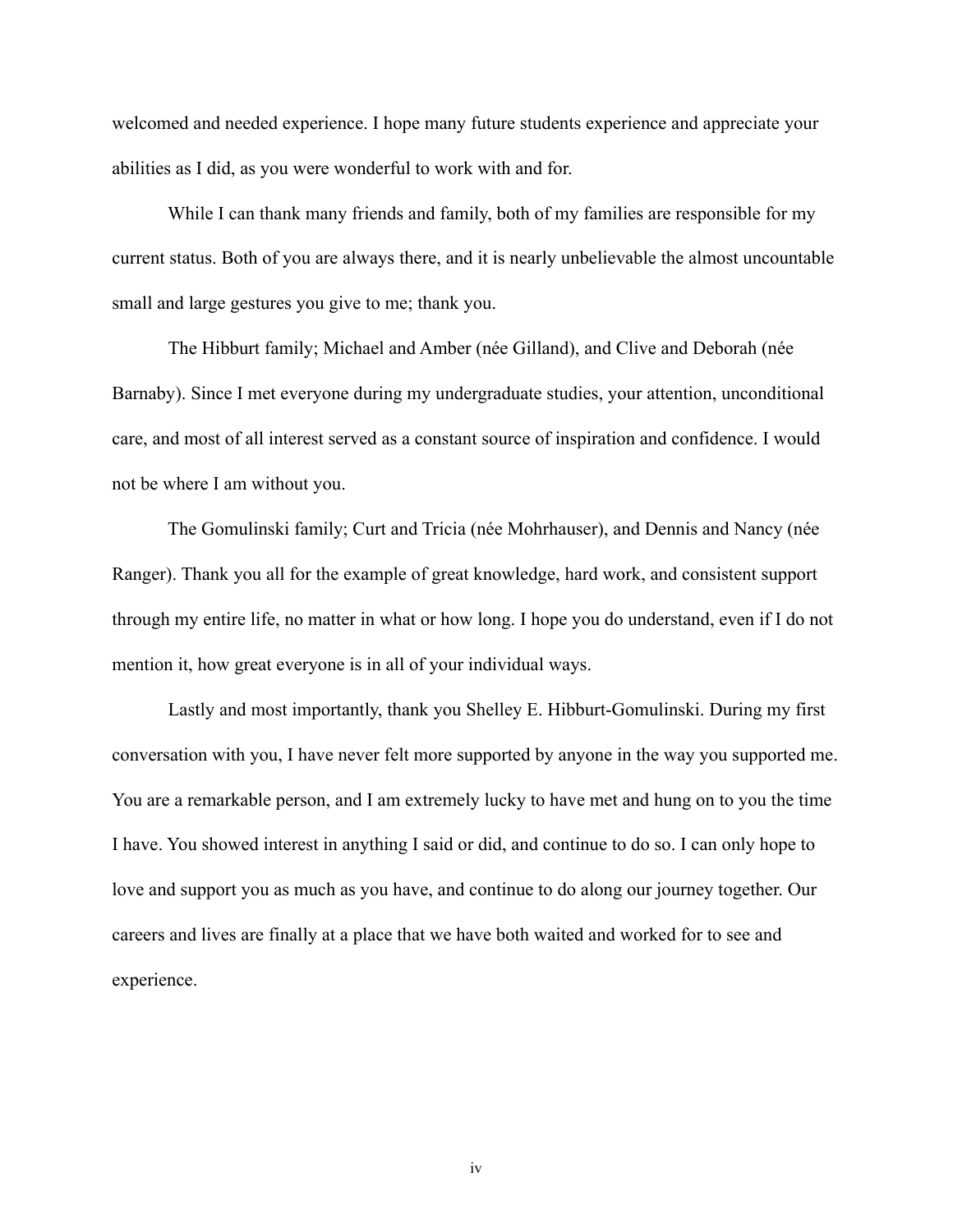| Method 11                                                                         |    |
|-----------------------------------------------------------------------------------|----|
| Results 15                                                                        |    |
| Discussion/Conclusion 25                                                          |    |
| Appendix A: Focus Group Facilitator Question Template ___________________________ | 33 |
| Appendix B: Participant Information Sheet                                         | 35 |
|                                                                                   | 37 |
|                                                                                   |    |
|                                                                                   |    |
|                                                                                   | 53 |
|                                                                                   | 54 |

# **TABLE OF CONTENTS**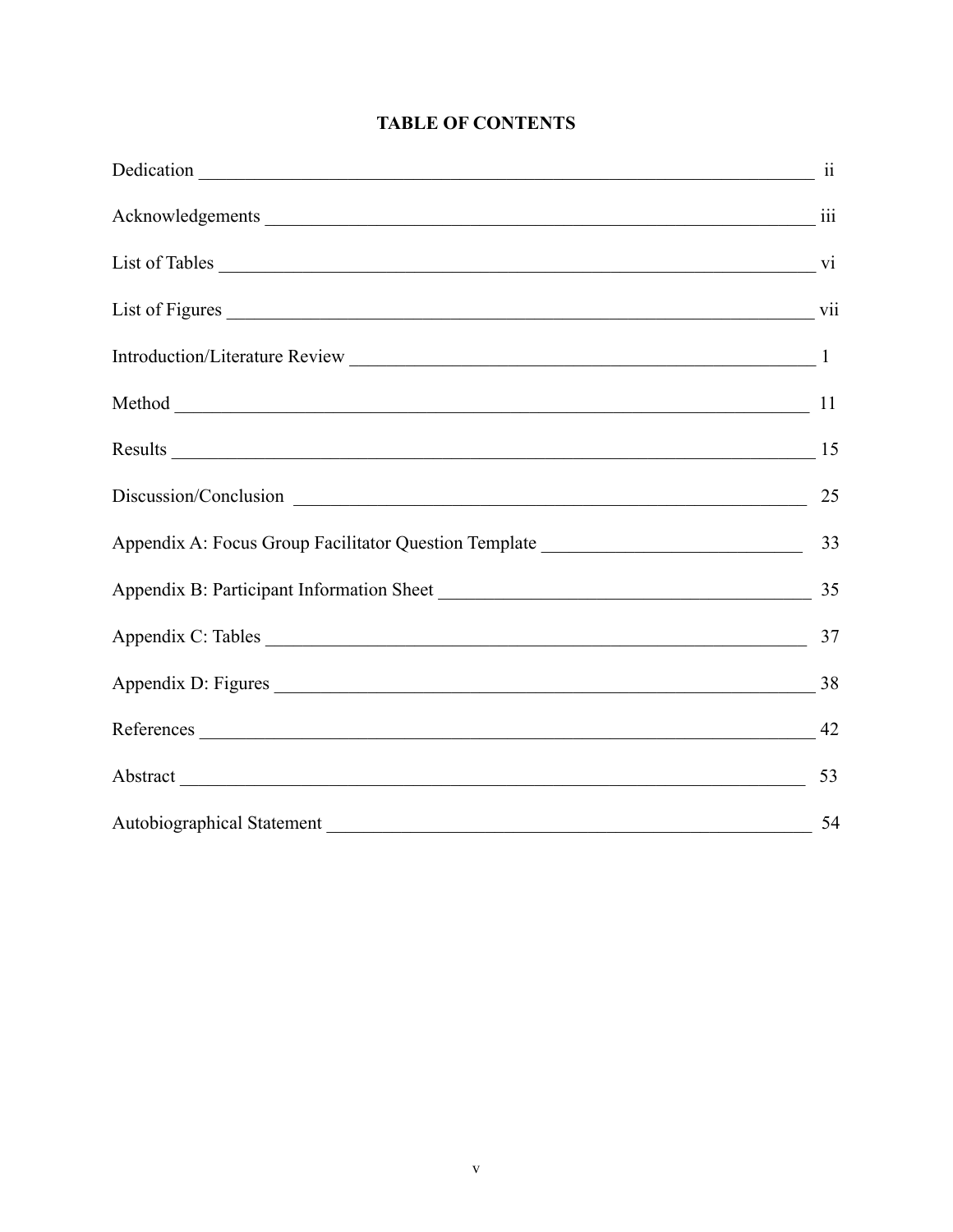# **LIST OF TABLES**

| Table 1: Focus Group Participants' Demographics and Socioeconomic Status |     |
|--------------------------------------------------------------------------|-----|
| Table 2: Survey of Participants Children and Living Situation            | 38. |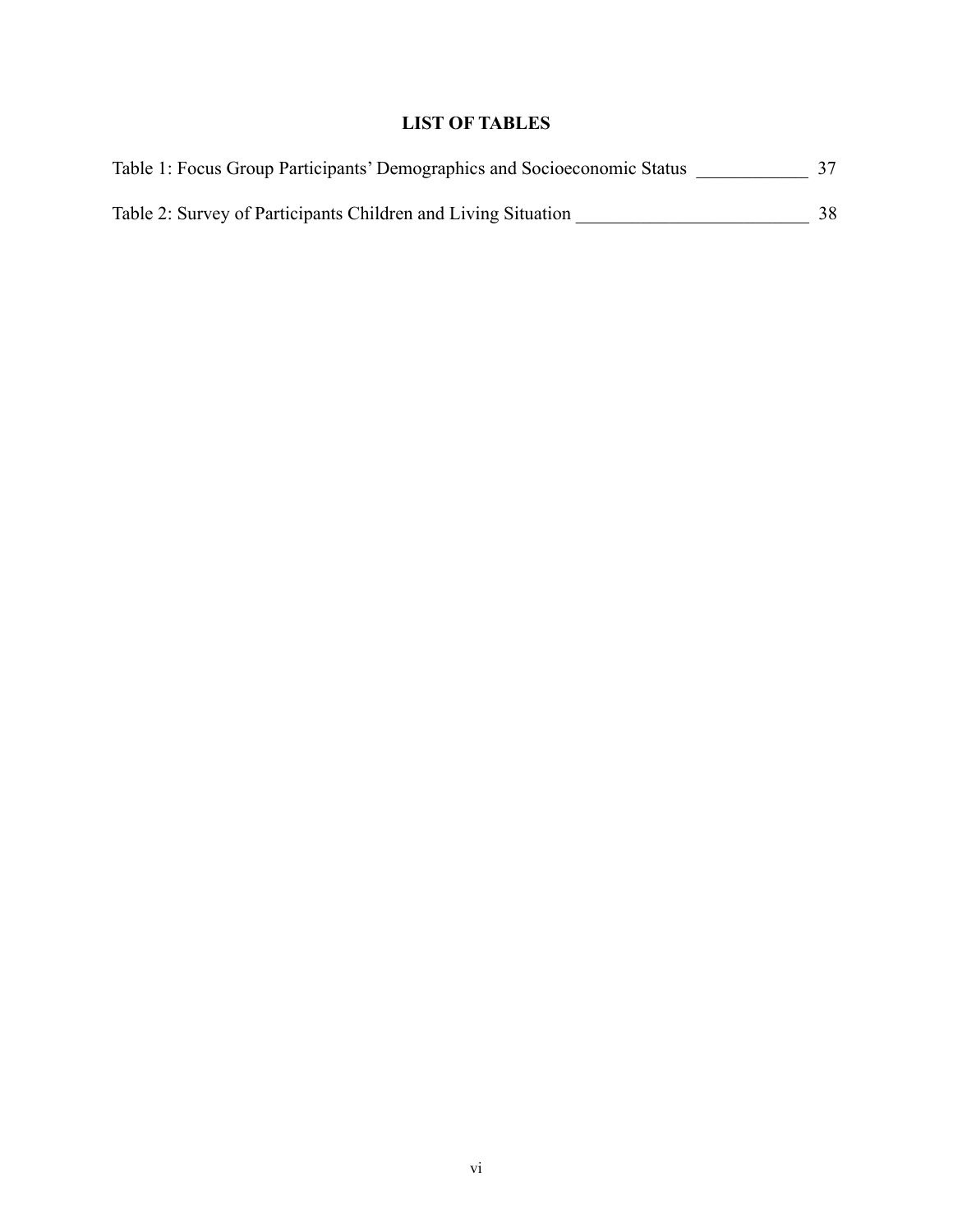# **LIST OF FIGURES**

| Figure 1: Themes of Where Fathers Obtain Parenting Information                    | 39 |
|-----------------------------------------------------------------------------------|----|
| Figure 2: Themes of Interventions Men Have Heard of, and How They Feel About Them | 40 |
| Figure 3: Themes of What Discipline Practices Fathers Do and Do Not Use           |    |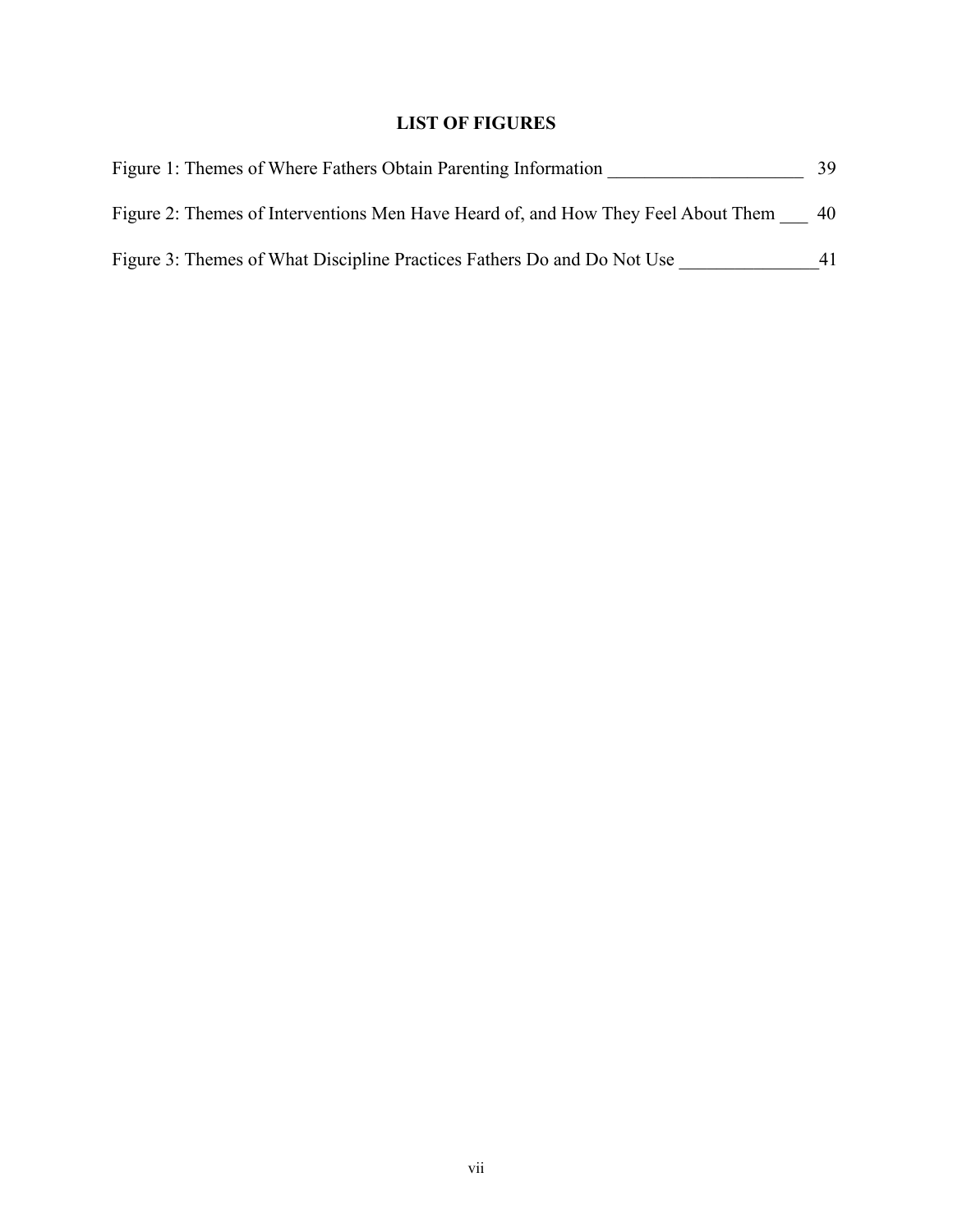#### **Introduction**

Fathers' involvement with their children has been associated with positive social, cognitive, and emotional outcomes for children in their development from infancy and extending into young adulthood (Cowan, Cowan, Pruett, & Wong, 2009; Florsheim, Burrow-Sánchez, Minami, McArthur, Heavin, & Huda, 2012; Waldfogel, 2002). While fathers play a critical role in the well-being of their children (Amato & Gilbreth, 1999; Sobolewski & King, 2005), much less is known about fathers' parenting techniques and discipline of children compared to mothers (Coley, 2001; Florsheim et al., 2012). It is important to study fathers and their parenting as they are becoming more active in the child-rearing process and caring for their children (Levine-Coley, 2001). Despite a father's influence, there is also a lack parenting programs available to fathers (Cowan, Cowan, & Knox, 2010) and those that are available have had their usefulness questioned (Cowan et al., 2009). Changing existing policy to provide fathers with greater access to parenting programs has the potential to improve children's outcomes (Waldfogel, 2002). An important first step in designing accurate and relevant parenting programs for fathers is to learn more about how men learn to be fathers and about their involvement and attitudes toward disciplining children.

This study will contribute to the extant literature by exploring fathers' perspectives of where they obtain information on parenting. This research will examine the different sources where fathers acquire parenting information. In addition, the researcher is interested in learning more about the disciplinary practices of fathers. For this study, the focus is on a sample of African American/Black men from a suburban Michigan community.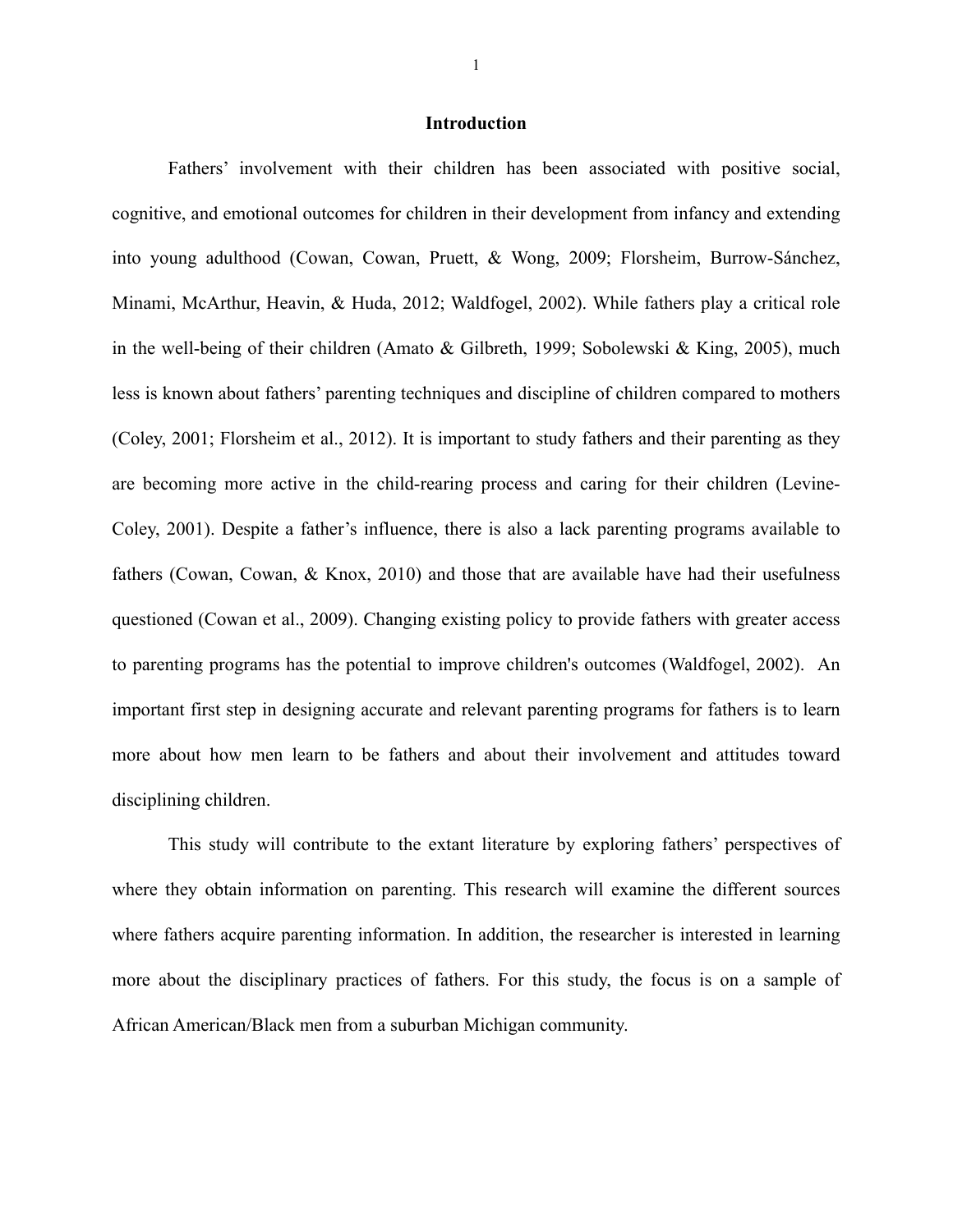Focusing on the particular needs and insights of Black<sup>1</sup> fathers is important as research shows Black men have different experiences as fathers when compared to men from other racial or ethnic groups. Some of these differences are due to higher rates of multi-generation homes, higher rates of cohabitation (Eggebeen, 2002), and higher rates of non-resident fathers in the Black community (Buck et al., 2004). Men's race, culture, marital status, education and socioeconomic status all factor into their perceptions of their role and involvement with their children as a father (Bronte-Tinkew, Carrano, & Guzman, 2006). Fathers also have been found to differ in how they view and define their roles as fathers (Bronte-Tinkew et al, 2006). As evidence suggests that Black men generally have less contact with their children compared to non-Black men (King, Harris, & Heard, 2004), it is clear that additional research is needed to better understand the attitudes and behaviors of Black fathers.

#### *Traditional Roles of Fathers, Expectations of Involvement*

In the twentieth and early twenty-first centuries, families in Western culture have undergone a number of changes. The roles and expectations of parents, particularly fathers, have shifted a great deal. The traditional model of a family has also changed. The old model of family roles held the mother or matriarch responsible for child rearing and homemaking (Gelles  $\&$ Levine, 1999; Rane & McBride, 2000). The father or patriarch in the traditional model of the family was responsible for generating income for the family and also many times serving as a disciplinarian for their children (Bronte-Tinkew, Carrano, & Guzman, 2006; Carlson & Turner, 2010). Fathers mostly were not involved much more beyond these two roles (Daniel & Taylor, 1999; Lemay, Cashman, Elfenbein, & Felice, 2010).

<span id="page-10-0"></span><sup>1</sup> Participants in the study used the terms "Black" and "African American," The term "Black," which was used more frequently will be used throughout this thesis instead of African-American/Black,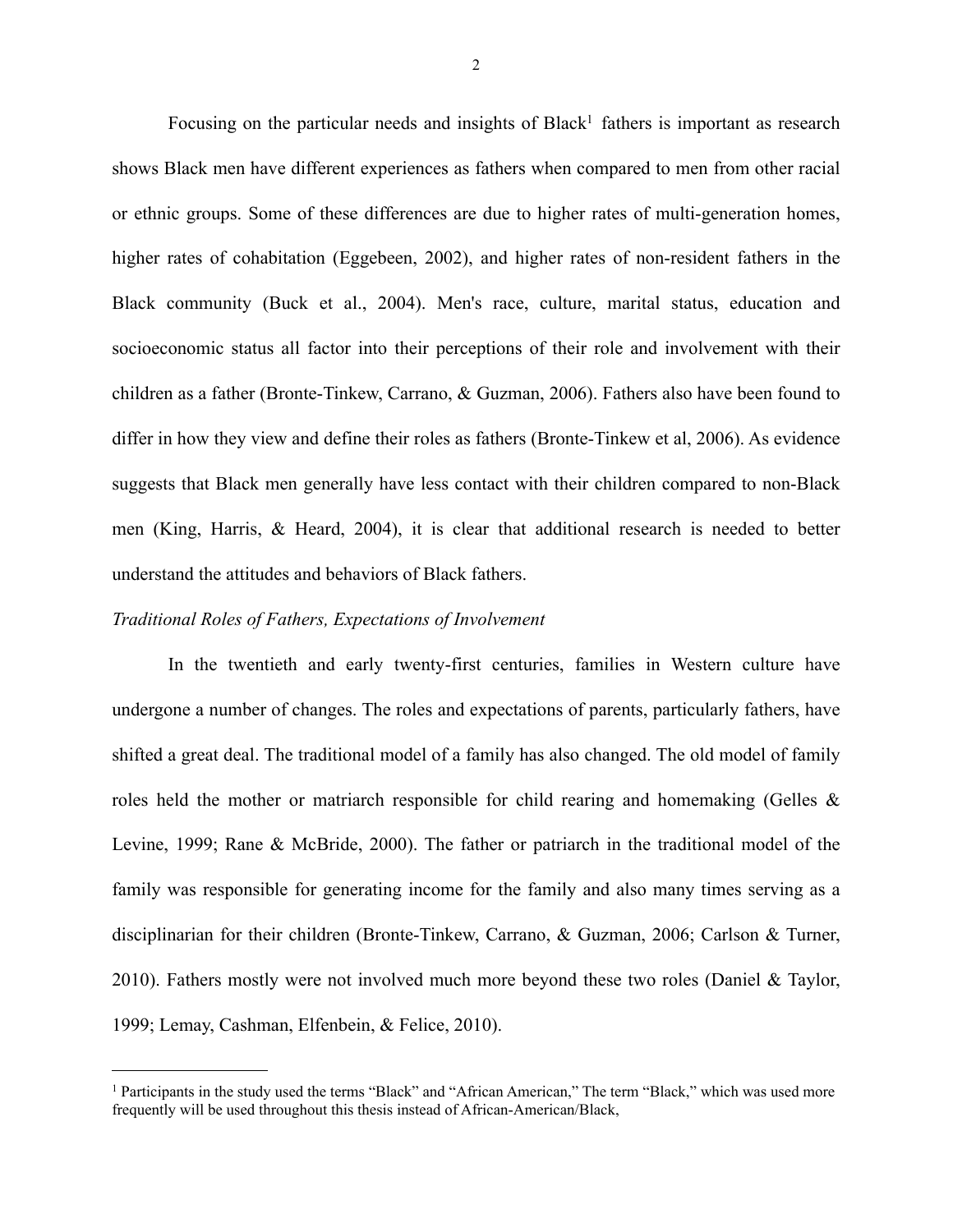More recently there has been a cultural shift with the changing views of fathers' roles (Berlyn, Wise, & Soriano, 2008; Eggebeen & Knoester, 2001). Fathers of today are expected to be more expressive and nurturing with their children (Bronte-Tinkew et al., 2006).The idea of an egalitarian view of parenting between mother and father has grown in popularity (Eggebeen & Knoester, 2001). Egalitarian parenting is where mothers and fathers both share income providing roles, homemaker roles (Bronte-Tinkew et al, 2006), and share activities with their children (Sanderson & Sanders Thompson, 2002). At the same time we have also seen the broad views of parenting change as well. Parental involvement has been recently defined along three separate areas: engagement, accessibility, and responsibility (Lamb, 2000; Berger & Langton, 2011; Cabrera et al., 2000; Carlson & Turner, 2010). Engagement refers to the individual contact the parent has with their child (Lamb, 2000). Accessibility is the ability of the child to contact their parent, even if they are not in the same room. Finally, responsibility is the parent's expected role to provide for their child. Responsibility encompasses monitoring your child's health and giving them basic essentials such as clothing and food (Lamb, 2000). Fathers are now expected to be involved in each of these areas.

Today's fathers are increasingly involved in all parts of their child's life (Olmstead, Futris, & Pasley, 2009) and not just as an income provider (Berger & Langton, 2011; Cabrera et al., 2000). These new expectations of fathers now include being a companion, caregiver, breadwinner, teacher, protector and role model (Bronte-Tinkew et al., 2006). Other expectations for fathers include being in the room when their children are born, taking paternity leave from work, changing diapers, taking their children to medical appointments, attending school activities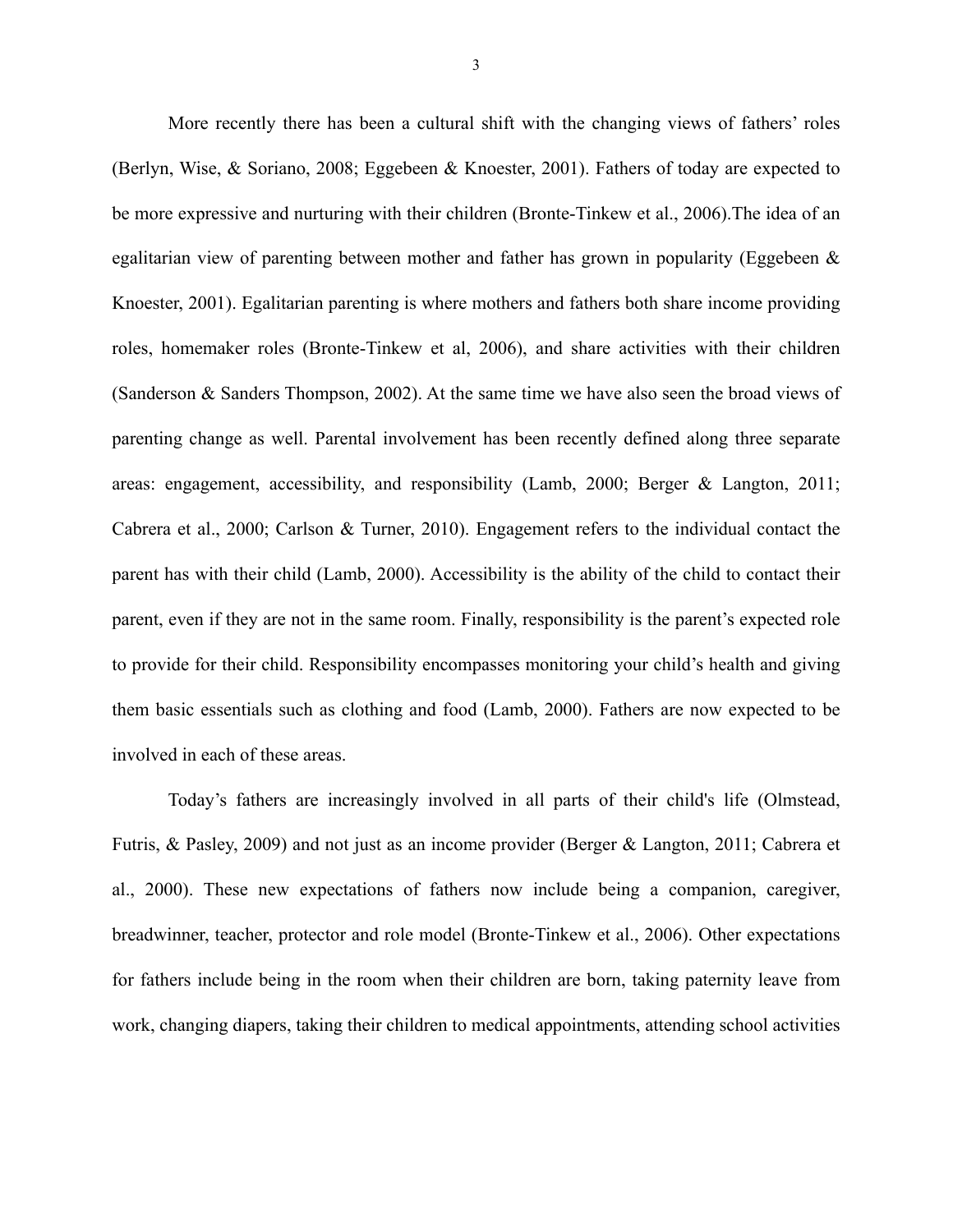and school conference meetings, meal preparation (Maldonado, 2005) and helping with personal hygiene (Waller, 2009).

The current expectations of fathers are to be positively involved with as many parts of their children's lives as possible (Marks & Palkovtiz, 2004). Despite the change of expectations of mothers and fathers, the mother and child dyad still remains dominant (Daniel & Taylor, 1999). While attitudes regarding male involvement have rapidly changed (Daniel & Taylor, 1999; Knoester & Eggebeen, 2006), the shift in father's actual behaviors has been slow to occur (Bellamy, 2009). Women continue to be responsible for most home and child decisions (Knoester & Eggebeen, 2006) and still are primarily responsible for their children's welfare (Bellamy, 2009). There are also certain parenting activities that fathers are less likely than mothers to be engaged in. Fathers are more likely to be involved in playing and companionship and less likely to be involved in household work and helping their child with homework and study (Berger & Langton, 2011).

One of the primary reasons for the changing family roles and expectations has been women's increasing involvement in the workforce (Anderson, Kohler, & Letiecq, 2002; Cabrera, Tamis-LeMonda, Bradley, Hofferth, & Lamb, 2000). This has contributed to the on-going change and redefinition of parenting by mothers and fathers (Eggebeen, 2002; Gelles & Levine, 1999; Knoester & Eggebeen, 2006). As Cabrera and colleagues (2000) noted, 12% of married women were employed in 1950, and by 1997 this number had increased by two-thirds. According to the most recently published statistics from the U.S. Department of Labor (2012), the percentage of women with children who are employed increases as their children's age increases; 56.9% of married mothers of infants are employed, while 63.9% of mothers of children age six or younger,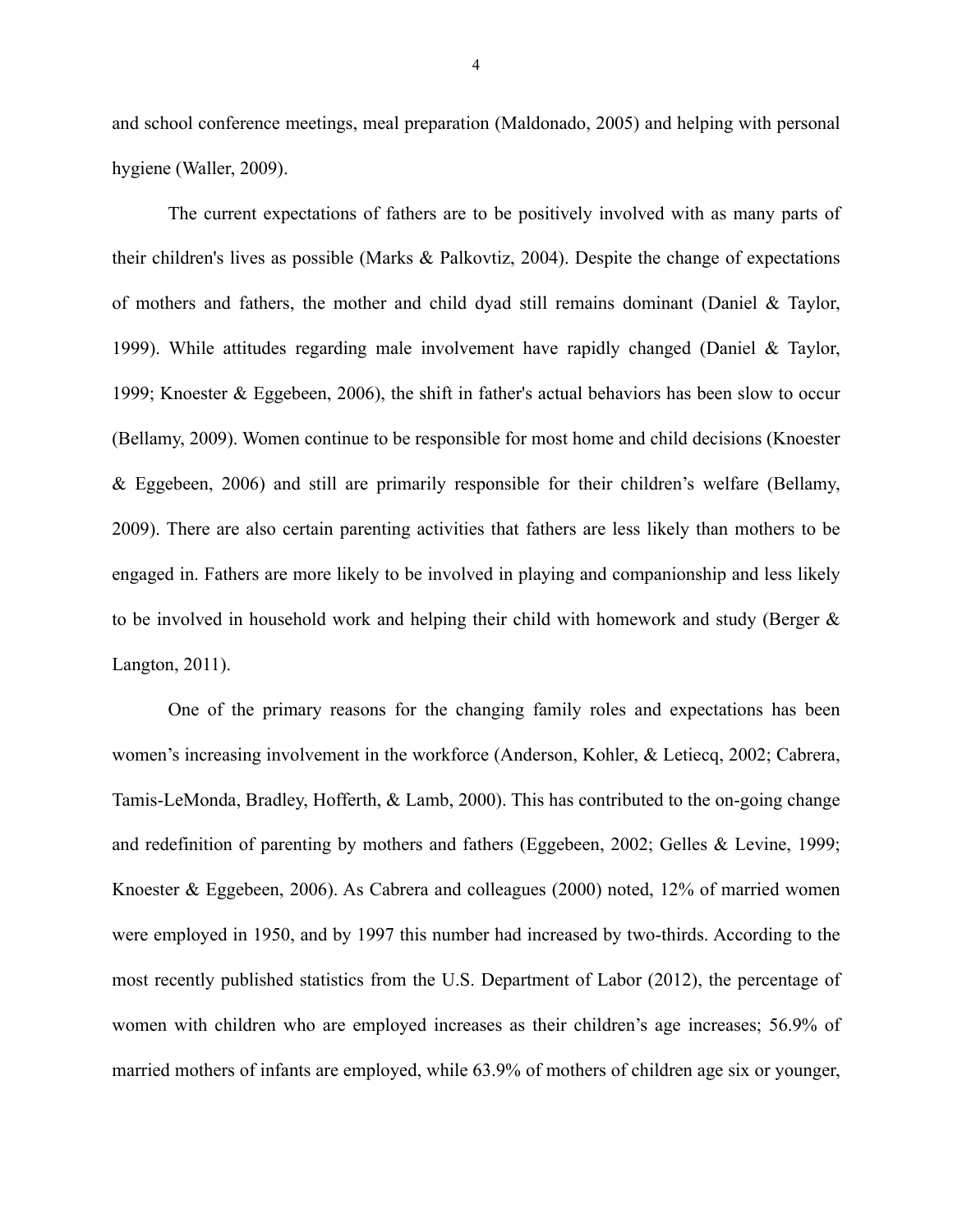and 76.1% for mothers of children between the ages of 6-17 are employed (U.S. Department of Labor, 2012). This shift has placed increased need and expectations of additional father involvement (Eggebeen & Knoester, 2001) due to the decreased time available for women.

Expectations of more father engagement with their children may reflect on the increasing cultural diversity within American families (Cabrera et al., 2000). Race, culture and socioeconomic status influence father's perceptions of their role and involvement with their children (Bronte-Tinkew, Carrano, & Guzman, 2006). Research, for example, has shown that Black men who cannot provide sufficient economic resources for their family generally view their role as a father more negatively (Bronte-Tinkew et al., 2006).

There is some evidence indicating that Black fathers at times are more likely to be more involved than Caucasian/White fathers, believing child care roles should be shared among parents (Sanderson & Sanders Thompson, 2002). When Black men have less firm gender roles of parenting, they can be more involved in non-traditional father parenting behaviors than White[2](#page-13-0) men (Sanderson & Sanders Thompson, 2002). Other studies have suggested that Black men often tend to be more controlling of children than White men and spend more time on household chores with their children than White and Hispanic/Mexican/Latino fathers (Head-Reeves, 2010).

#### *The Impacts of Father Involvement*

Father involvement has enormous implications for children in terms of their social, emotional and cognitive development. When biological and step fathers, and non-biological fathers are involved directly with children, while having more of an equal role with the children's

<span id="page-13-0"></span><sup>&</sup>lt;sup>2</sup> Although some of the scholars cited also use the phrase Caucasian/White, throughout this thesis I use the term "White" for the sake of consistency and simplicity.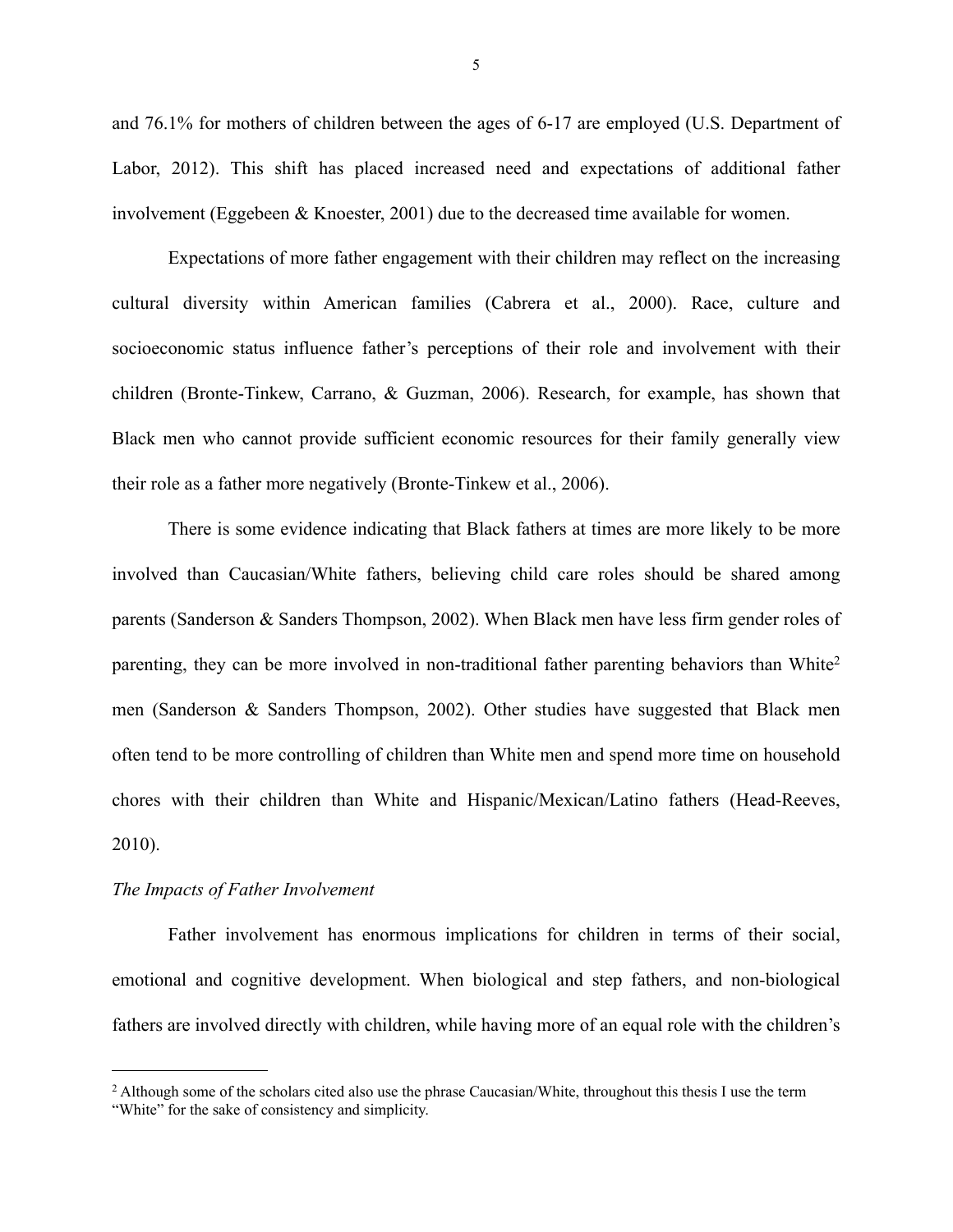mothers, they will have a beneficial impact on the children and their future success (Anderson et al., 2002; Bellamy, 2009), and their family (Berlyn et al., 2008; Bogenschneider, Wu, Raffaelli, & Tsay, 1998; Cookston, Braver, Griffin, Deluse, & Miles, 2007). Fathers who are involved with their children influence their child's academic achievement in terms of grades and enrollment (Marsiglio, Amato, Day, & Lamb, 2000). Many studies have demonstrated that fathers can have a positive influence on the cognitive functioning of children (Cowan et al., 2009). Increased father's involvement with their children has been associated with decreases in anti-social behavior, improved self-esteem and lower rates of depression (Marsiglio et al., 2000). Children of fathers who are involved and promote independence are more likely to have lower rates of anxiety when compared to other children (Bögels  $\&$  Phare, 2008). Additionally, fathers who are more involved positively impact their children's social behaviors with regard to making beneficial friendships and involvement in activities (Marsiglio et al., 2000). Conversely, when fathers are absent from their children's lives, their children are likely to perform worse in school, engage in more risk-taking behavior, and males are likely to be more aggressive (Bögels & Phare, 2008).

 Bogenschneider et al. (1998) also noted that when fathers are involved and are responsive to the needs of their adolescent children, the children are less likely to abuse alcohol and other drugs. Fathers' engagement decreases the likelihood of their children's involvement in criminal activity and delinquency, and negative school behavior (Maldonado, 2005; Marsiglio, Amato, Day, & Lamb, 2000). Overall, warm and available fathers produce children who are less reliant on their peers and their influences (Bogenschneider et al., 1998). However, some factors can act

6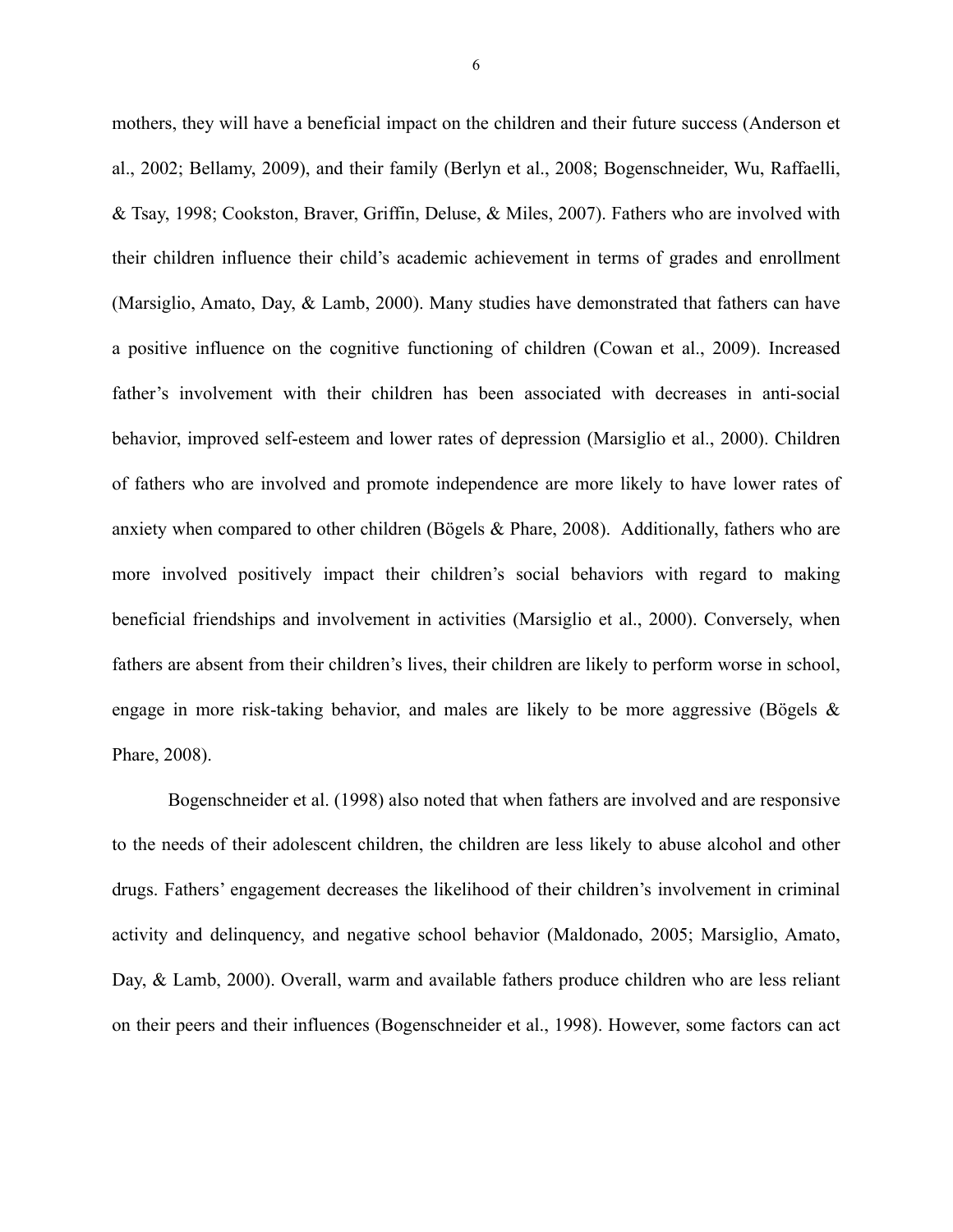as barriers and prevent fathers from having a greater positive influence on their children. *Barriers to Father Involvement*

One barrier to fathers' involvement with their children is the fathers' income (Johnson, 2001). In American society, fathers are expected to provide financially for their children (Cabrera et al., 2008). If the father is able to support their child, they are more likely to be involved with their child, and also involved with the pregnancy of their child's mother (Johnson, 2001; Kramer & Ramsburg, 2002; Lemay et al., 2010). Fathers who are able to financially support their children contribute positively to the children's emotional development (Maldonado, 2005). When fathers fulfill a traditional provider role, collaboration with the mother can increase due to the fathers performing an expected role (Coley & Hernandez, 2006).

 Fathers with lower levels of education and less stable employment experience more challenges in providing for their children. These fathers consequently may be less involved with their non-custodial children than fathers who are better able to fulfill this role (Cabrera et al., 2008). Woldoff & Cina (2007) further suggest that a father's type of employment can influence a fathers' involvement with their children. When fathers are employed legally, they socialize with others and can collect mainstream opinions on fathering (Woldoff & Cina, 2007). The money they receive is also reliable and helps men fulfill the role of being a provider. Some research has shown that this perspective is more strongly held within Black culture (Woldoff & Cina, 2007).

Whether fathers have a positive or negative relationship with their child's mother, and if they are still married, romantically involved, separated, or never married can influence paternal involvement and the child's developmental outcomes (Cowan et al., 2010). If the relationship between the mother and father is positive, then the father is more likely to be involved with their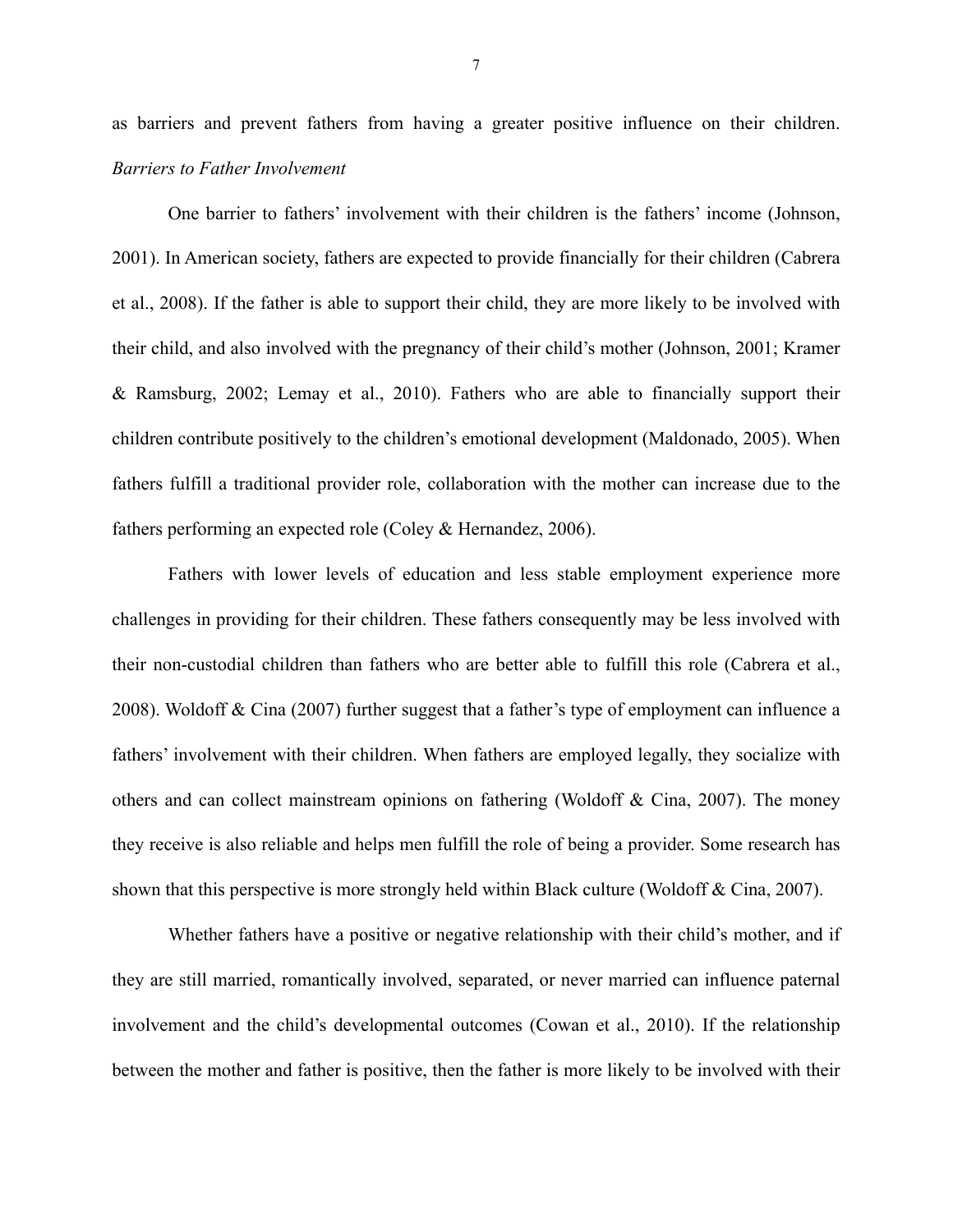children over their life, and the father will have a more positive influence on their children (Fagan et al., 2009). Studies of married couples have shown that marital quality is positively correlated with father involvement (Bouchard & Lee, 2000) and the quality of the father-child relationship (Doherty, Kouneski, & Erickson, 1998). Other studies have shown that biological fathers who had a romantic relationship with the mother were more involved with their children than fathers who were not in a relationship with their child's mother (Cabrera et al., 2004). This finding was true regardless of whether or not the father was residential and regardless of whether the father was a husband, boyfriend or friend to the mother. Another study focused on lowincome Black mothers found that the quality of the parents' romantic relationship was the strongest predictor of whether the father was involved with their child (Gavin et al., 2002). Breakdowns in the romantic relationship between parents, therefore, can pose a barrier to a father's involvement with his child.

Married biological fathers are often the most cooperative in parenting, but at times are not as engaged with their children as unmarried biological fathers (Berger & Langton, 2011). Married social fathers, or step-fathers that are not biologically related to the children, have more influence on their children compared to unmarried social fathers, or fathers living with the children's biological mother (Berger et al., 2008; Berger & Langton, 2011). Married biological fathers and step fathers are more involved with their children when compared to unmarried nonresident men and unmarried in residence with the child (Bellamy, 2009). However, non-residing and non-romantic partners can still be as effective fathers as biological, residing and romantic partners to the child's mother (Fagan, Palkovtiz, Roy, & Farrie, 2009; Fagan & Palkovitz, 2011). *Lone parents, Single parents, & Divorced parents*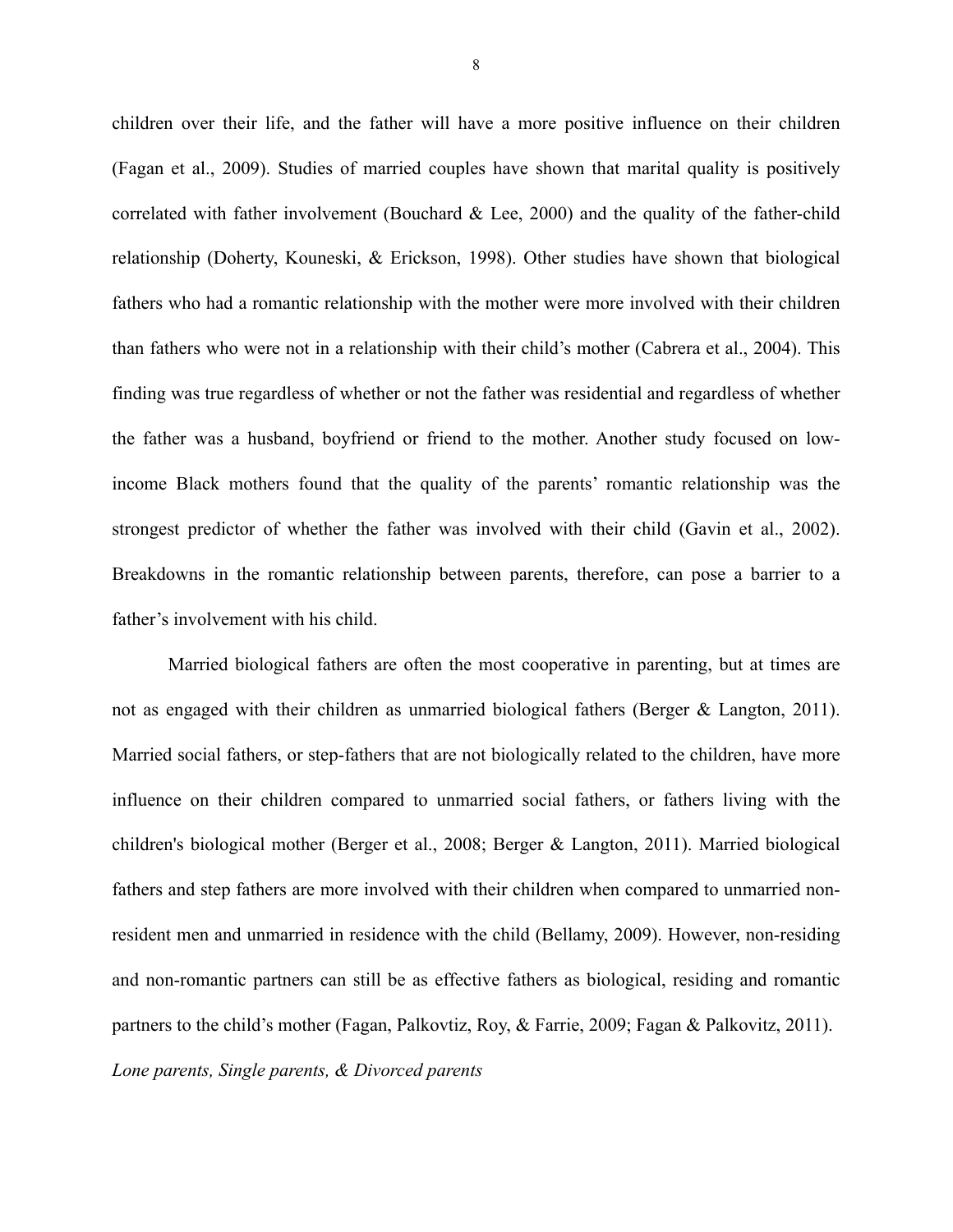While women's numbers in the workplace have increased in the 20th century (Gelles  $\&$ Levine, 1999; U.S. Department of Labor, 2012), the amount of single parent homes also increased (Hawkings & Eggebeen, 1991; Knoester & Eggebeen, 2006). Non-marital child bearing and births, also called fragile families, experienced an increased rate over the last half of the 20th century (McLanahan & Beck, 2010).

More than half of fathers will cease contact with their children three years after divorce (Cowan et al., 2010; Maldonado, 2005). Among single parents, fathers are the smallest percentage of being a lone parent, and are increasingly living away from their children (Buck, Pleasence, Balmer, O'Grady, & Genn, 2004; Carlson & Turner, 2010; Moorhead, Sefton, & Douglas, 2004). The overall effectiveness of fathers' parenting has been questioned if they are separated from their children's mother (DeGarmo, Patras, & Eap, 2008), with the thought that these fathers are secondary caretakers (Hawkins & Eggebeen, 1991), and the provider of fun activities and items only (Maldonado, 2005). Some mothers and fathers transition in and out of being a single and sole parent, due to new romantic relationships and marriages (Buck et al., 2004; DeGarmo et al., 2008; Hawkins & Eggebeen, 1991). Non-resident and non-married fathers are at a particular risk of not being involved in the lives of their children (Fagan & Palkovtiz, 2007).

### *Interventions and Policy for Father Involvement*

As uninvolved fathers can have a negative influence on their children's development (Amato & Gilbreth, 1999; Caldwell, Rafferty, Reischl, De Loney, & Brooks, 2010; Berlyn et al., 2008), interventions can be used to assist uninvolved fathers (Caldwell, Bell, Brooks, Ward, & Jennings, 2011; Cowan et al., 2010). The availability of interventions for fathers is important

9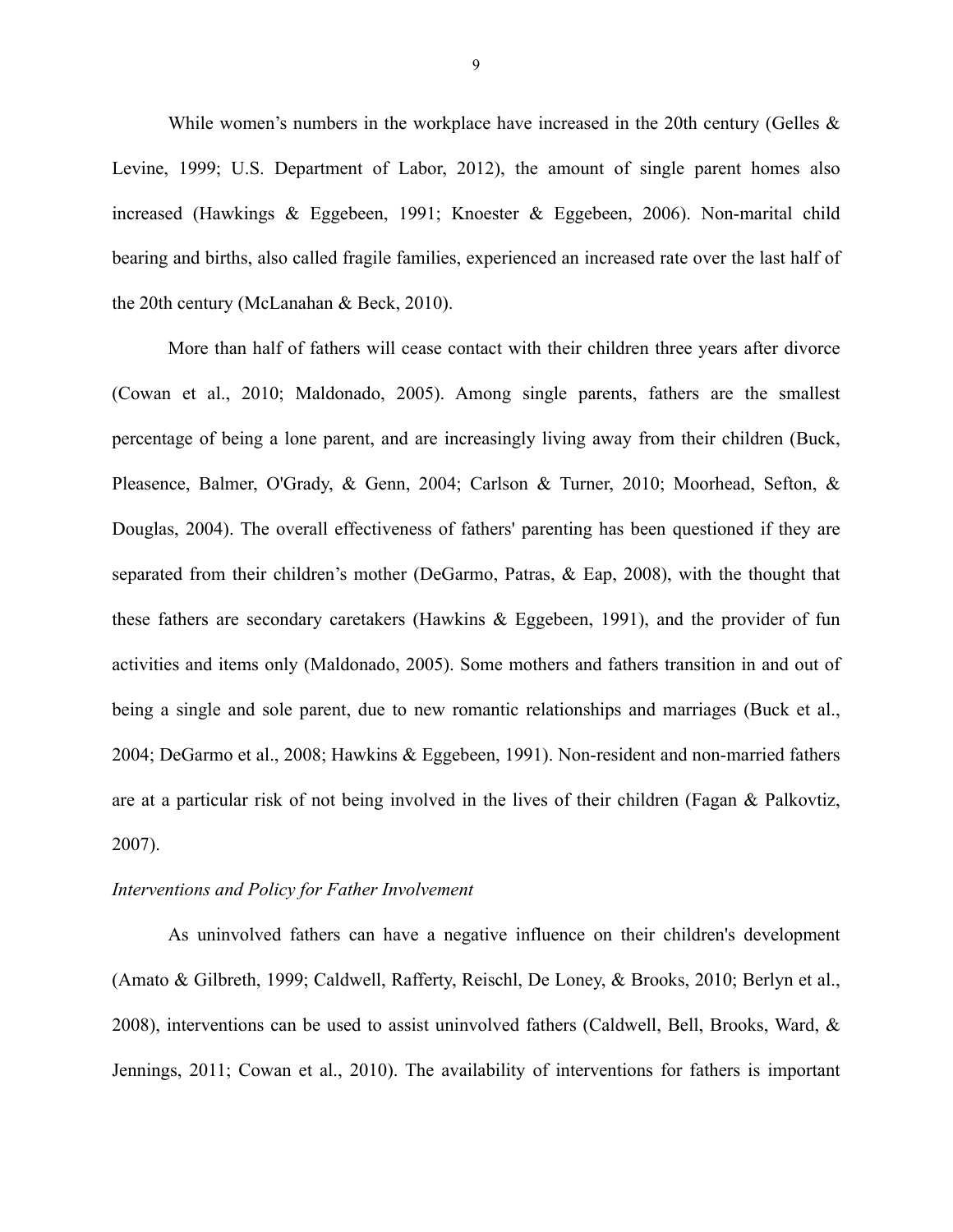(Lee et al., 2011), and these interventions are more effective when they are created for and facilitated by men (Berlyn et al., 2008; Bronte-Tinkew, Carrano, Allen, Bowie, Mbawa, & Matthews, 2007).

Programs specifically designed for fathers that are practical, promote involvement, and define and reinforce their role as a father are the most ideal (Daniel & Taylor, 1999; Lemay et al., 2010; Meek, 2007) and are most effective when having flexible hours (Bronte-Tinkew et al., 2007). Fathers are more likely to access services when men expand their support network, when they are available and specific to them, and when the services are rated highly by men (Berlyn et al., 2008; Bronte-Tinkew et al., 2007). The timing of the intervention can be as important as the actual intervention or program. Fathers' involvement at the prenatal period until the age of three has long term positive outcomes for their children (Fagan & Palkovitz, 2007; Fagan & Palkovitz, 2011; Misra, Caldwell, Young, & Abelson, 2009). Father's involvement can also have a substantial impact during adolescence. Therefore it is important to ensure that interventions are available at multiple points in the father's life (Fagan et al., 2009).

Policies also can aid fathers to be more involved by targeting and normalizing the lives of low-income, low job skill fathers, as they can act as barriers to involvement (Fagan et al., 2009). Programs created through policy have also included child support, income support for young men, and positive family relationships (Berger & Langton, 2011; Maldonado, 2005). Father involvement is ultimately important, even during the prenatal stage as fathers can influence the success of the pregnancy of their child (Misra, Caldwell, Young, & Abelson, 2009), and help with their children's health by being involved (Fagan & Palkovitz, 2007; Fagan & Palkovitz, 2011).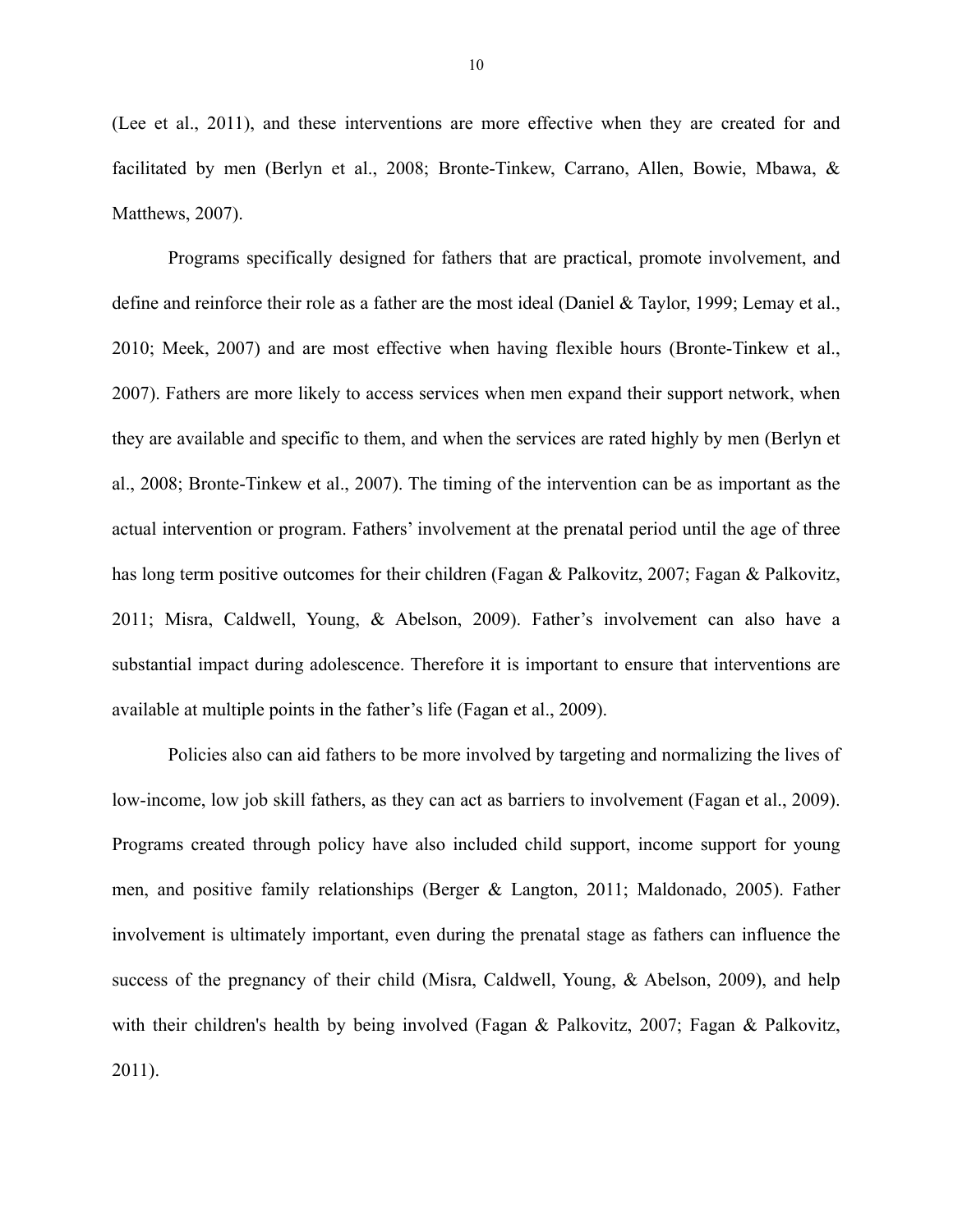#### *Present study*

Past research on paternal involvement with their children has at times used small, White middle class samples (Bronte-Tinkew et al,. 2006), and most often examined the views of mothers on the fathers (Caldwell et al., 2011; Coley & Coltrane, 2007; Hernandez & Coley, 2007). Given that there has been limited research examining how fathers define their roles, and where they obtain information to understand their parental role (Bronte-Tinkew et al, 2006; Caldwell et al., 2011; Lee et al., 2011), the current research aims to add to the limited literature by further exploring men's own views on how they learned how to parent. By focusing on father's own reports of parenting, the understanding of their perspective is increased (Coley, 2001), and can aid in developing interventions addressing the needs of Black fathers (Bronte-Tinkew et al., 2006; Caldwell et al., 2011; Coley & Coltrane, 2007).

Given the dearth of studies on fathers' perspectives, this study will conduct in-depth focus groups with fathers who are involved in raising their children. This research could inform future interventions by exploring what fathers need and would use from a parenting program, and impact funding policies for programs by discussing what fathers feel keep them away from existing programs. This study will examine how fathers define their roles as parents and where they obtain information on parenting. In addition, we explore the types of discipline used by the fathers in this sample.

#### **Method**

 Exploratory research on areas that have received less attention are well suited to using qualitative research (Padgett, 2008). Qualitative methods allow for in-depth exploration of the data. They also allow responses that are outside of the confines of the questions asked, giving the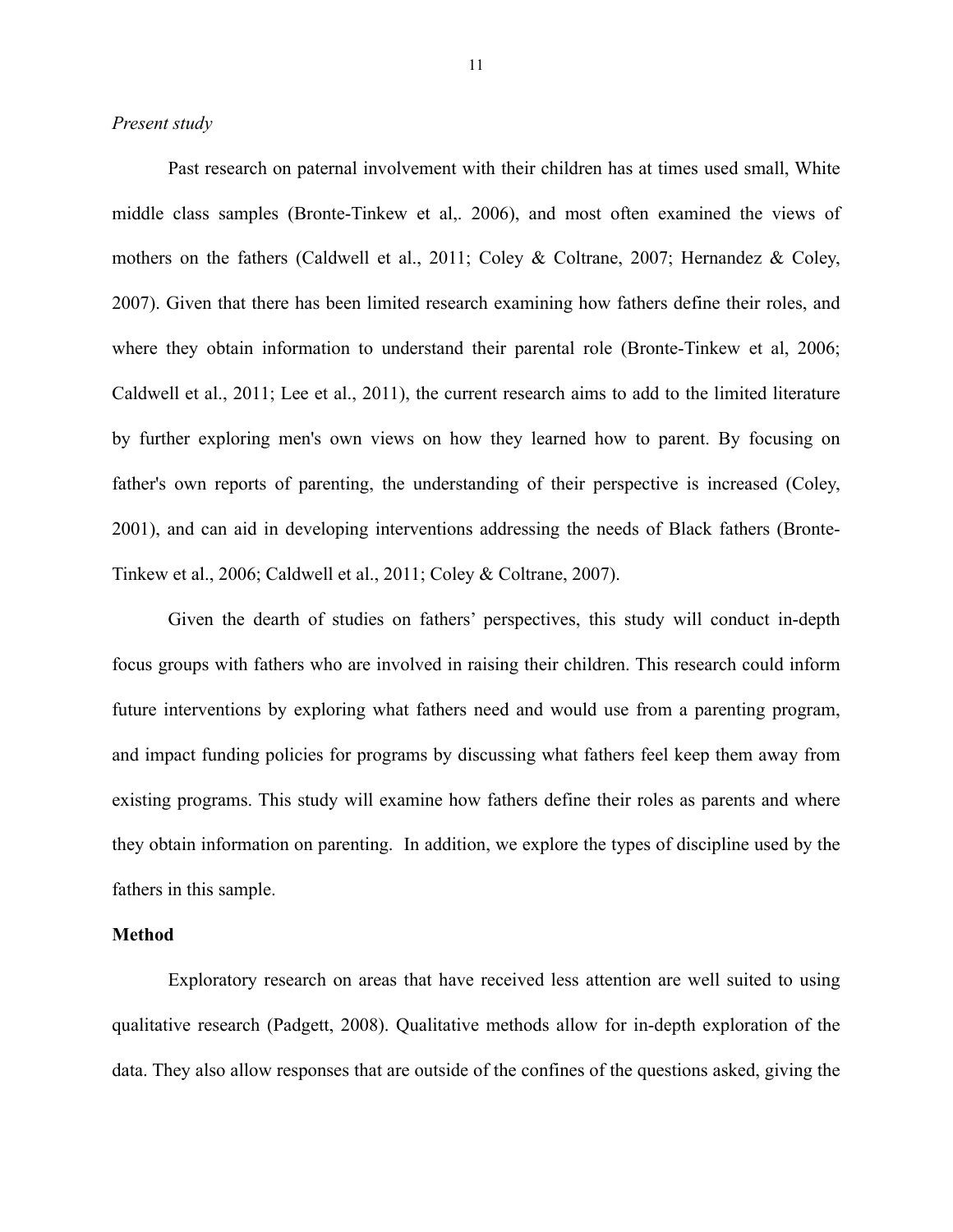researcher the ability to infer new or unforeseen directions (Padgett, 2008). Due to the few studies that have examined the first person views of fathers (Coley  $&$  Coltrane, 2007), this study will utilize a qualitative approach that provides an opportunity to examine rich content from men's discussions of parenting and the roles of fathers.

#### *Participants*

A convenience sample of urban men (n=26) were recruited from a large, predominantly Black church located in a suburban Detroit community. Potential participants were eligible for the study if they were a male aged 18 or older, involved in raising children, and consented to participate in the focus groups. Eligibility requirements did not stipulate that participants needed to be a biological father to participate in the study, as two participants did not have children. This allowed for various types of men to be part of the sample including biological, step, non-resident biological and non-resident non-biological fathers. 17 of the participants were married, and four were single, while another four were divorced, with one participant not responding to the question. However, the participants were not asked if they have step children, or if they were non-resident fathers. The men in the study ranged from 20 to 60 years of age, with the mean age of 42.69 for the participants. All men in the sample (n=26) identified themselves as Black.

#### *Procedures*

Participants for this study were recruited using several targeted approaches. The study was advertised during weekly announcements made by a member of the church before Sunday religious services. This member of the church also served as a research assistant and focus group facilitator for this study. Through these announcements, the scope and format of the research and focus groups were explained. Recruitment flyers and emails supplemented the weekly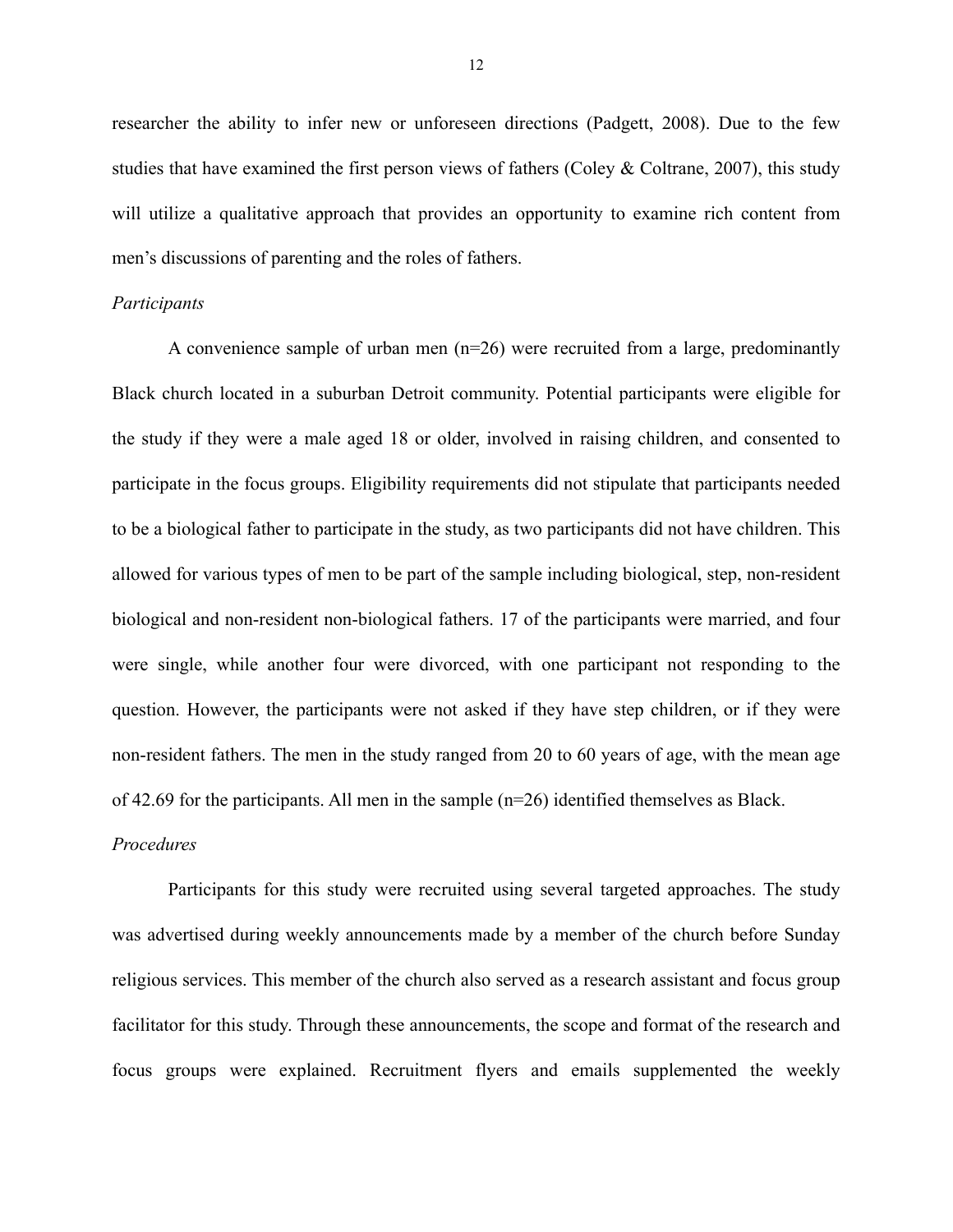announcements. The flyers were posted at the church and its buildings, and the research assistant sent out recruitment e-mails to fellow male church members. Participants were also recruited using snowball techniques where church members suggested other potential participants who might be eligible and willing to be part of a focus group. A total of five focus groups were completed, with each group comprised of four to six participants each. For their time and effort, the men received a \$20.00 gift card for participating in the study. Each focus group session took approximately one hour. The focus groups were held in the community center of the church. The five focus groups were facilitated by six men, with four groups facilitated by an individual person and one group co-facilitated by two people. Facilitators were a mix of graduate students and alumni from Wayne State University. Facilitators were Black  $(n=2)$  and White  $(n=4)$ . This writer co-facilitated the focus group that was led by two people. The facilitators were given a \$50.00 gift card for administering the questions to the groups.

At the beginning of each focus group, the facilitators described the goals of the session and provided assurances regarding respondent confidentiality. These statements followed the interview guide that was provided to each group facilitator. A structured interview guide was used to shape the discussion (see Appendix A). Facilitators closely followed the interview guide's main questions, asking each group the same set of open-ended questions. These questions addressed the following topics: where fathers obtain parenting information from, whether the men are aware of any parenting programs available in their community, the discipline practices that are used in their community, their general attitudes toward various disciplining practices, the perceived effectiveness of these disciplinary practices and opinions on usage of technology to stay involved with children. The scope of the current study is limited to three of these areas: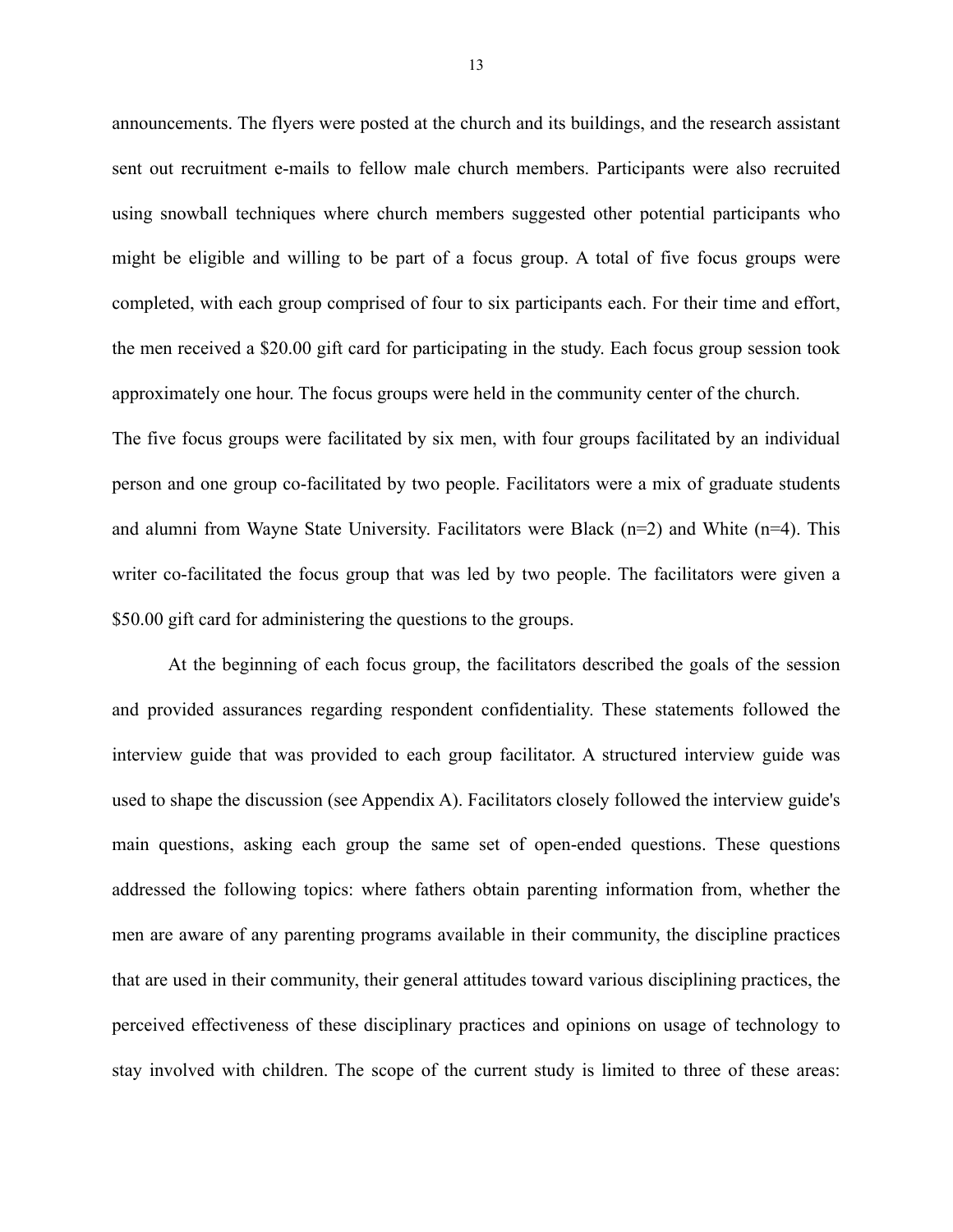where fathers obtain parenting information from, their knowledge of parenting programs, their general attitudes toward disciplining children, and the perceived effectiveness of various disciplinary practices (e.g. spanking, timeout). The questions on technology usage for interventions with fathers were not analyzed for this study, and are left out in the results.

 In line with requirements for all research using human participants, this project was approved and conducted in compliance with Wayne State University's Institutional Review Board. In addition, all research team members, including this writer, went through extensive training that included modules on confidentiality and handling of human participant data. To protect participants' confidentiality, participants' names, phone numbers and addresses were not collected as part of the demographic surveys. All names and other identifying information were removed from the transcripts of the focus groups. Each participant was provided with an information sheet (See Appendix B) explaining the aim and process of the research. This sheet also explained their rights as participants.

#### *Analysis*

The five focus group discussions were captured with audio recorders and were then transcribed verbatim. All transcripts were read by the author before coding to gain an appreciation of the scope of the data set. A comprehensive review of the literature, as summarized in an earlier section, was also completed prior to coding the transcripts. This literature review was performed to learn about subtle concepts that may be present in the data but could be missed if not introduced to the author prior to coding. The transcripts were then analyzed using thematic analysis consistent with the model defined by Braun and Clarke (2006). In this approach, a theme is something that captures an important aspect of the data in relation to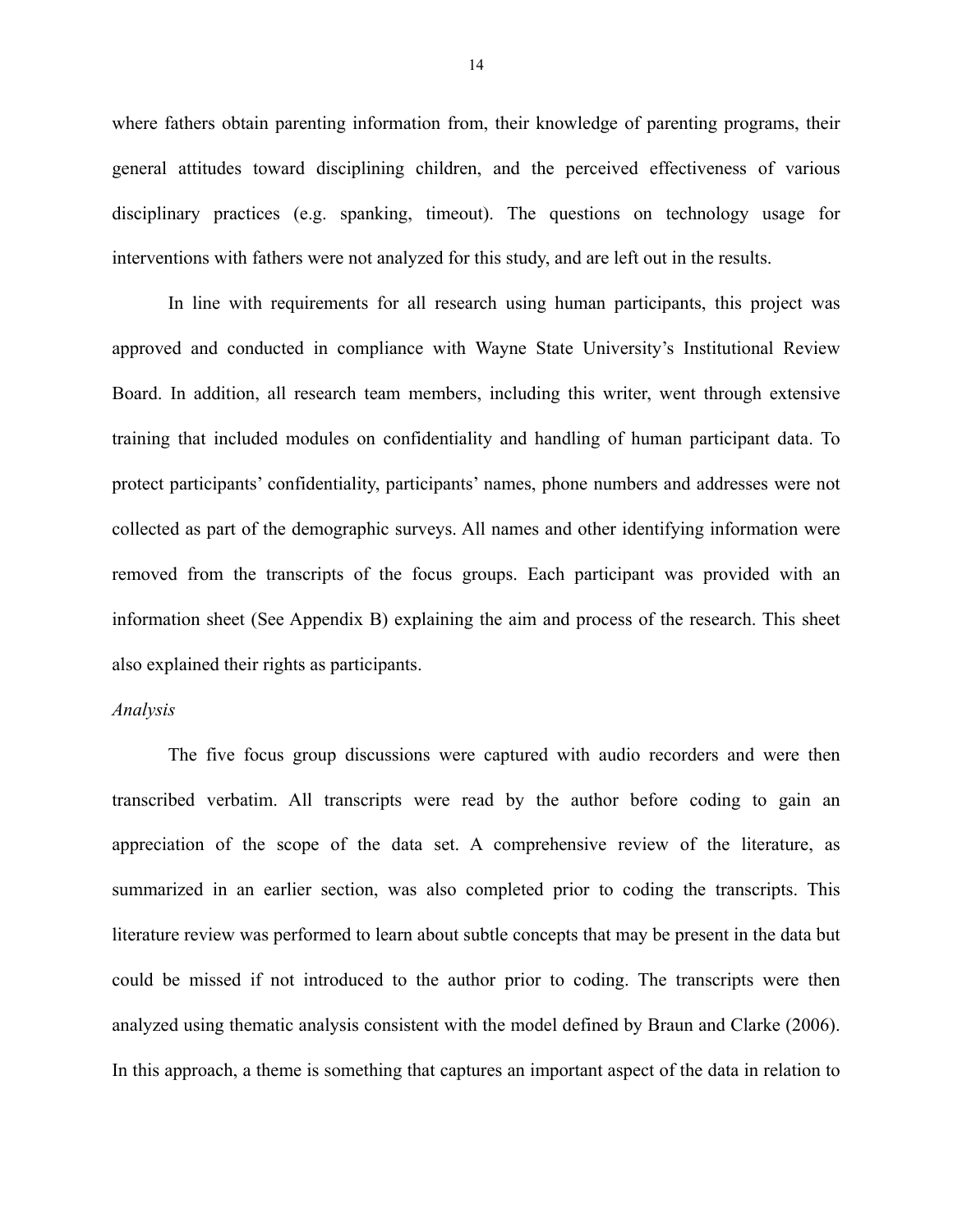the research questions at hand (Braun and Clarke, 2006). From this examination, the common themes or reoccurring ideas were coded in each of the five transcripts.

 Using thematic coding, the data collected was organized and coded into groups where similar patterns occurred. While the thematic coding was organized around the interview template, unexpected answers separate from the facilitator prompts and questions occurred, and were easily identifiable due to thematic coding

Coding was organized to focus on the three research areas that are the focus of this study. Each transcript was read through at least two times during this coding process. Nvivo qualitative data analysis software (QSR International, 2011) was utilized to organize and code the data for this study. The software enabled the researcher to organize and code the reoccurring themes into clear categories. Producing some internal reliability, the data from the five focus groups were also used and analyzed for a different study. Both I and the other researcher compared our codes during their analysis, and we shared a similar coding schema.

#### **Results**

 The current study explored (1) where fathers learn about parenting, (2) their knowledge of parenting programs, and (3) what types of discipline fathers do and do not use. Within each of these areas, the researcher identified several primary themes. The coding process also produced related sub-themes. The following sections describe the themes, provide outcomes, and state key quotations from the focus groups.

#### *Parenting Information Sources*

The participants indicated that they obtained parenting information from a variety of sources. Both fathers and mothers were discussed as a parenting information resource in all of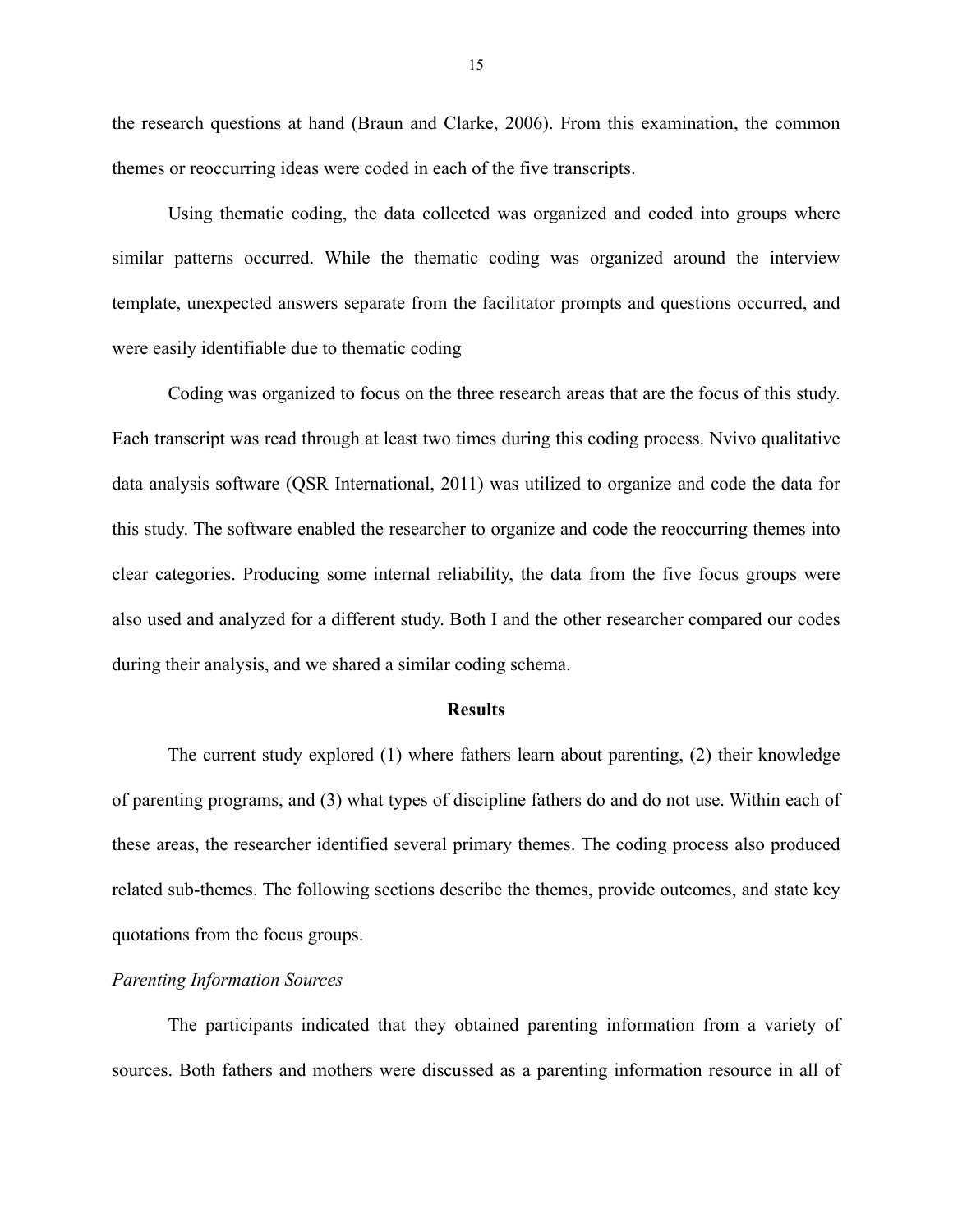five of the groups. The men in the study's sample most often reported that they obtained information from their own fathers and step fathers, and this was mentioned in all of the groups. Fathers being mentioned the most by the participants indicates that fathers, and men overall, serve as a vital resource for men learning to be fathers. The participants consistently identified the importance of men in their lives, both growing up and presently.

The following comment illustrates the importance of fathers to the participants as sources of information: "First and foremost, my dad is where I got most of it from. Spent a lot of time with my dad growing up, so I was able to use that experience to kind of help me." Other participants who spent less time or none with their biological fathers acknowledged the importance of stepfathers:

Um, I know from my stepfather I learned… One major thing is, he's always told me there's not steps in this house. I'm his son and that's how it's going to be. So, that's the first thing I learned. Now, that I have a stepson of my own, I taught him that same thing. There is no steps. I'm going to love you unconditionally, as if I gave birth to you.

Mothers were identified as a source of parenting information within three of the focus groups. The discussions of mothers as a parenting information resource produced responses that showed mothers often filled a wide variety of roles. Some participants had their mother as their primary and sole caretaker due to an absent father. Other participants had mothers that were more active in parenting than their fathers, and some had mothers that fulfilled traditional father roles.

Some participants indicated that their mothers were an important source of information as this participant did: "I kinda followed my momma's guide and just trust, trust in God, everything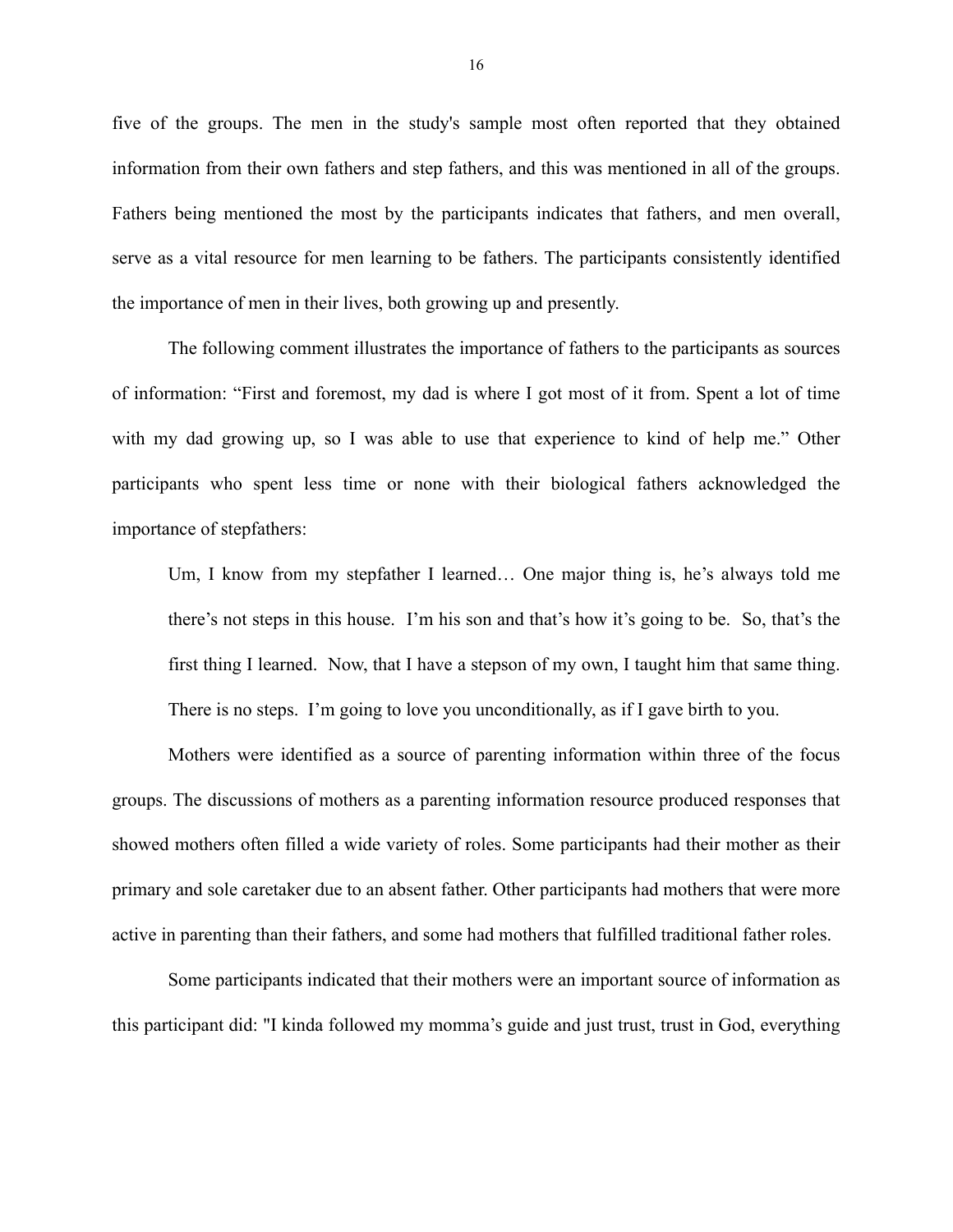else will fall into place." This participant also indicated his mom had more of a role in his upbringing: "Yeah, my father was a –I think more the discipline came from my mother."

Another participant indicated that learning about parenting practices from his mother was out of default: "Basically my mom. My dad was killed on my front porch when I was eight. I was right there so basically everything I know come from my mom. Different family members but basically my mom, it's just the mom..." Other participants whose fathers were not involved in their childhood expressed similar sentiments.

Discussing extended family members, participants also described grandparents as a resource for parenting information. For some, these sources were where they learned extra views on parenting. For others, grandparents at times served as an additional parent for the participants. These grandparents either supplemented their fathers and step fathers, or all together replaced absent fathers for the participants.

 Some participants felt older individuals were valuable information sources: "I mean you would always take, say somebody older than you, and not just parenting, I'm talking even relationships, just life." For those that cited the influences of older individuals and elders, grandparents were often identified. One participant, for example, described the influence of his grandfather while also mentioning a continuous learning process of being a parent:

I would think I'm still learning. I learned from my granddaddy. Me and him had a long talk cause I'm a young father, and he talked to me about [how to] make sure I stay in her life and stuff like that. So... I learned from my granddaddy.

 A different participant stated how important his grandmother was, and the multiple roles she filled for him: "Um, most of my parenting skills, uh, again come from my grandmother, as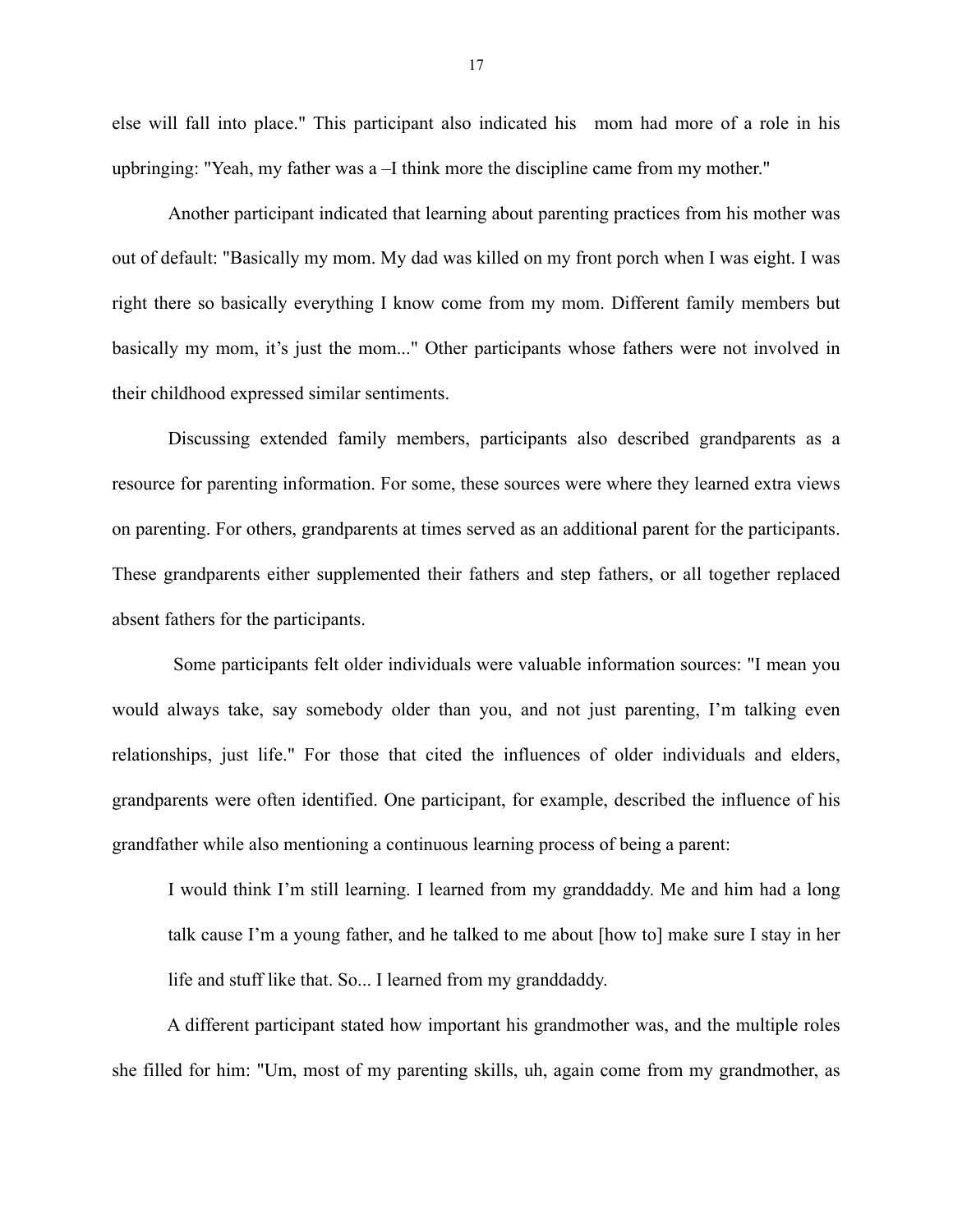well. Um, she was, um, everything, mother, father, sister, brother, aunt, uncle." In addition, friends, teachers, coaches, neighbors and community religious leaders were parenting information resources for the participants. These sources did not replace absent fathers in the way that grandparents and mothers sometimes did, but still served as a valuable source of parenting information. The comments of this father provide an example of the community's impact on fathers: "...from some of the neighbors, uh, in my neighborhood that I grew up in, um, I got a lot of information from them as well. They were very significant people in my life."

 Collectively, the various responses from the participants illustrate that fathers receive parenting information from many different sources. While their own fathers were most often identified, the participants did show that parenting information can come from other places, either as additional help and information or reliance on someone else entirely.

#### *Knowledge of Parenting Programs*

With the lack of father focused parenting programs (Bronte-Tinkew, Carrano, Allen, Bowie, Mbawa, & Matthews, 2007), many respondents indicated that they have not heard of any programs specifically for fathers. The participants did mention prenatal programs during the pregnancy for their child, but this was only for education of child birth. This is illustrated by one participant; "I went through the Lamaze, went to every appointment with my wife, but once the babies are born... [there are not] any programs that would involve that, things just seem to disappear."

 Although they were not often mentioned, participants did identify some programs and interventions available for men. One was All Pro Dad, which provides a daily e-mail, school based programs, conferences and events, and media such as videos, blogs and articles (Family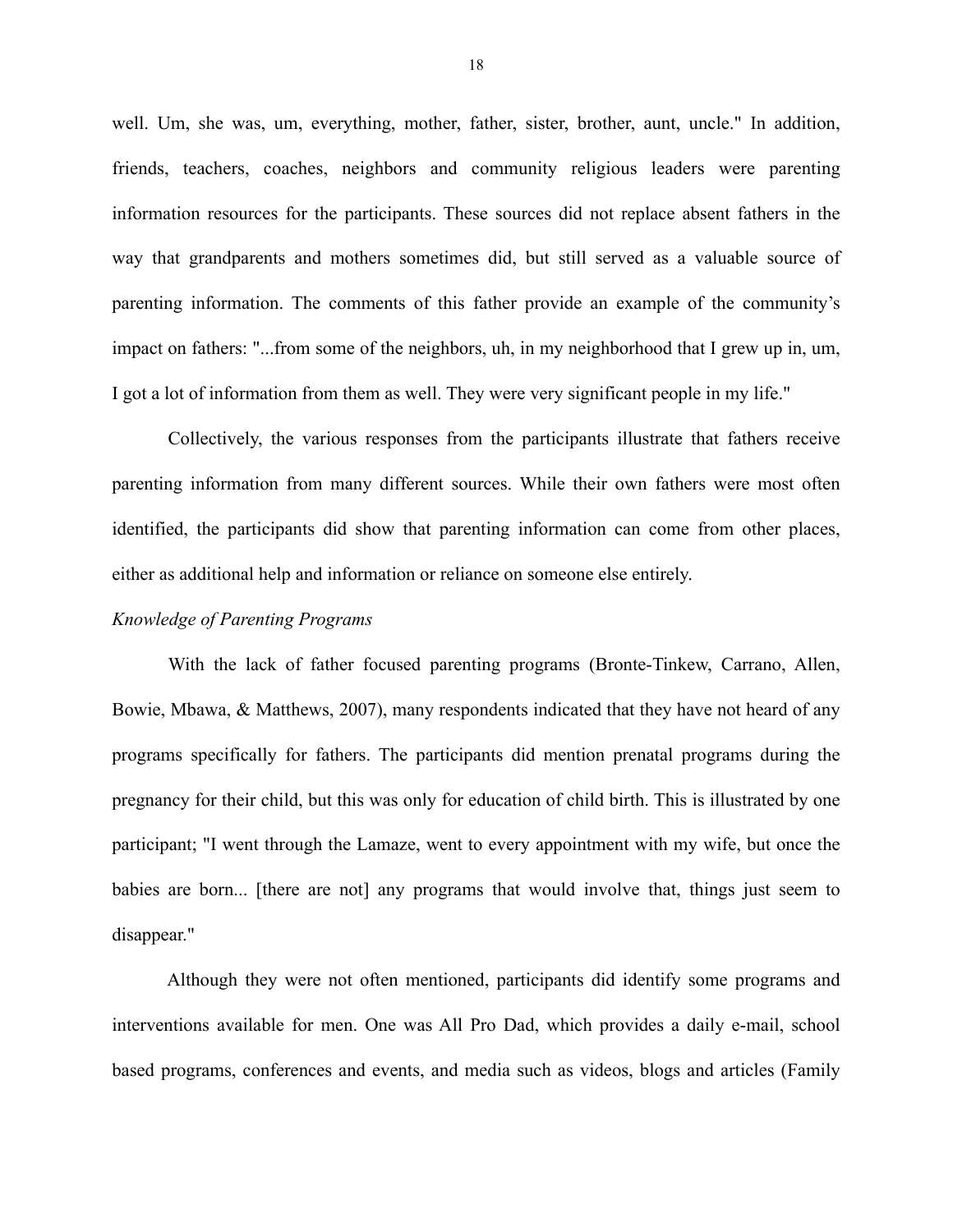First, 2012). Head Start, which is a preschool program for low income and underprivileged children (Garces, Duncan, & Currie 2000), was brought up by the participants as another program they were aware of. Lastly, the participants discussed Proud Dad's Club, which is a local program where fathers volunteer in activities sponsored by their children's school (Berkshire Proud Dads Club, 2011).

 Most of the experience the participants had with father specific programs and activities took place through the schools of their children, similar to what was outlined with the Proud Dad's Club. This was identified as things like father/daughter dances and sports. Some of the participants felt that this was an ideal location for parenting programs.

 The participants talked about how more programs should be designed specifically for fathers, and primarily offered in their communities. In addition, these programs, according to one participant, need to be flexible at times, with the group members able to discuss various topics related to parenting.

 Participants in the study stated that ethnicity, culture and race may serve as a barrier to involvement in parenting programs for fathers. Ethnicity and race were mentioned as a possible reason for not using any services if they were available. For some participants, they felt that asking family members, friends, neighbors and community leaders was sufficient to obtain information on parenting or answer questions.

 A participant further supported this point by discussing the difference in regions where they have lived and the amount of involvement in parenting programs. Comparing one area that was predominantly Black to one that was primarily White, this man indicated that there was more involvement in the White community than the Black community. As another individual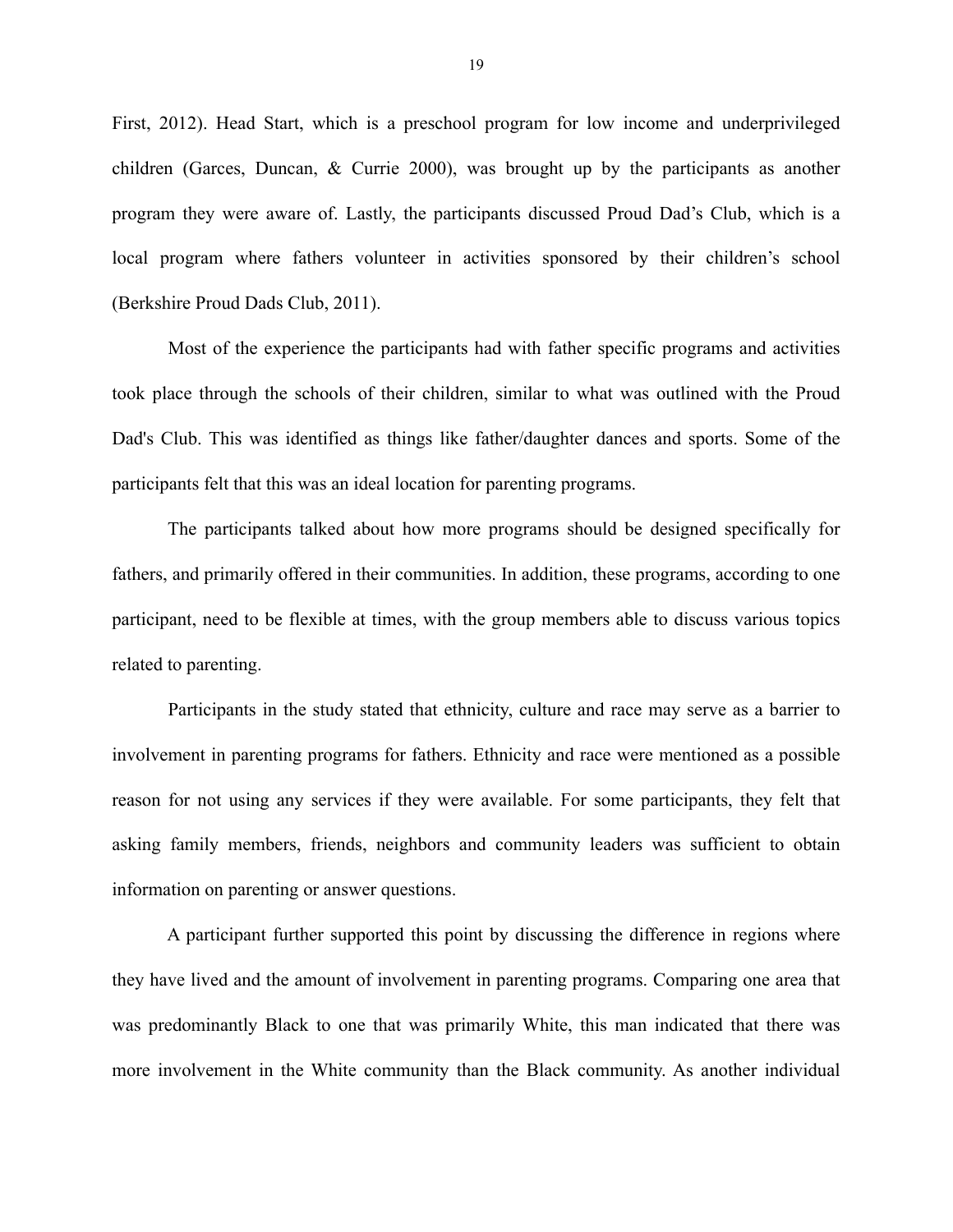specified; "I might be reluctant to seek out that kind of [parenting] assistance because I'm not sure that my brother here is going to be in there to give me some insight from a black person's perspective." Also a participant brought up a possible stigma attached to seeking or attending a parenting group for fathers; "unfortunately, we as African Americans don't think that that's cool, to have a group of dads that come together."

 For some participants, the overall feeling was that parenting programs for fathers may be useful, but are not easily accessible. Based on the participants' comments, it was evident that ethnicity and the type of program may make the delivery of father focused programs difficult. In addition, one participant thought that timing of programs and interventions for father parenting is important; "Yeah, I think it starts.... It [intervention programs] has to start early." The programs would also need to be flexible in their topics according to the following participant: "And just by having those rotating topics, more people are going to get involved versus just saying we're going to be talking about teens..."

#### *Involvement with Children*

For the participants, it was important for fathers to be involved with their children in any form and any frequency. "Presence is important I think" is what one participant stated. Participants described how establishing boundaries and disciplining their children were important tasks that fathers should be a part of. There are specific forms of discipline that the participants brought up, beyond just involvement in any general capacity. One participant stressed the importance of fathers being involved with their children, and specifically the discipline process: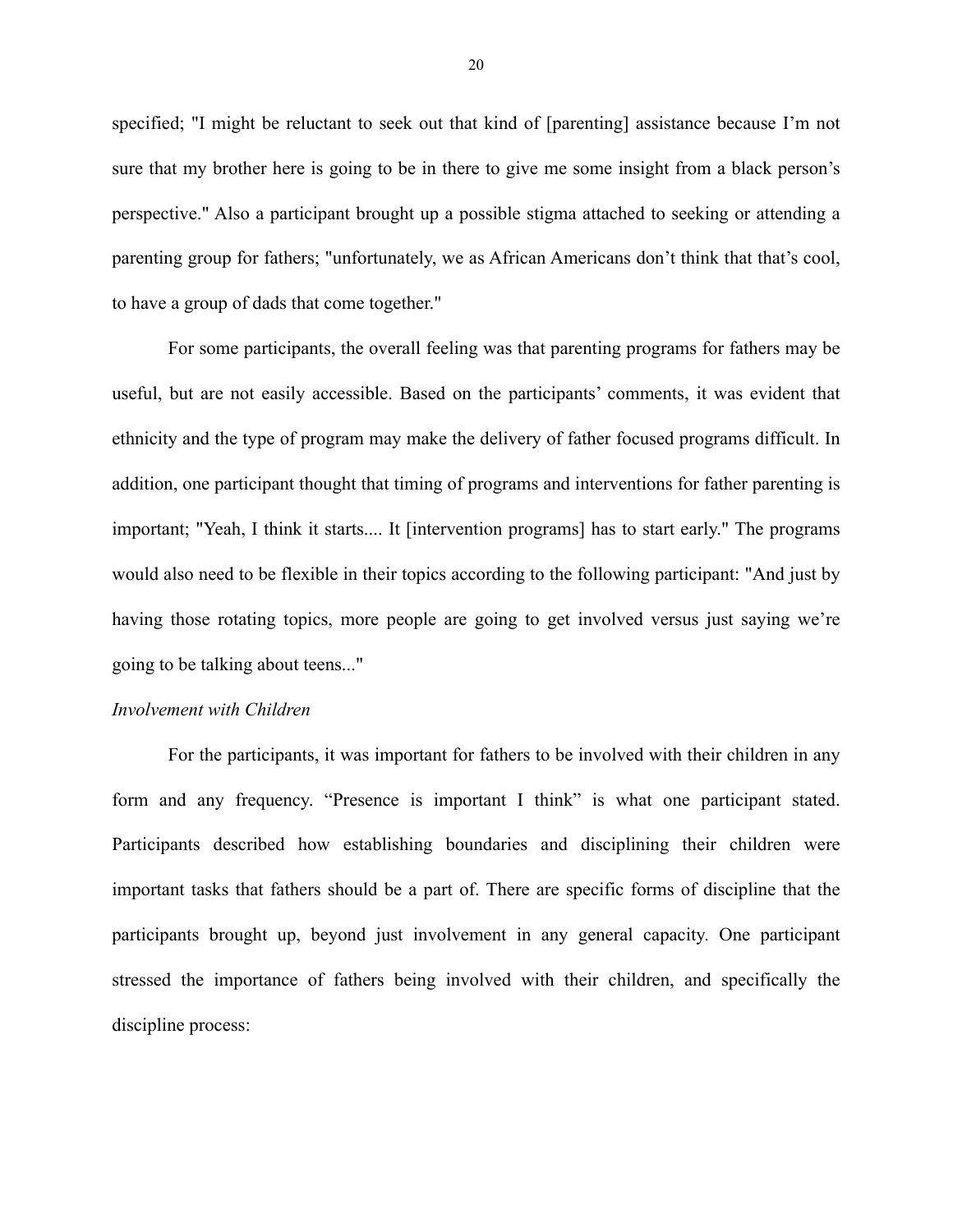…as far as why it's important for males to be a part of the disciplinary actions is because the image of a man, um, already is that of, you know, masculinity, of power, of a voice. Um, and I think, I think discipline with leverage can give, uh, the person that's being disciplined another viewpoint of this man.

Further speaking on being involved in discipline with their children, this participant stated the following:

Respect, for them to respect you and to show that you're disciplining them, but you're telling them also in certain words that you love them, but you're trying to teach them how to be a productive adult, but not to do things, not to pull boneheaded stunts or do things that are against the law. You're trying to save their lives, save them, protect them from hurting others.

#### *Discipline Practices Used*

The men in the study's sample described several ways fathers discipline their children. Taking away items or privileges from children, and also rewarding them for good behavior and activity or positive academic results were brought up as discipline practices. Spanking or "whooping" was used for discipline as well, and was the most discussed intervention used for discipline. One participant explained the reasoning for whooping children is:

You need to help them [children] understand, don't do this, because this is what's going to happen after it. They don't say, your parents not just gonna tell you like…'don't curse', and then you curse, and then they whoop you.

A clear distinction was made with regard to the "right" reason for spanking and the mindset of the spanker, and the wrong reason to spank and wrong mindset to have: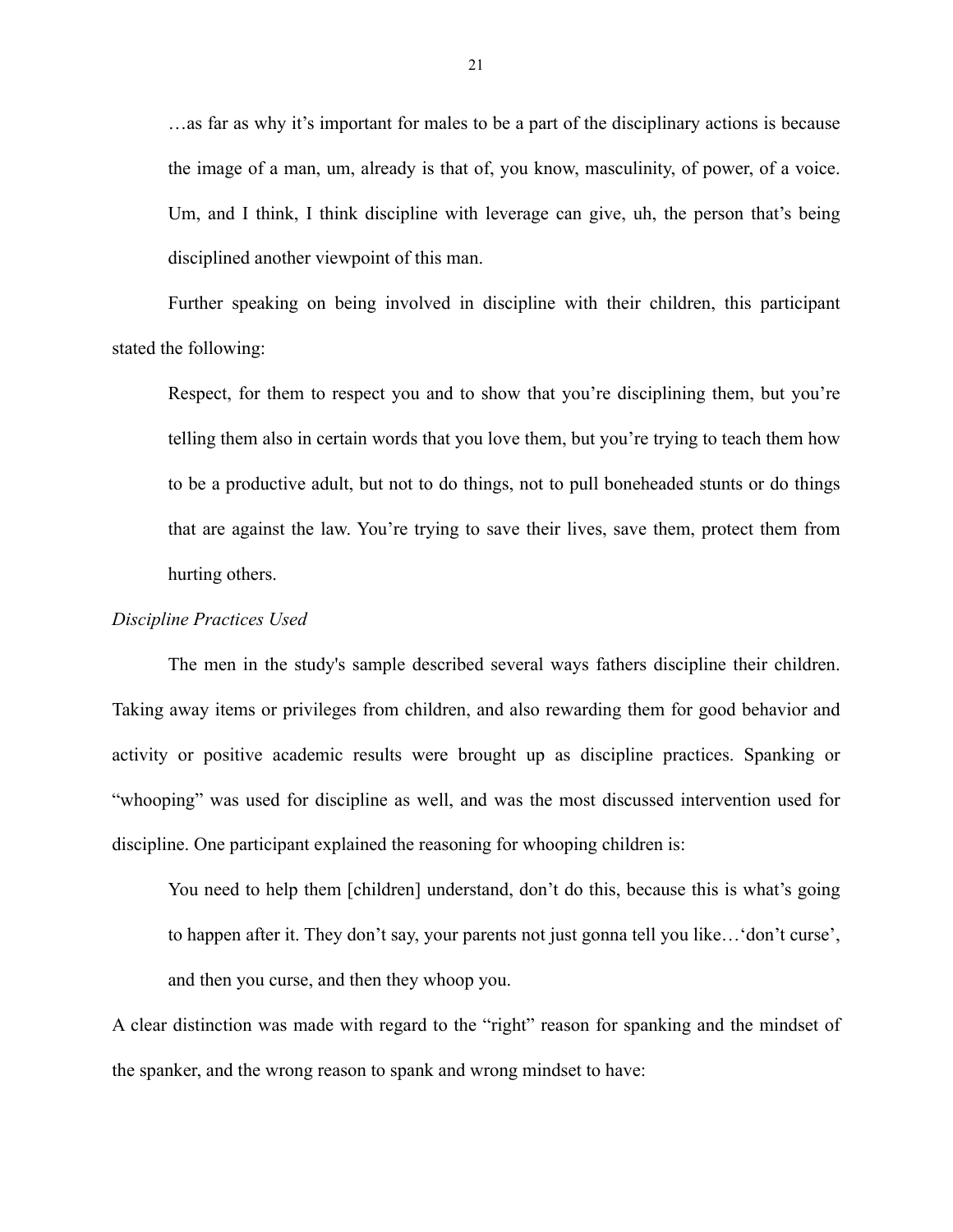You weren't just getting beat because the guy had a hard day at work and he came home and just decided to beat on everybody. I know my father didn't do that. I messed up enough times to know that you was getting beat for a reason.

While many of the men indicated support of spanking, the responses collected reflect how spanking was considered more as a last resort. According to the participants, spanking should be used after warnings were made to children to stop their current behavior or they would be spanked. There were no responses of using spanking as the first and primary practice of discipline among the participants, either in their usage or what was used for them when they were children.

Differences between mothers and fathers did arise in the groups with regard to spanking. Specifically, some participants thought that women were not the best source to administer spankings. These participants described beliefs that men should fulfill traditional gender roles and be a disciplinarian. As one participant stated: "He [my father] taught me how to be a man, he taught me, you know, just respect and everything that I know" Women were viewed by several participants as inappropriate to corporally discipline their children due to the way they are perceived to parent, as one participant displayed:

And also women are emotional. So, when a female, and not all females are like this, but a majority. If they go into a situation where they're disciplining their child and then they give them those little puppy dog eyes, you know, a woman might scale back and be like, oh I can't do this, this my baby. And I think us as males, you know, we, that, I don't care. It doesn't matter. So, I think that's the difference between a, a man being present in their lives disciplinary wise over a female.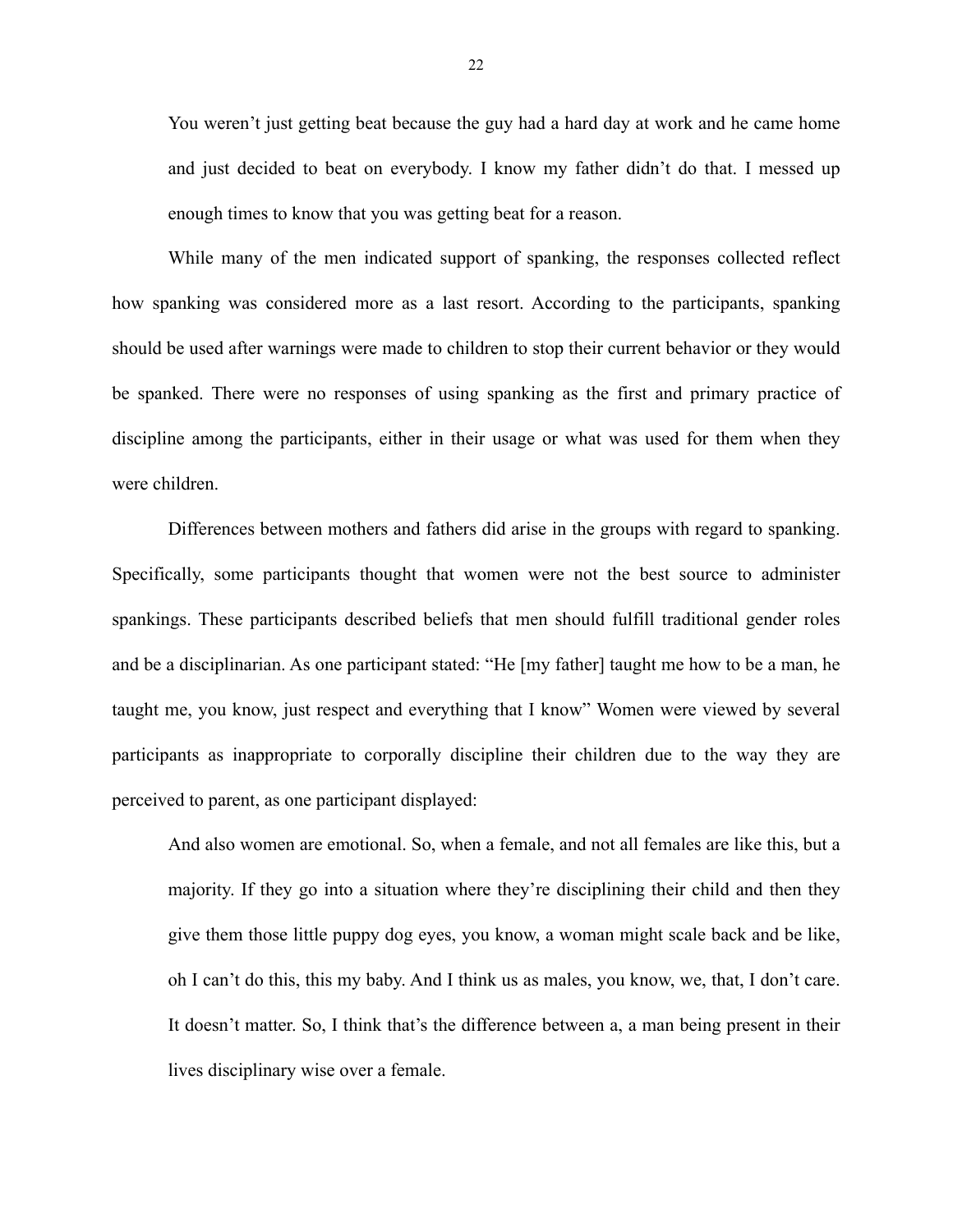A similar opinion was held by the following participant:

I think mothers are the nurturing factor or, like you say, they're emotional, but they are also nurturing. So, it's been…. It was times when we were first married that my wife blanked. You just whipping him. I had to, I had no other choice. But she would go, come here and let me see baby. Don't do that cause once you start doing that then he'll start going to you.

Despite the participants mentioning that women were "too emotional" to handle spanking, the participants did not discuss women being as effective as men in the discipline of children. Additionally, most of the participants did not discuss men's emotions having an influence on their discipline. They did not elaborate further on why some thought women were too emotional to be involved in child discipline, or what happens in a primarily single mother home. This view indicates that men provide a unique perspective that only men can provide.

Another form of discipline, talking to children or lecturing, was the next most common practice of discipline. It was also discussed by the participants that this method can effectively be used by elders and church clergy that are related to or know the children. One participant stated the preference to talking with his children: "I like to talk and reason with my children and explain things: 'this is why you messed up and how can we correct this so that this doesn't happen again."" An important distinction was made with an ineffective lecture style, which was yelling at one's children: "Yelling at a child, hollering at a child, threatening a child, that does not work."

With all of the discipline practices, they were consistently stated by the participants to be used on a case by case basis. Some would use timeouts for certain behaviors, and spanking or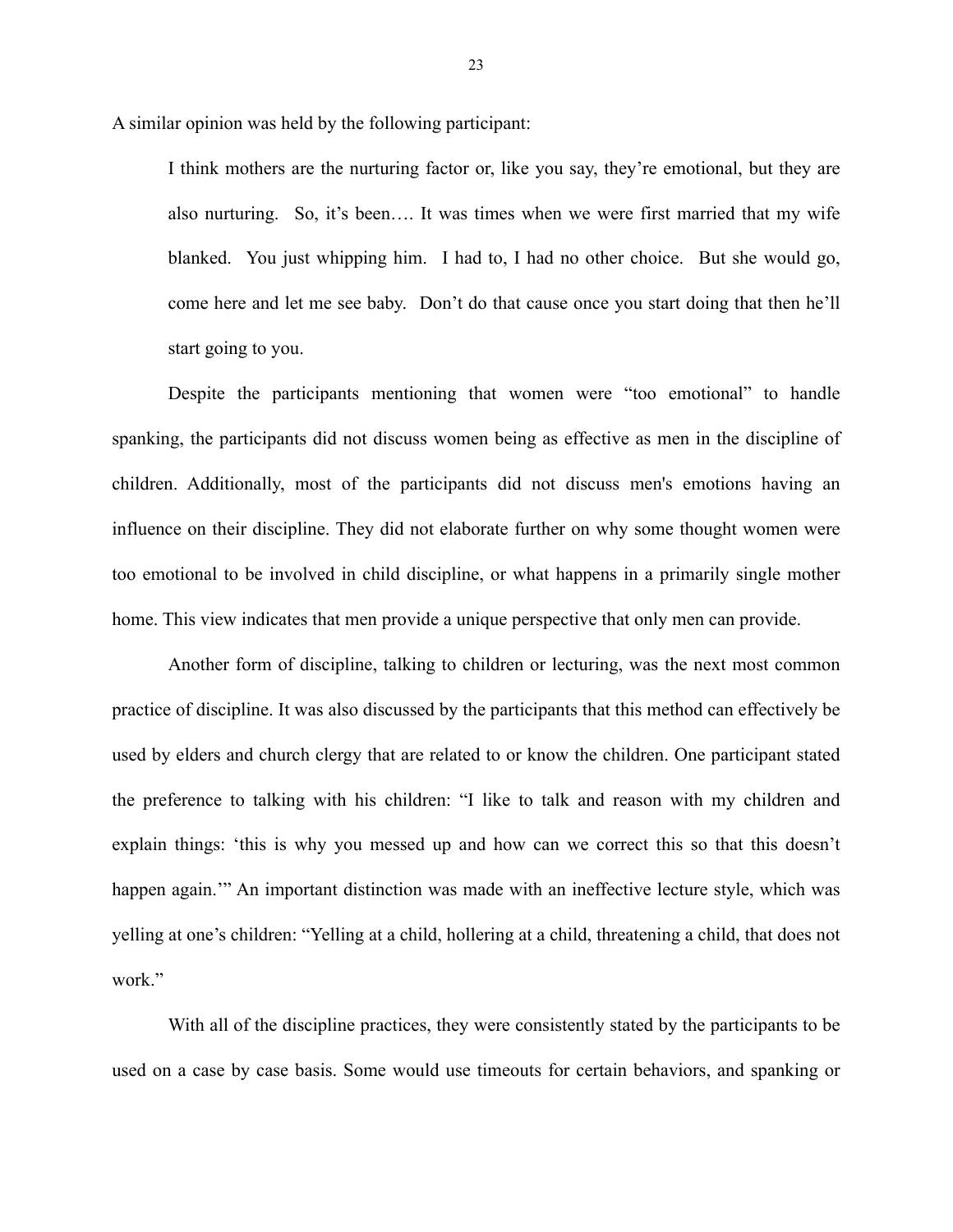lecturing for other behaviors. The participants also found that some discipline practices worked well for some children in certain situations, and not as well for other children and other situations:

… both my wife and I, we've used all different types of, uh, ways of, uh, discipline. We've used corporal punishment. We've used time outs. Um, like I say, I have a daughter and a son. My son… My daughter was an easy raise, but my son was the most… He was the one that gave us the most challenge. So, uh, I've used everything that I could think of, at that particular time that I thought might fit that situation. Um, one of the things I found out that worked the best with him was taking things away from him that he liked to do, like, his cell phone.

#### *Discipline Practices Not Used*

 Timeouts were indicated as having mixed results with application and effectiveness with the participants, in particular in the Black community. While there was support for them among other participants, there was a balance created with many participants not using them, or were not used on them as children. As one participant stated;

Yeah, I think it's culturally based, uh, your environment that you grew up in. I mean, I'm just gonna throw this out here, you know, most people in the African American household, the reason why when you made the comment about time out people laughed about it because it, to most people growing up in African American families time out is not an option. That's not an option. But if you go out to the community I live in, which is predominately Caucasians; time out is predominately what's used. So, I think it's really just the environment that you grow up in and how you, you know, you've been raised...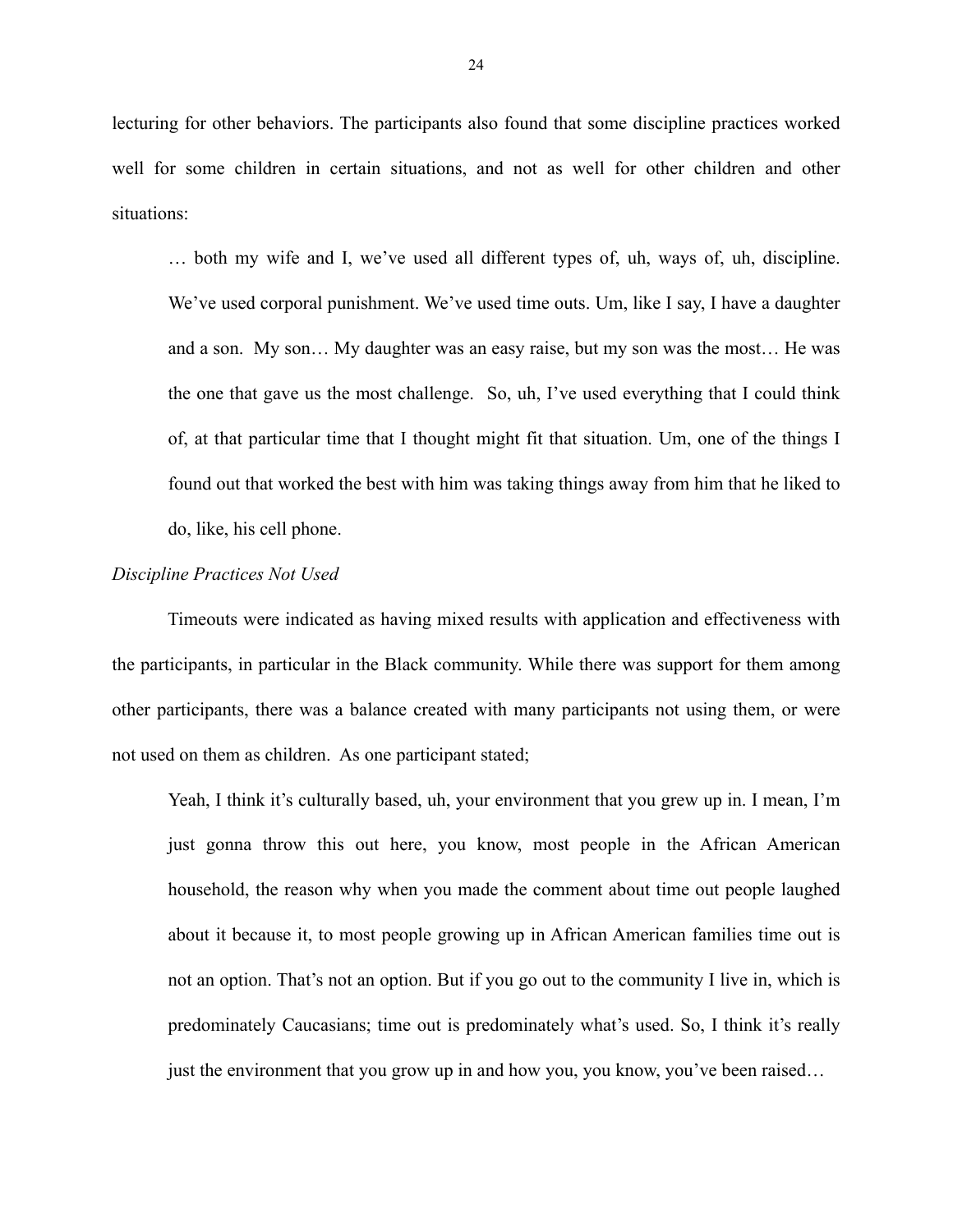Two other participants supported the lack of time-outs in their background; "'I didn't get time outs. What you mean TIME OUT?' 'What is a time out?'"

Some other answers from the participants described forms of discipline that were not effective included spanking and negotiation. Spanking not being effective as children age was stated by this participant: "...spanking worked, as he got older, it started it wasn't working so much because he wanted to know why." Negotiation not being effective was stated by the following participant:

What I believe totally is an ineffective way is this negotiation rule that the parents have now. Negotiating....I'm not gonna take away your hat cuz you're screaming or this, negotiating- he said it earlier, this is-this is a dictatorship.

 As this participant mentions, some children need specific direction and cannot make full decisions yet: "we can all negotiate because we independent but when somebody is dependent on you, an independent person can't negotiate with a dependent person."

 The responses as a whole for discipline practices suggested that certain practices were applied to certain children and behaviors, but not all practices were used for some children and behaviors, or used at all.

#### **Discussion/Conclusion**

Using qualitative research methods, information was collected from men discussing their roles as fathers and what they think men should do as fathers. In particular, this research was primarily concerned with finding out where fathers obtained parenting information from, and what discipline practices they do and do not use. Obtaining information on parenting from men is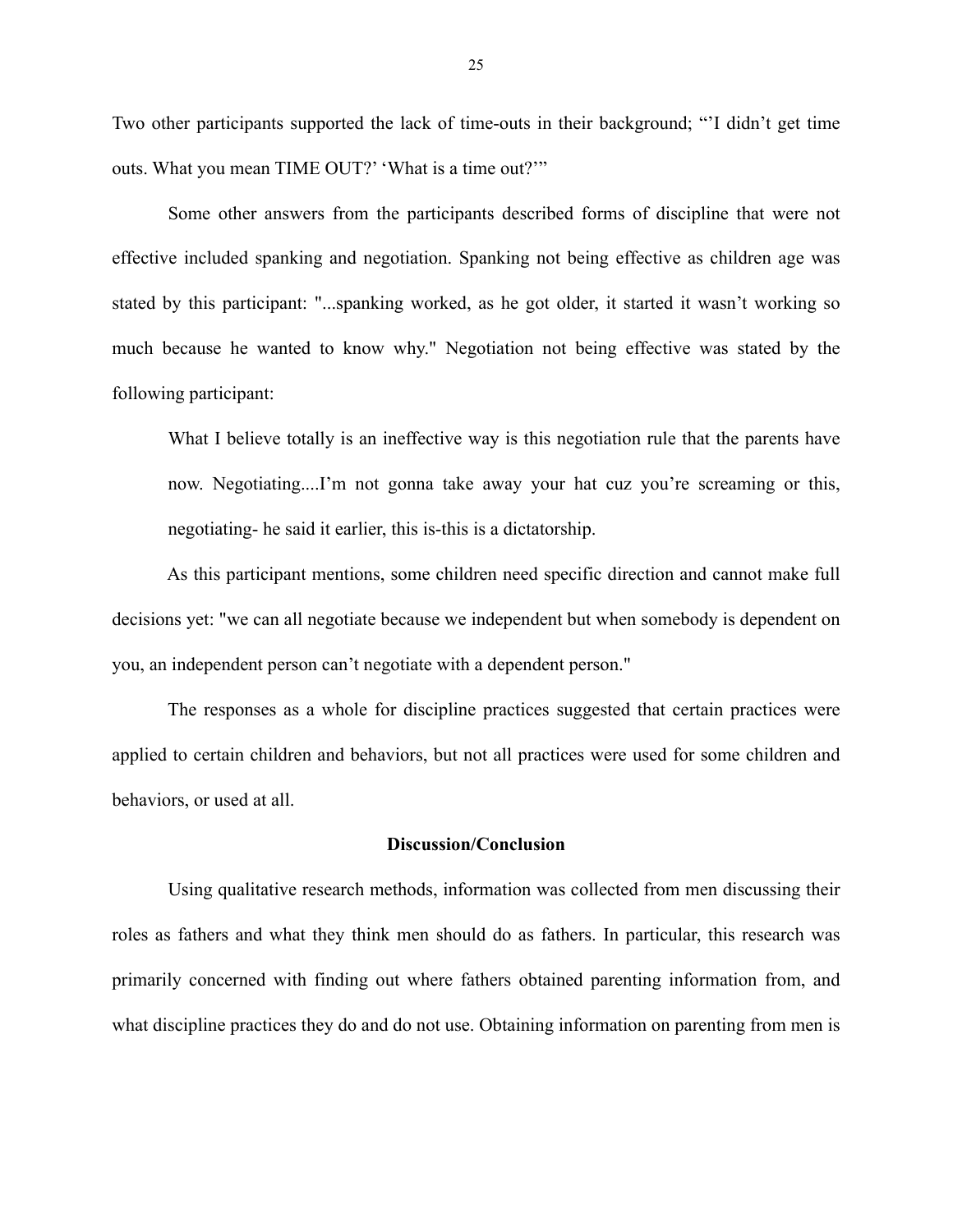lacking according to prior research, with men being a variable in only 12.5% of prior parenting research (Shapiro & Krysik, 2010).

 The men in the groups often identified their fathers or stepfathers as the sources of where they learned how to be a parent, and this was the strongest theme found from the data. Even when the participants' biological fathers were not influential, other males in their lives served a similar function. It appeared that men often find a male role model and information source if their biological father or stepfather is not present. These participants discussed many other sources of information, which include grandfathers and elders, church leaders or community, neighborhood men, and fellow men of the same age. Men who do not have a traditional father to obtain fathering information appear to fill in the gap with various other men role models they have in their own lives. In addition, men seem to use their mothers and grandmothers as a source of information, especially if their father or other men are not present in their lives.

 The participants overwhelmingly indicated there were very few father focused parenting programs in their community. Consistent with previous findings (Bronte-Tinkew et al., 2007; Caldwell et al., 2011), there were no men in the study that reported participating in a parenting program specifically for men. Very few participants were even aware of any such programs. The participants also did not mention any co-parenting programs for both fathers and mothers, or programs that were for parents regardless of gender. Results of this study are in line with other previous studies (e.g. Bellamy, 2009) that have found that when parenting programs for fathers even exist, engagement remains difficult.

 The current study yielded illuminating responses from the participants regarding the stigma associated with seeking out parenting services. Among this group of men, it was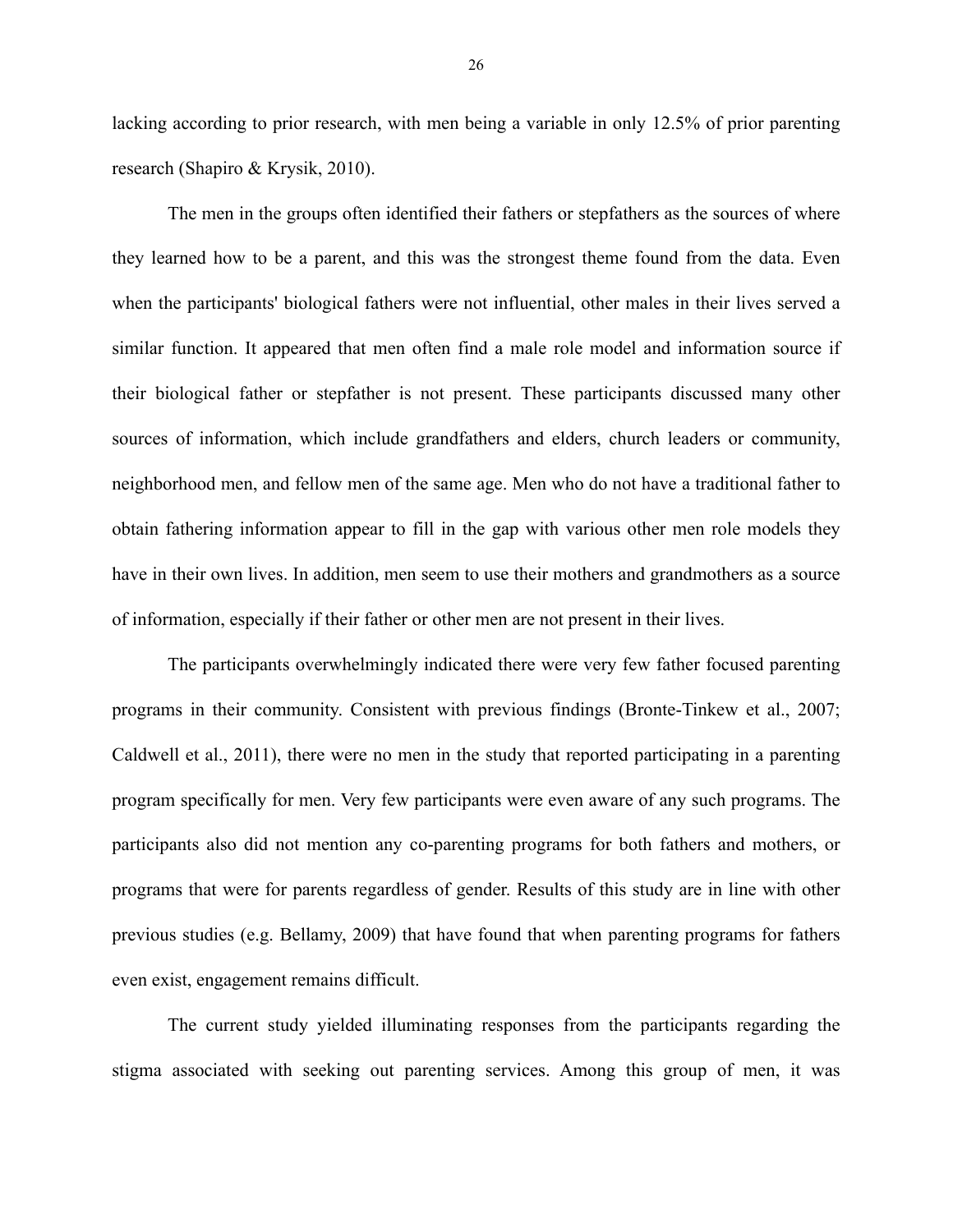considered very unpopular and not viewed as necessary. The men also questioned the availability and the usefulness of parenting programs and services. The focus groups in this study were comprised of men identifying as Black. It is important to note that traditional methods of program and individual engagement should be reconsidered as they may not be effective in reaching this population. For example, the participants did state that seeking help through a parenting program may not be socially appropriate in their culture, and would not be their first choice of action. This shows that the participants are aware of this stigma, and other ways to engage Black fathers in programs should be considered. The participants also indicated that they did not know other men who were involved with parenting services. The participants felt it was important to obtain services from someone in their culture and someone who understood their perspective.

 However, there were two points of common engagement of parenting programs for fathers. Participants did discuss prenatal programs for expecting parents and activities through their children's' schools. These may be potential programs that could be further expanded in order to address other needs of fathers. Even with the opinion that there is a stigma attached to receiving parenting services, these fathers also expressed an interest in services overall. This is an important finding that suggests Black fathers may be receptive to parenting programs that utilize culturally relevant programming and engagement strategies. These findings help to fill the gap in research on fathers compared to mothers (Shapiro & Krysik, 2010) and the lack of parenting programs available for men (Maxwell, Scourfield, Featherstone, Holland, & Tolman, 2012).

27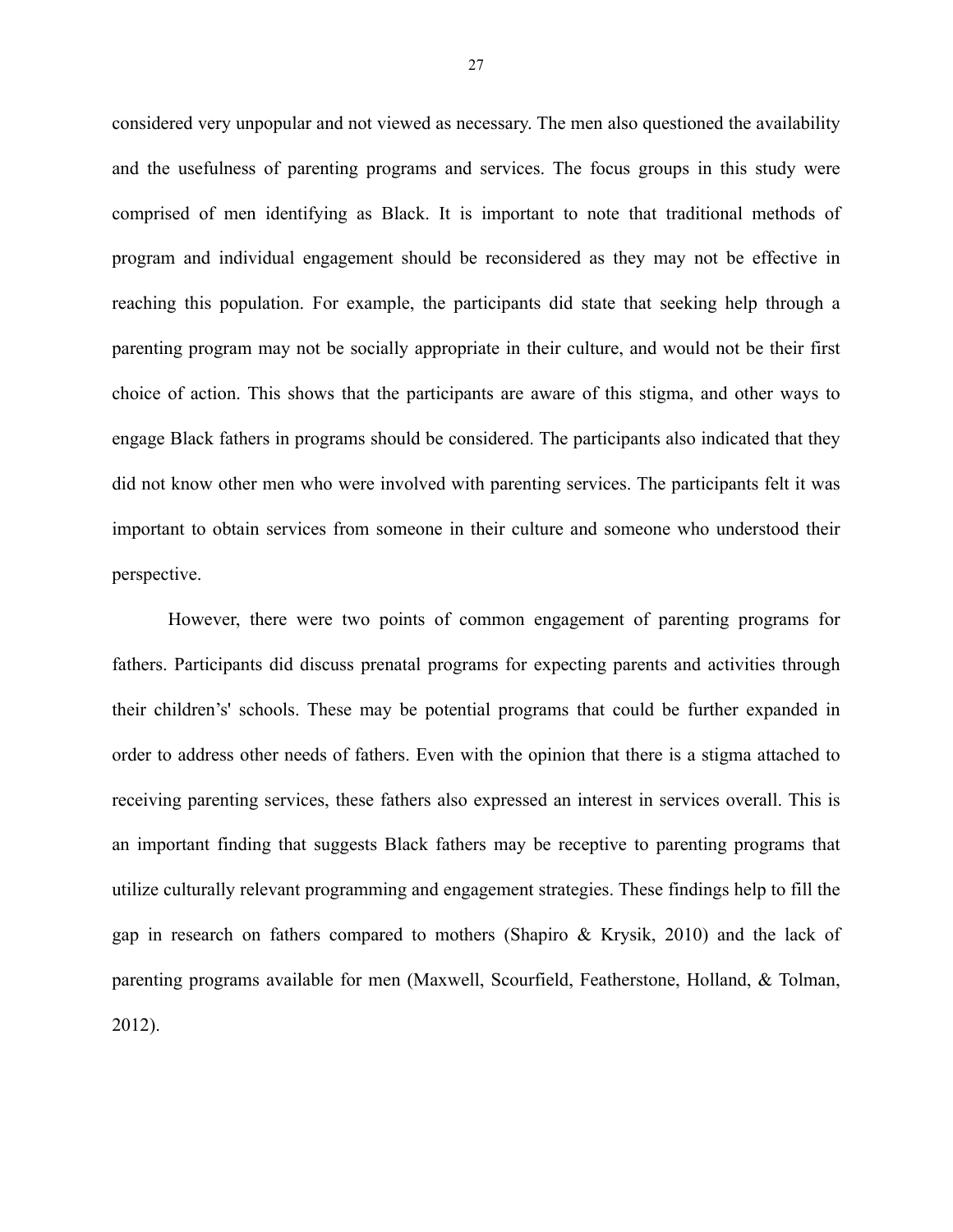Discussing the use of discipline from what the participants stated, the various forms and usage of discipline mentioned were consistent with prior results from a different study (Lee, Yelick, Brisebois, & Banks, 2011). Fathers frequently identify spanking or "whooping" as a common practice and one that is part of raising children. The participants in the study's sample reasoned that spanking children was part of normal upbringing, and was necessary for a positive outcome to child rearing. This practice is contrary to previous research that has found spanking during childhood has a negative impact that can extend into adulthood (Walsh, 2002). An important distinction was made from the participants in regard to spanking, with there being a "correct" and "wrong" reason for the practice. Specifically, the participants stated that spanking should never be used as an anger outlet for a father. Some participants stressed that spanking should be used as a last technique available, and in the most extreme circumstances. If other measures of discipline such as a time out or taking away privileges did not work, then spanking would be considered appropriate. These fathers indicated that their children would know this as well. The participants also made a distinction that fathers are best suited to physically discipline children and mothers should be less involved with discipline because they perceive mothers as too nurturing, emotional, and overly concerned with their children's emotions.

 The ethnicity and culture of the participants must be taken into account when examining and understanding the men's support of spanking. Some research has shown Black ethnic groups commonly are more accepting of spanking (Vaaler, Ellison, Horton, & Marcum, 2008).

 Throughout the focus groups, the participants stressed that involvement with their children in itself is important. The participants understand that it is important for men to be involved with their children. As the men in this study described their roles as fathers and son, it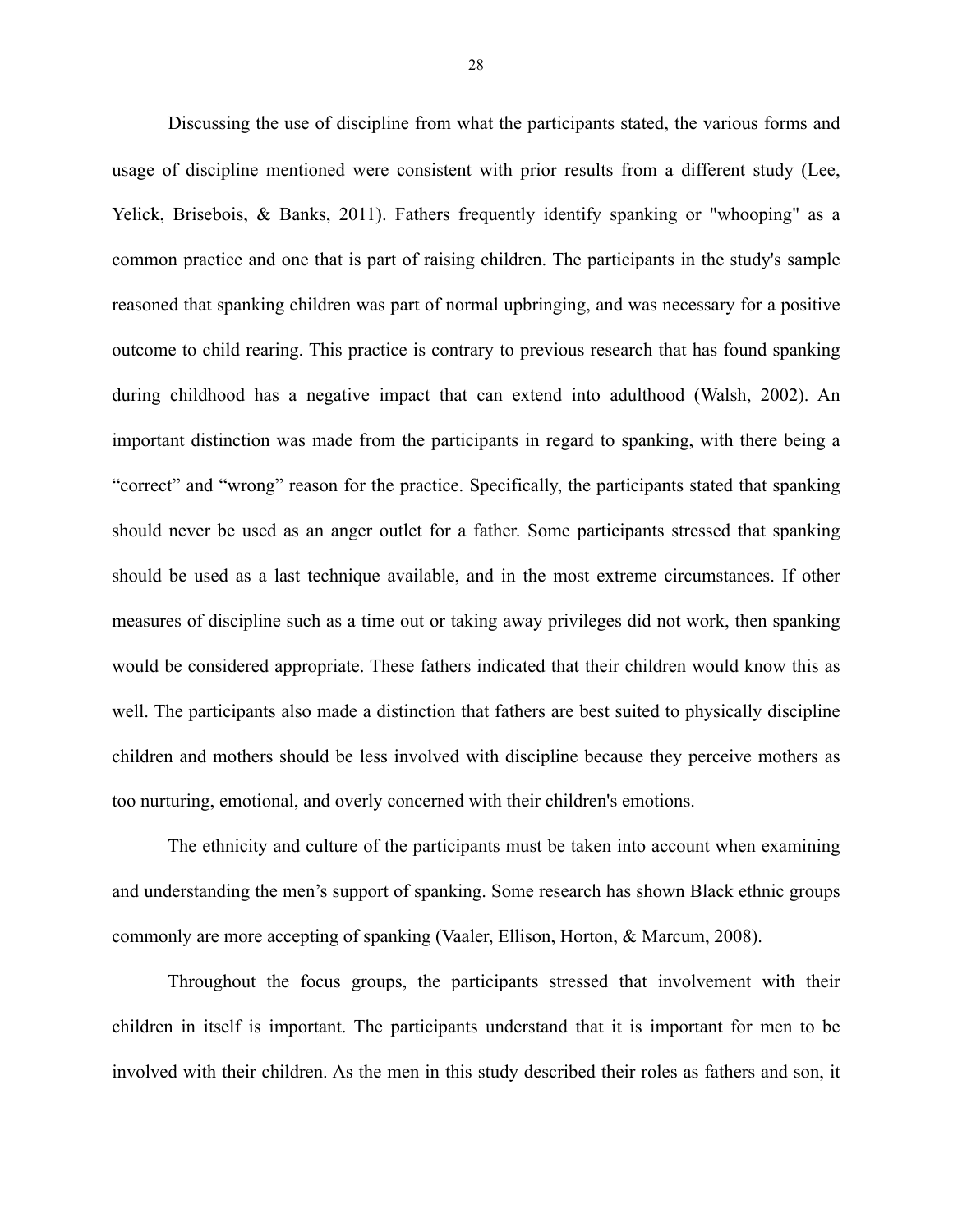was evident that they see men as providing a unique, masculine perspective to their children that is separate from what women can provide. In addition, the participants stressed the role of fathers in discipline of their children being essential.

#### *Strengths and Limitations*

Due to the lack of prior father-focused research (Coley & Hernandez, 2006; Lee et al., 2011), this study was intended as an exploratory examination to discover where fathers obtain information on parenting. As opposed to a quantitative approach that involves closed ended questions with exact meanings and direction, the qualitative design of this study allowed for unexpected results and new conclusions to emerge (Padgett, 2008). This can be advantageous considering the lack of prior focus into father oriented research. By collecting data in a less structured format, the results could lead to different directions for father focused research.

 Participant samples are usually smaller with qualitative research than with quantitative research (Padgett, 2008: Rubin & Babbie, 2011). This study was not an exception, as it was focused on a sample of 26 men. The size of the individual focus groups were on the smaller extreme of the ideal size, which is between 5-15 participants (Rubin & Babbie, 2011). This could be a desirable outcome, as it allowed for chances for all of the participants to state their thoughts on most or all the questions posed.

 Despite the strengths of this qualitative study, this particular study had several inherit limitations. The participants for the data collection were a convenience sample (Rubin & Babbie, 2011), which could have potentially overlooked further participants because of the ease of obtaining the participants. Also, as the participants belonged to the same church, within the five focus groups it is likely that some of the individuals knew each other. This could have possibly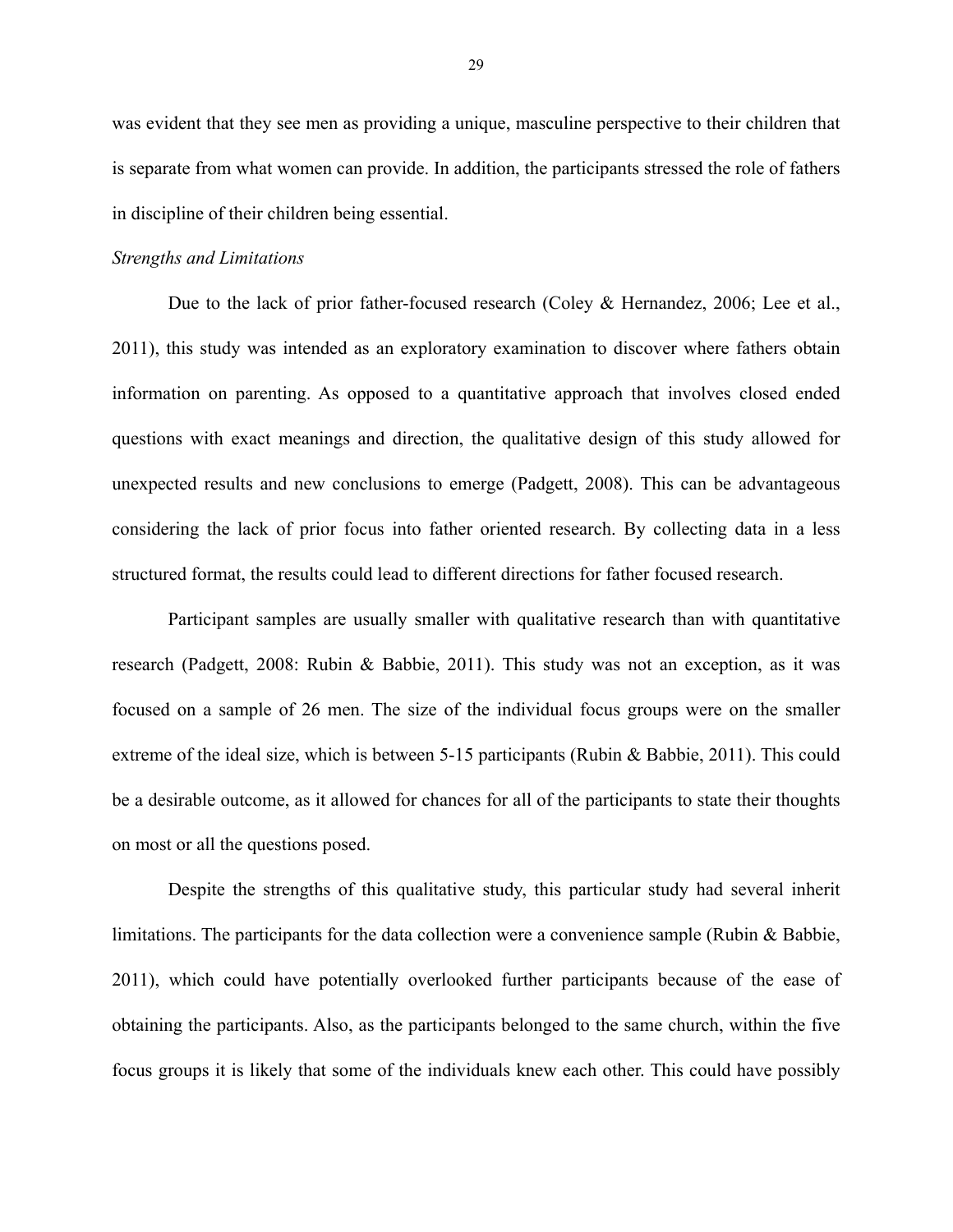influenced the disclosure of what types of information was revealed based on preexisting relationships in or outside of the church. By using a different sample, this could have been avoided.

 It is also important to note that data collection occurred over a relatively short time period (1.5 hours) and in a group setting. Because of the narrow time frame for the topic matter, the focus groups became highly structured and rigid. While all six facilitators of the five groups did allow answers and discussion separate from the question templates, nearly all of the questions were asked to each group. There was little probing to responses, particularly with comments that were different from the questions on the interview guide. The principal investigator's instructions for the group facilitators, including this writer, was that all of the questions should be asked, and redirection should be used to get the groups back to the questions if any different discussions were occurring.

 Additional probing by the facilitators would have been beneficial to better understand the comments about elders. It is not clear how much or how little elders were relied upon. In addition, the types of elders are unclear, whether they are primarily maternal and paternal grandparents, neighbors or church clergy. There is also no distinction if grandfathers are more important to fathers for parenting information compared to grandmothers. It can only be anticipated that grandfathers, when present, would provide fathers with more guidance than grandmothers, due to fathers being the primary source of parenting information for men. Without this additional probe however, this cannot be determined.

 Another area where probing would have been ideal is the responses related to women being "too emotional" to discipline children. The participants could have explained exactly what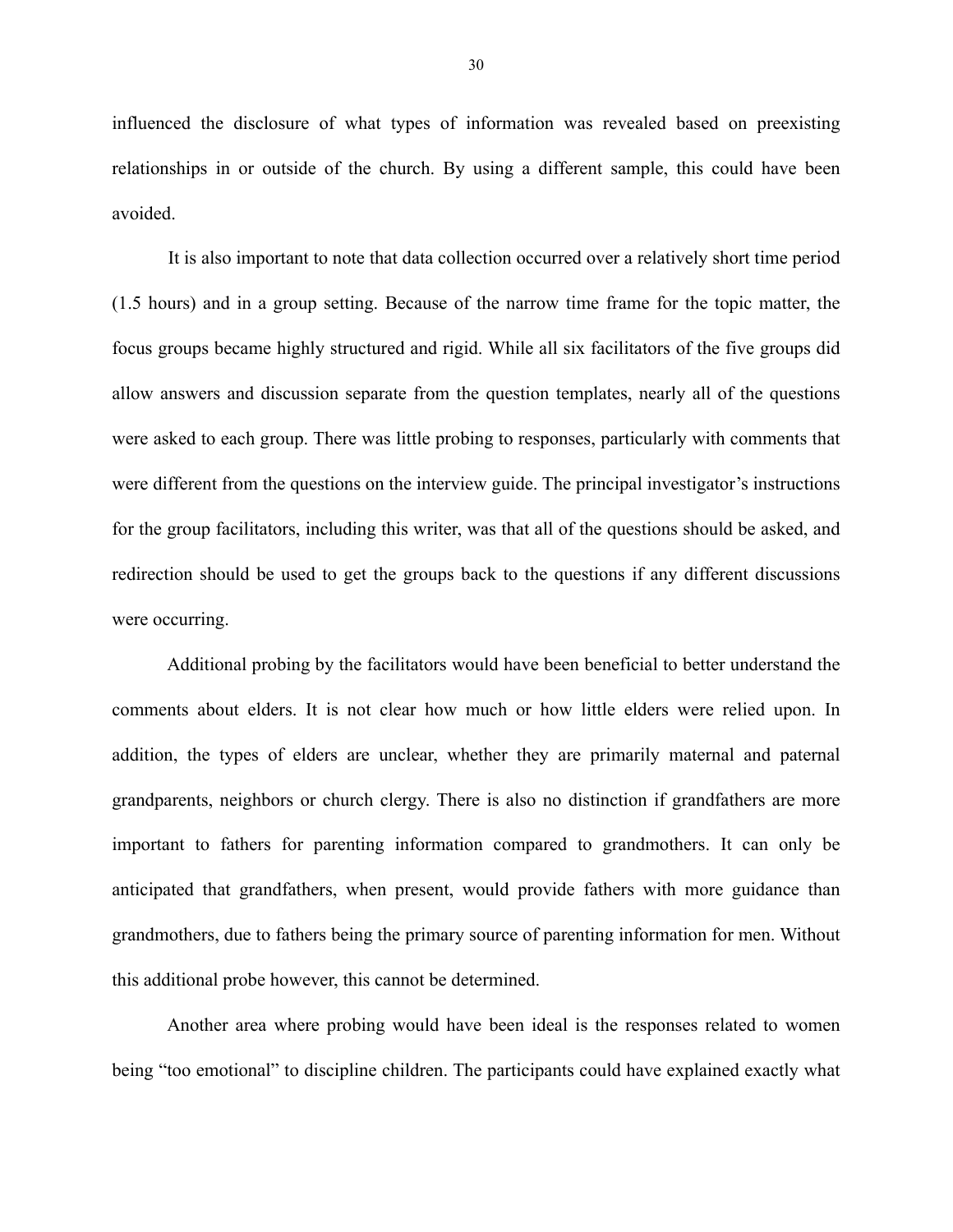they meant if probed. It would be helpful to know if the men felt there are certain situations or factors that make women less effective in disciplining children.

An additional area that could have been explored was parenting programs for fathers. The participants described a few they knew of, and discussed some perceptions they had of utilizing them. They also discussed the idea that school based interventions could be effective, and mentoring programs could also be helpful. Overall they thought there was a lack of programs available, regardless of their views on the usefulness of them. The facilitators could have explored these responses more. For those participants that did attend a program presently or in the past, and prenatal or after their children were born, the facilitators could have asked about if the participants felt the programs were worthwhile. The participants could have also been asked what they thought would be a useful program, what would be useful in a program, and where a program should and should not be located.

 A challenge with the data from this study is the participants were not identified in transcripts, and therefore no individual and all of their responses could be analyzed. This limited the researcher's ability to examine the total body of comments from each participant individually. This also posed a couple limitations in the data analysis. By not being able to group the agreement or disagreement to questions or statements according to participant, it was not possible to perform axial coding. Being able to isolate answers would have been particularly beneficial with the unexpected answers. If more than one individual was providing unexpected responses, it would bolster the results and implications for further study. However, it is unknown if just one individual was providing different answers, or more than one person was. It also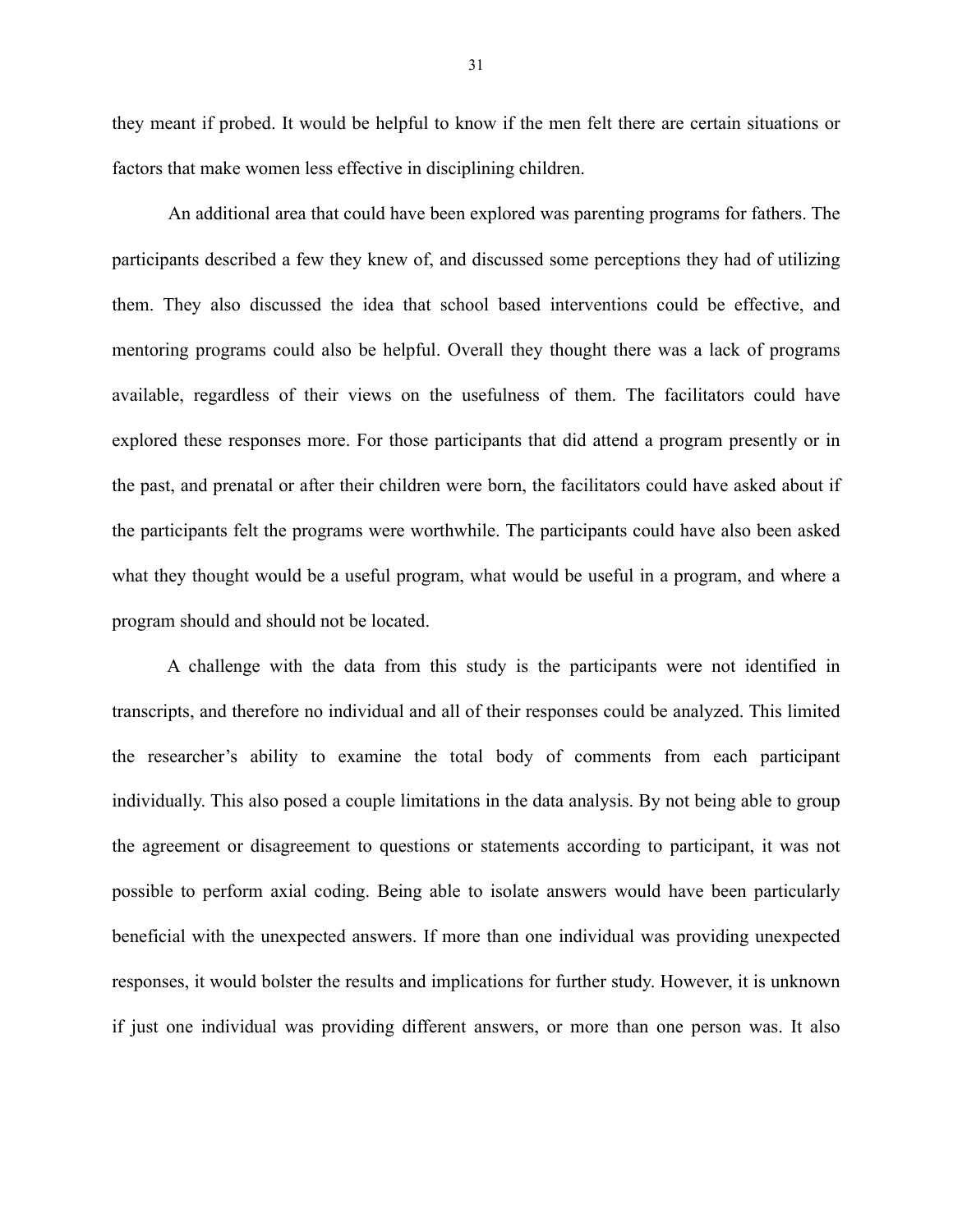would have been useful to separate commonly divergent answers if they frequently came from the same individual.

#### *Future Research*

With the lack of father focused research, additional studies using both qualitative and quantitative methods are warranted. In particular, expanded recruitment methods need to be used. While the participants were all of Black ethnicity, the socioeconomic status of the participants was not diverse. Focus groups that are economically diverse could yield different results. Due to all participants identifying as Black, and the similar socio-economic status among participants, the conclusions are limited to just individuals of similar status and ethnicity. The results could also turn out differently, with perhaps more support for spanking with Black participants, but not as much support with White and Hispanic/Latino/Mexican participants. While there is a continued need for qualitative examination, other studies should employ rigorous quantitative analysis mixed with qualitative analysis. Questionnaires could be administered on a separate occasion after the focus groups, which could provide further mixed methods results and data.

 The topic of women being too emotional to be effective disciplinarians is a topic to investigate further with men and women. Also men and women's opinions on the lack of father figure, and this possibly leading a child to being a good or bad father needs more attention. While this was not directly mentioned by the participants, it is a topic that could be investigated further, especially in an exploratory manner.

 In both this study and others reviewed, the amount of investigation for father parenting programs needs more observation. There was only one section that asked simply if fathers knew of and would be interested in father only programs. This appears to be the majority of attention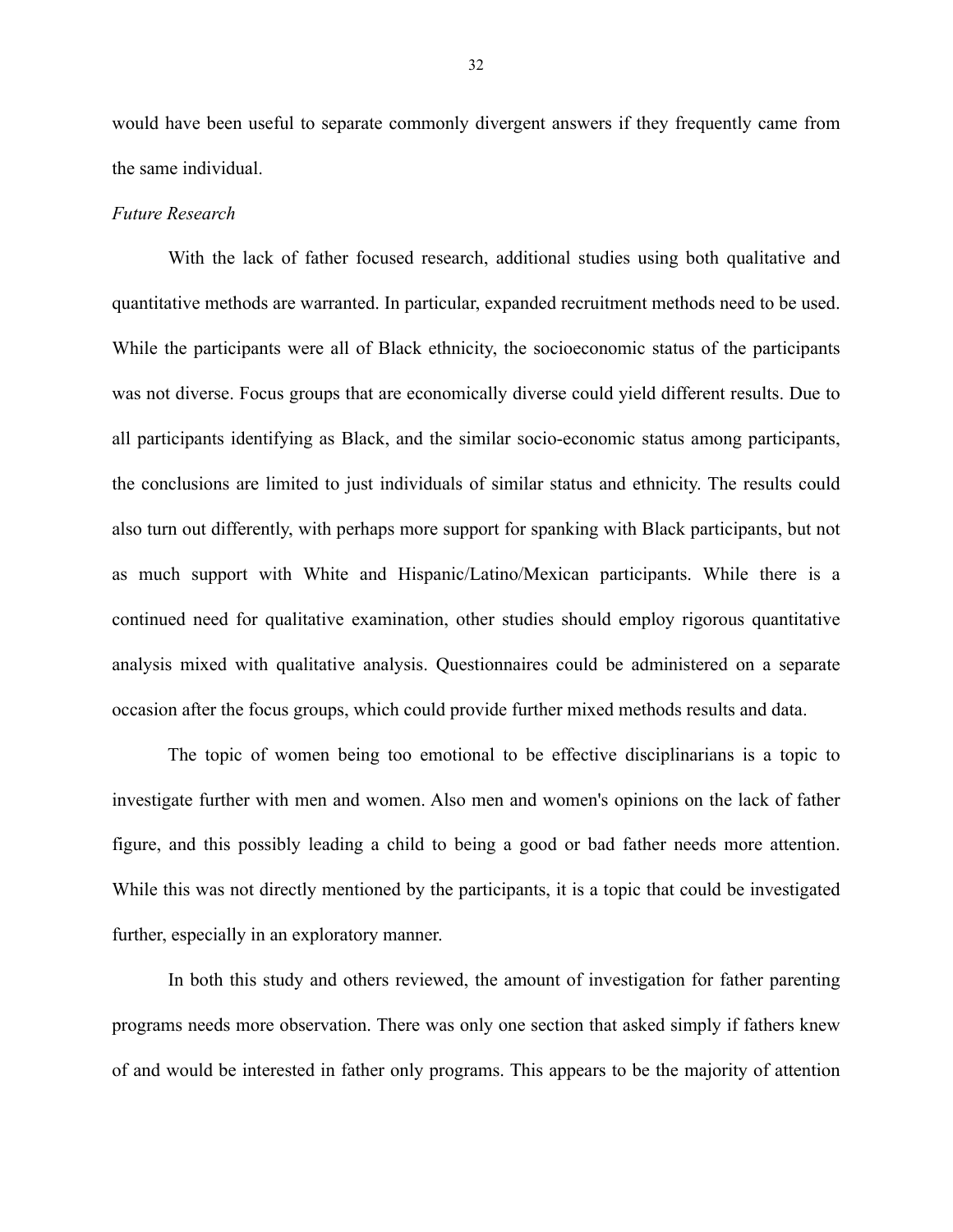given. However, future studies would benefit the literature to ask fathers not just what types of programs and what would help engage them in services, but also what type of services overall they would be interested in. This participant sample described hesitancy for seeking services if available. Additional research is needed to further examine the reasons behind this, and to better understand what would make services attractive to fathers.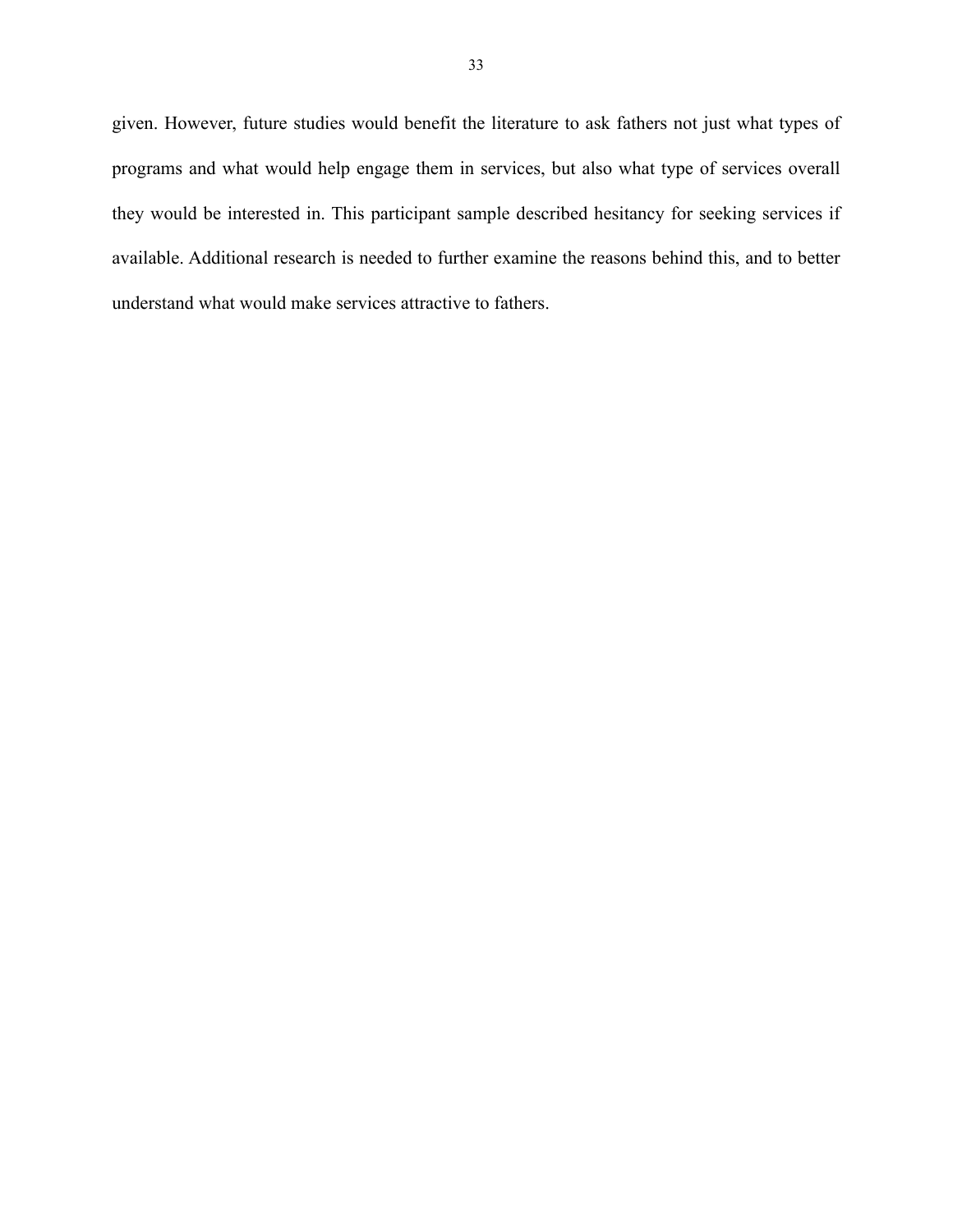### **APPENDIX A**

### **FOCUS GROUP QUESTIONS**

### Focus Group Discussion Questions

#### June 2011

Good evening! Thanks for coming tonight. I am \_\_\_\_\_\_\_\_\_\_ and I am a student at Wayne State University. This focus group today is to learn more about fathers and fathering. We are interested in your opinion, even if you don't have children or aren't currently raising children. There are no wrong answers, just different points of view. Please share your opinion even if it differs from what others have said. Keep in mind that we're interested in exploring both positive and negative comments.

My role as the group facilitator is to ask questions and listen. Because we have a number of important topics to address today, I'll be moving the discussion from one question to the next to make sure we get to everything. Because everyone has a different experience, I will ask each person to share their thoughts. It will be helpful if only one person speaks at a time. If you're already said something, I may ask someone else to add their thoughts. We all have name tags so that we can remember each other's names.

Let's begin. Let's find out more about each other by going around the group. Please tell us your name. Do you have children? How many of them are currently living with you, and how old are they?

### ADDITIONAL POSSIBLE PROBES:

- Would you explain that further?
- · Would you give me an example of what you mean?
- Is there anything else you want to say about that?
- Please describe what you mean.
- Tell us more, or what experiences have you had that make you feel that way?

### TO REDIRECT:

- Thank you, does anyone wish to comment on that questions?
- · Does anyone feel differently?

### SPEND ABOUT 20 MINUTES ON THESE QUESTIONS:

- **1.** People obtain parenting information from a variety of sources, including parents, friends, aunts and uncles, siblings, or professionals such as clergy, teachers, and doctors. Where do men in your community [neighborhood] get information or advice about parenting and how to take care of children?
	- **a.** What kind of parenting information do you get from these sources?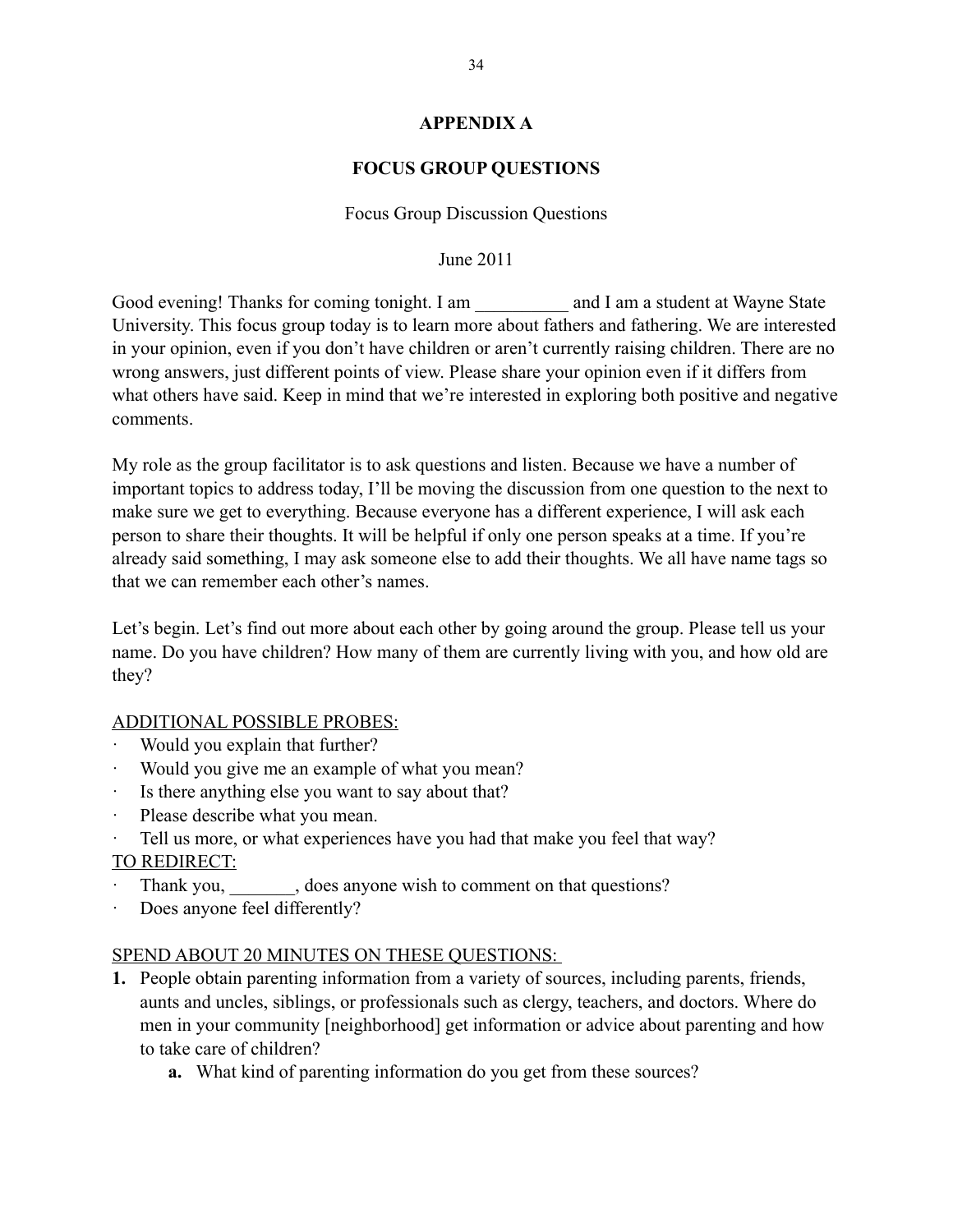- i. [Parenting information may include discipline, schooling/ education, recreation, medical care, etc.]
- **b.** Where else do you or other men you know get parenting information?
	- i. [Probe for formal source of education on parenting and child development: social service agencies, Head Start, pre-school, school, doctors.]
- **c.** If you had a parenting question or issue, who would you ask?
- **2.** Are you aware of any parenting programs in your community that are specifically for fathers?
	- **a.** What about other parenting programs that may not be specifically for fathers but you or other fathers might consider participating in anyway?
	- b. What kind of parenting programs would be of interest to you?

# SPEND ABOUT 30 MINUTES ON THESE QUESTIONS:

[Keep the discussion focused on the father's relationship with the child, and not his issues/ challenges with the child's mother. If men start to talk at length about the child's mother being a barrier or hindrance to parenting, please gently redirect: "Thank you for sharing those comments. We only have a limited time today, so we would like to keep the discussion focused on the important role of fathers in parenting children. Would anybody like to add anything that hasn't been discussed yet?]

- **3.** Fathers discipline their children in different ways. For example, some fathers may spank their children, while some may use time out; other fathers may use all of these strategies, while other fathers may not use much discipline at all. What are common disciplinary practices that fathers in your community use?
	- **a.** What are some disciplinary practices that are <u>not</u> frequently used by the fathers in your community? Why or why not?
- **4.** Do you think it's important for fathers to be involved in child discipline? Why or why not?
- **5.** How do fathers who don't live with their children stay involved in parenting and discipline?
- 6. In your opinion, what are effective ways for a father to discipline a child?
	- a. PROBE: For example, some people think that spanking is effective because it makes children respond immediately. Do you think that spanking is an effective way to discipline a child? Why or why not?
- 7. In your opinion, what are ineffective ways for a father to discipline a child?
	- a. PROBE: What makes you consider to be effective, while is ineffective?
	- b. PROBE: For example, some people may find that spanking doesn't work that well if it is used very frequently. Do you think that there are times when spanking may not be effective? When would that be?

## SPEND ABOUT 10 MINUTES ON THESE QUESTIONS: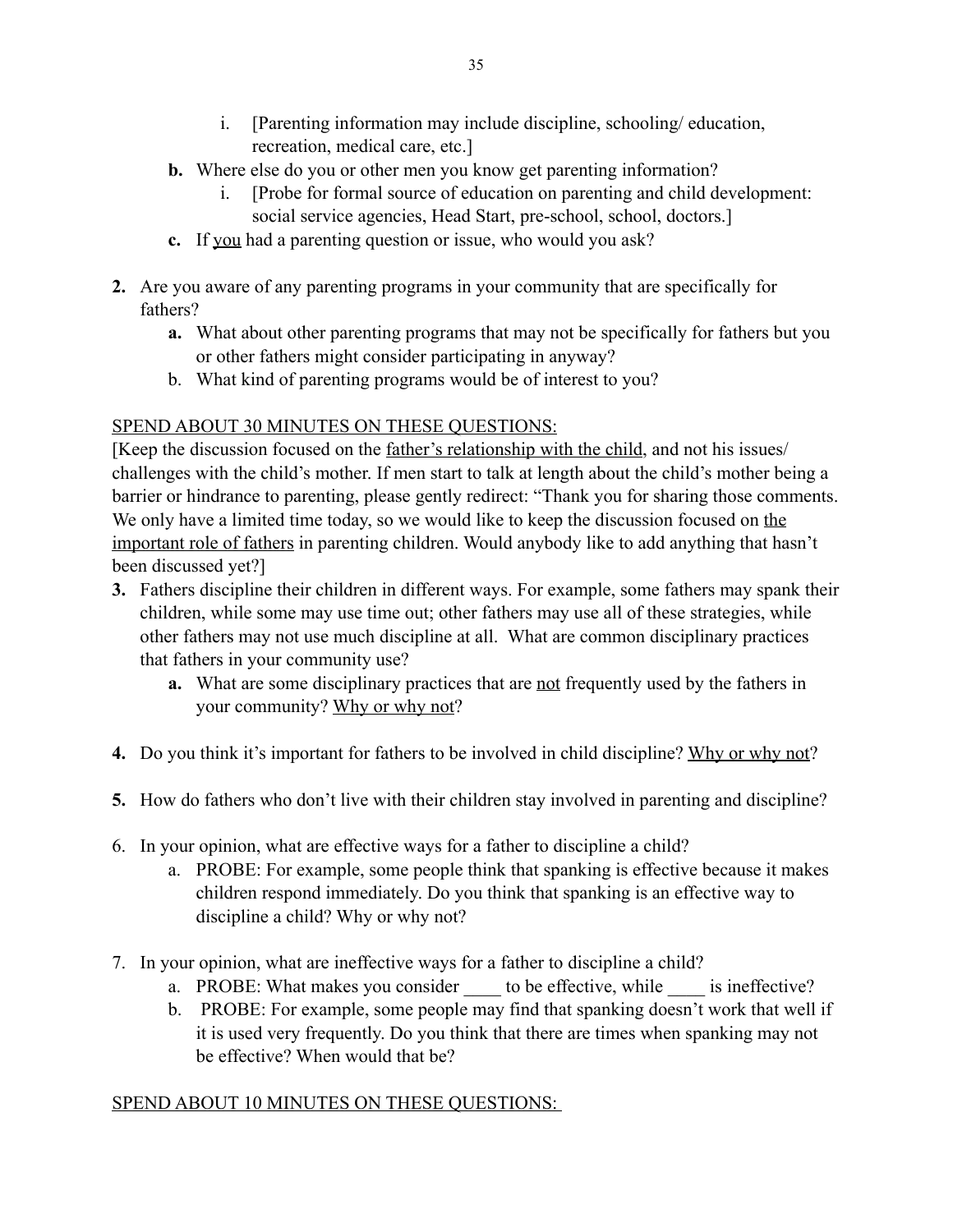Next are some questions about how frequently you use technology to communicate with others.

- **8.** Do you think that smart phones, twitter, or social media like Facebook would be an effective way to reach fathers? Why or why not?
- **9.** FINAL QUESTION: Is there anything I forgot to ask you about that you would like to share now?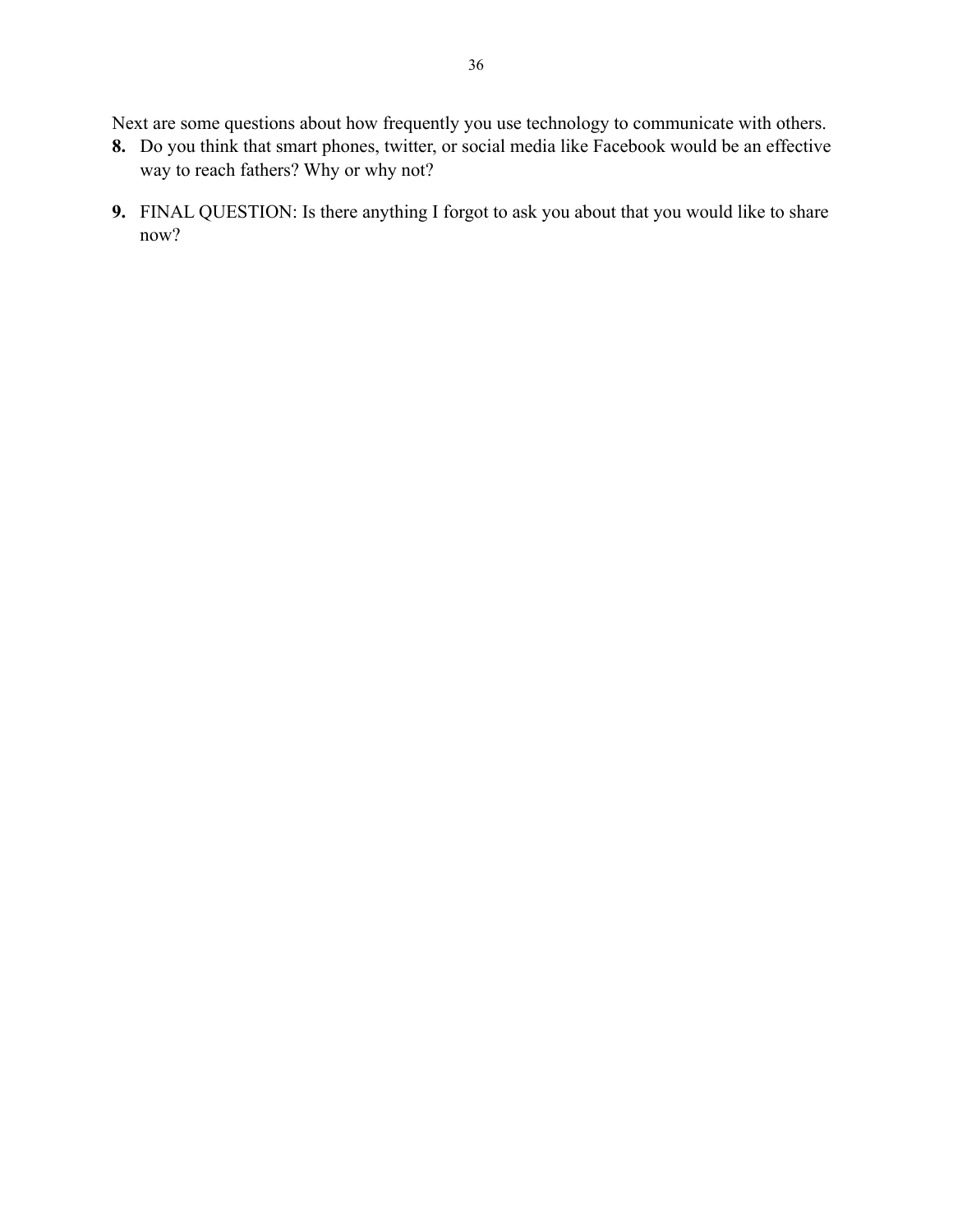#### **APPENDIX B**

#### **PARTICIPANT INFORMATION SHEET**

# INFORMATION SHEET FOR FOCUS GROUP PARTICIPANTS Fathers' Beliefs about Parenting Behaviors & Disciplinary Practices

Principal Investigator: Shawna J. Lee Wayne State University School of Social Work Phone: 313-312-4214 Email: [shawnal@wayne.edu](mailto:shawnal@wayne.edu)

You are being asked to participate in focus group session conducted by researchers from the Wayne State University School of Social Work. This study is being conducted at American Indian Health and Family Services. The estimated number of study participants is about 6-12. The goal of this research is to understand how men think about parenting and discipline of children. In this study, you will be asked to share your opinion in a group setting with other men. As a group, you will be asked in general terms about where you get information about parenting and your beliefs about acceptable and unacceptable parenting practices. Please read this form and ask any questions you may have before agreeing to be in the study.

If I agree to participate in this study I understand that:

- I will participate in one focus group that will take 1-1.5 hours
- As a participant in this research study, there will be no direct benefit to me; however, information from this study may benefit other people now or in the future.
- · My decision to participate in this focus group will not affect the services I receive at American Indian Health and Family Services or any affiliated social service agency. I will not be penalized directly or indirectly if I decide not to participate in this focus group.
- I will receive a \$20 gift card for time spent participating in this focus group.
- My answers to the questions are anonymous. However, there is a chance that some of the other group participants may know me. My identity cannot and will not be connected to any information I share in the focus group.
- This session will be audio tape recorded. Tapes are intended only as a resource for the researchers and for the transcription of the discussion. Since the goal of participation is to develop and refine survey and interview questions through a discussion in the focus group session, only individuals willing to be audio taped can participate. I understand that if I refuse to have the session tape recorded, I will not be able to participate. I understand that audio recorded sessions will be destroyed when this study is completed.
- Tape recorded sessions will be kept in secured files and destroyed once the project is completed. Only authorized researchers on this project are allowed access to the recorded group session.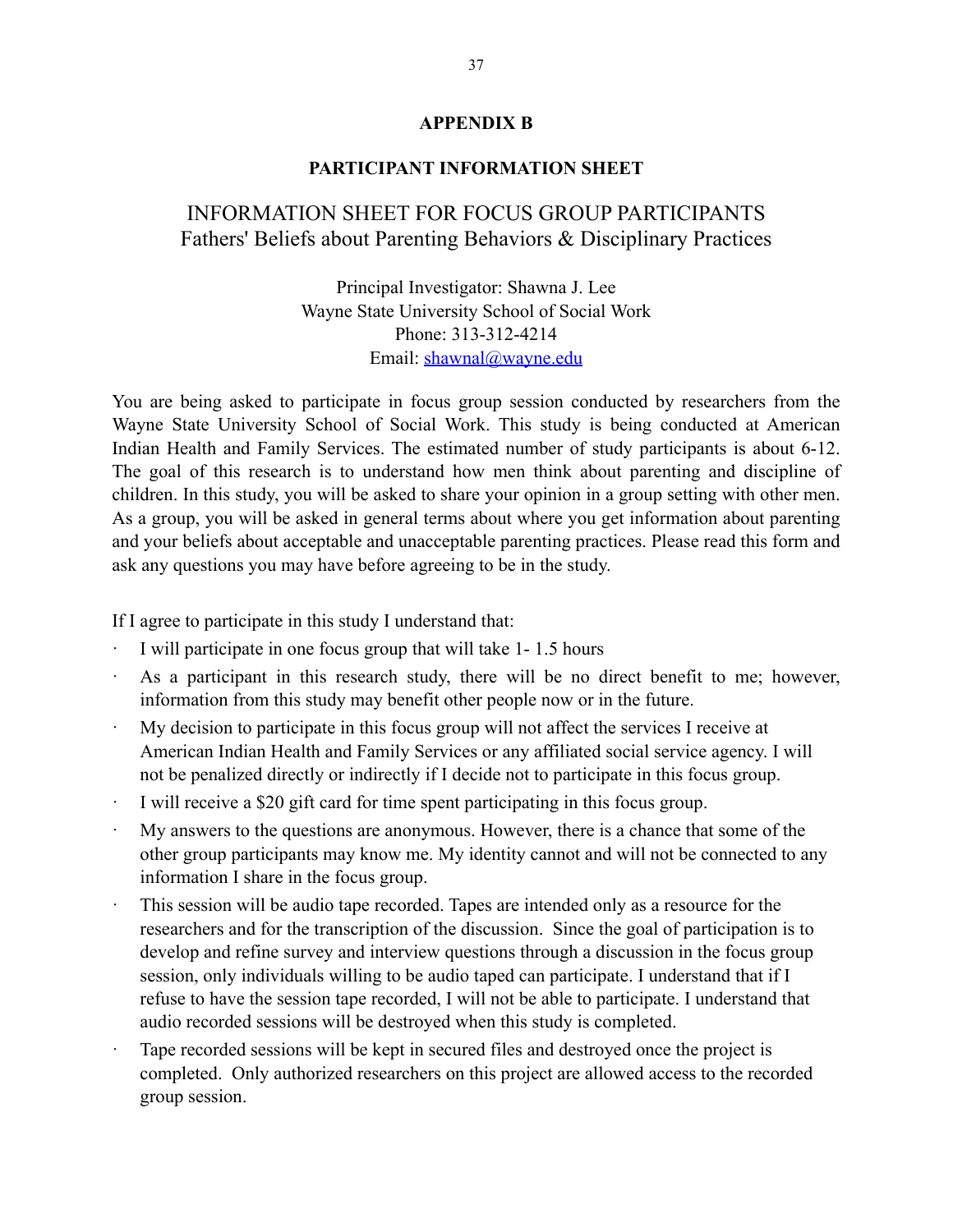- · To help preserve the confidentiality of other participants, in the group, participants will be referred to only by their first names or a nickname. I agree not to reveal the names of participants to anyone outside of the group.
- All discussions within the focus group are private and should not be repeated to others.
- I am free to answer only those questions that I wish to answer, and I may elect to terminate my participation in the session at any time without penalty.
- · Only group data will be reported in any research reports that result from this study.

There are no known physical, emotional, or health risks to participation in this study, however a small loss of privacy may present itself due to the fact that other individuals will be participating in this focus group and may know you. It is also possible that there may be risks involved that are not known to researchers at this time. Furthermore, the researchers are required by law to report to the appropriate authorities if at any time they observe or become aware of ongoing child abuse during the course of the focus group.

Taking part in this study is voluntary. You have the right to choose not to take part in this study. You are free to only answer questions that you want to answer. You are free to withdraw from participation in this study at any time. Your decisions will not change any present or future relationship with Wayne State University or its affiliates, or American Indian Health and Family Services, or other services you are entitled to receive.

If you have any questions about this study now or in the future, you may contact Dr. Shawna Lee at 313-312-4214. If you have questions or concerns about your rights as a research participant, the Chair of the Human Investigation Committee can be contacted at (313) 577-1628. If you are unable to contact the research staff, or if you want to talk to someone other than the research staff, you may also call (313) 577-1628 to ask questions or voice concerns or complaints.

If you choose to take part in this study you may withdraw at any time. You are not giving up any of your legal rights by signing this form. Your signature on the incentive form indicates that you have read, or had read to you, this entire consent form, including the risks and benefits, and have had all of your questions answered. You will be given a copy of this consent form.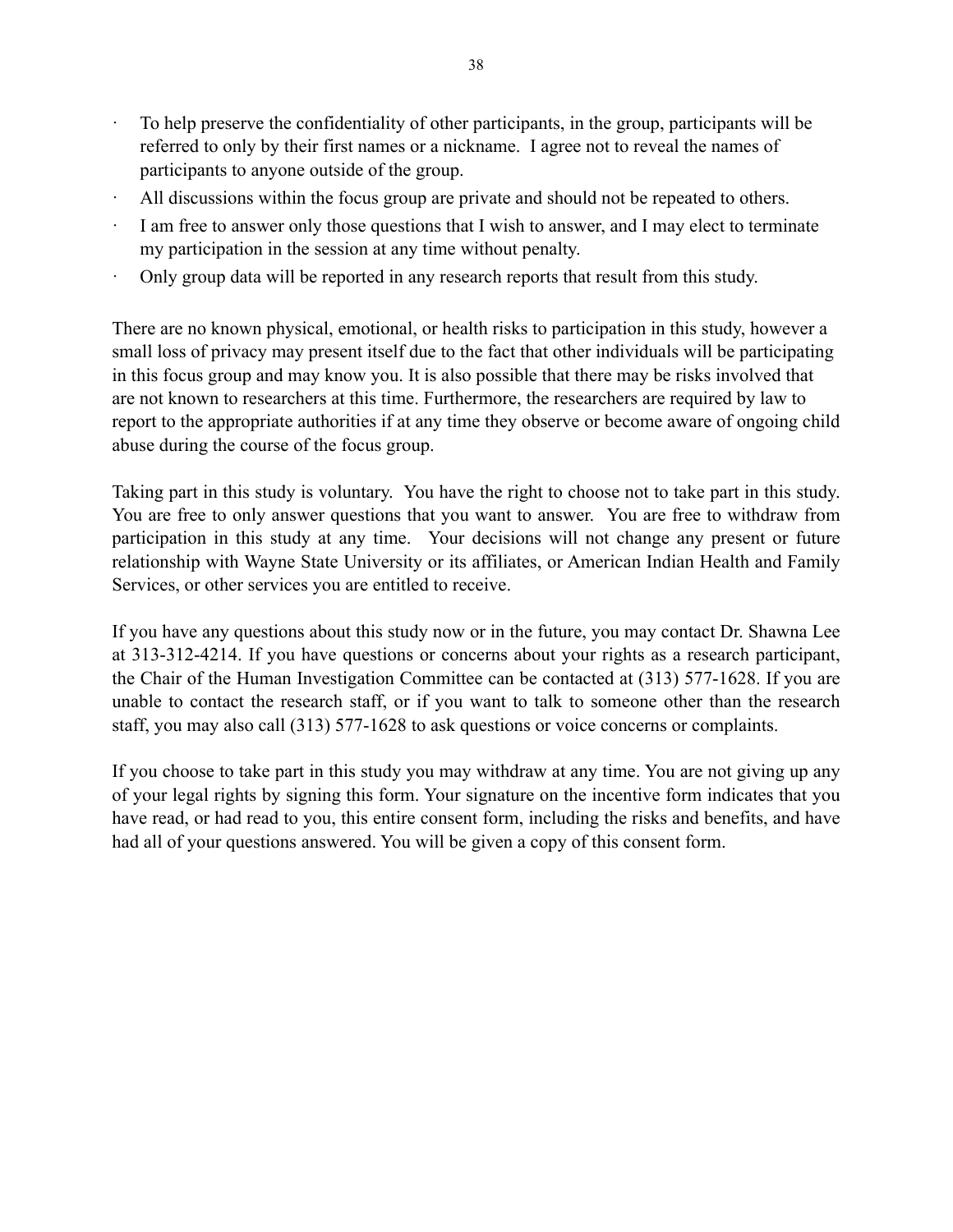# **APPENDIX C**

Table 1.

*Focus Group Participants' Demographics and Socioeconomic Status*

| Attribute                 |                            | Frequencies    |               |
|---------------------------|----------------------------|----------------|---------------|
|                           |                            | N              | $\frac{0}{0}$ |
| Race/ethnicity            |                            |                |               |
|                           | Black/African-American     | 26             | 100           |
| Highest education level   |                            |                |               |
|                           | High school diploma or GED | 3              | 11.5          |
|                           | Some college               | 6              | 23.1          |
|                           | Associates degree          | $\overline{2}$ | 7.7           |
|                           | College degree or higher   | 15             | 57.7          |
| Annual income             |                            |                |               |
|                           | \$0-\$9999                 | 2              | 7.7           |
|                           | \$10,000-\$19,999          | $\overline{2}$ | 7.7           |
|                           | \$20,000-\$29,999          | 3              | 11.5          |
|                           | \$30,000-\$39,999          | $\overline{2}$ | 7.7           |
|                           | \$40,000-\$49,999          | $\overline{2}$ | 7.7           |
|                           | \$50,000-\$59,999          |                | 3.8           |
|                           | Greater than \$60,000      | 14             | 53.8          |
| Current employment status |                            |                |               |
|                           | Unemployed                 | 3              | 12            |
|                           | Employed working part-time | 2              | 8             |
|                           | Employed working full-time | 20             | 80            |
|                           | No answer                  |                | 3.8           |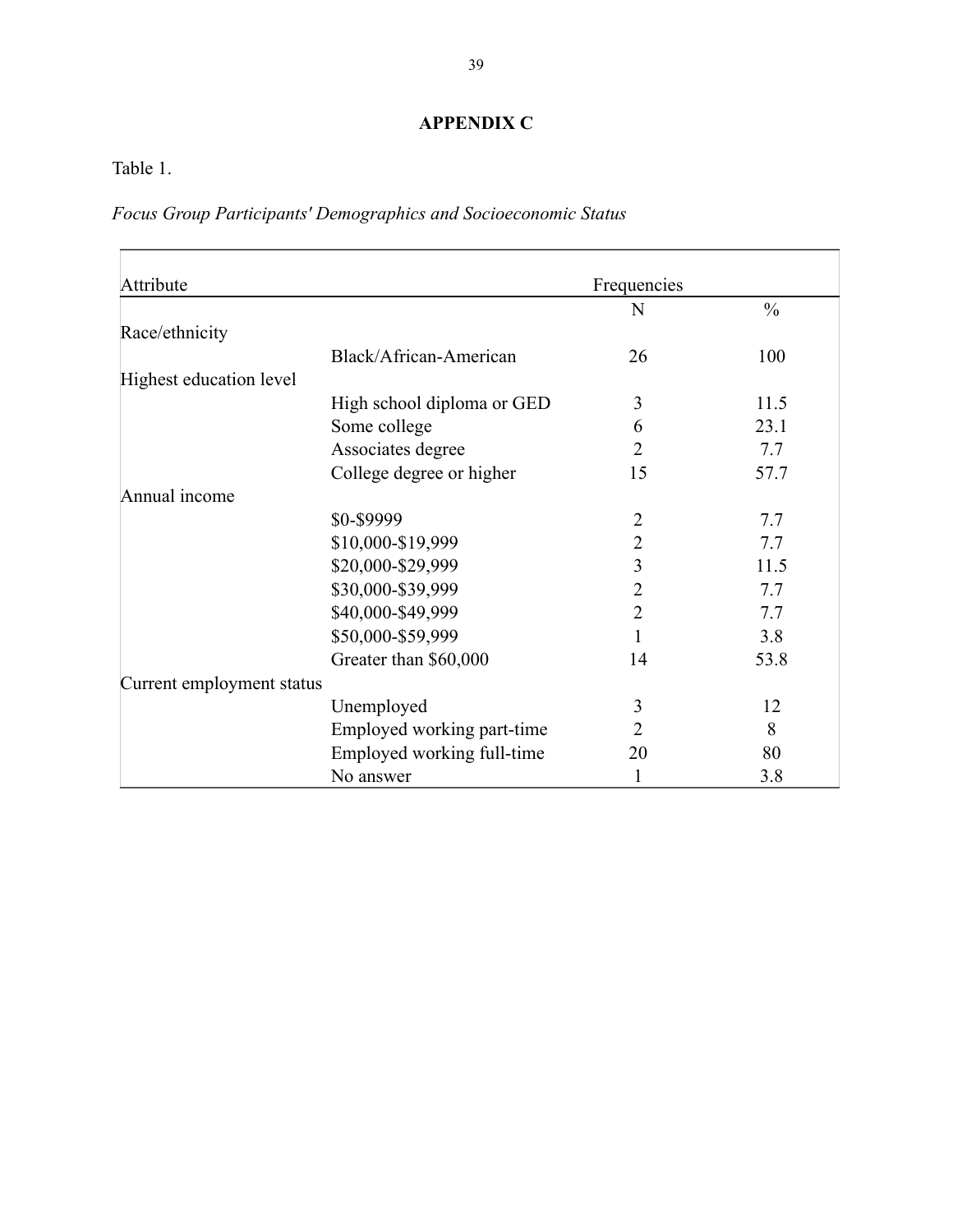# Table 2.

| Question                               | Response         | N              | $\frac{0}{0}$ |
|----------------------------------------|------------------|----------------|---------------|
| Have children?                         |                  |                |               |
|                                        | Yes              | 24             | 92.3          |
|                                        | N <sub>o</sub>   | $\overline{2}$ | 7.7           |
| How many children?                     |                  |                |               |
|                                        | $\boldsymbol{0}$ | $\overline{c}$ | 7.7           |
|                                        | $\mathbf{1}$     | $\overline{3}$ | 12.5          |
|                                        | $\overline{2}$   | 15             | 62.5          |
|                                        | $\overline{3}$   | $\mathfrak{Z}$ | 12.5          |
|                                        | $\overline{4}$   | $\overline{3}$ | 12.5          |
| Currently live with<br>children?       |                  |                |               |
|                                        | Yes              | 9              | 34.6          |
|                                        | N <sub>o</sub>   | 17             | 65.4          |
| How many children do<br>you live with? |                  |                |               |
|                                        | $\boldsymbol{0}$ | $\overline{2}$ | 7.7           |
|                                        | $\mathbf{1}$     | $\overline{4}$ | 15.4          |
|                                        | $\overline{c}$   | 10             | 38.5          |
|                                        | $\overline{3}$   | 3              | 11.5          |
| Are you the Primary                    |                  |                |               |
| Caregiver to any<br>children?          |                  |                |               |
|                                        | Yes              | 18             | 69.2          |
|                                        | N <sub>o</sub>   | $8\,$          | 30.8          |
| Relationship status                    |                  |                |               |
|                                        | Single           | $\overline{4}$ | 15.4          |
|                                        | Married          | 17             | 65.4          |
|                                        | Divorced         | $\overline{4}$ | 15.4          |
|                                        | No answer        | $\mathbf{1}$   | 3.8           |

# *Survey of Participants Children and Living Situation*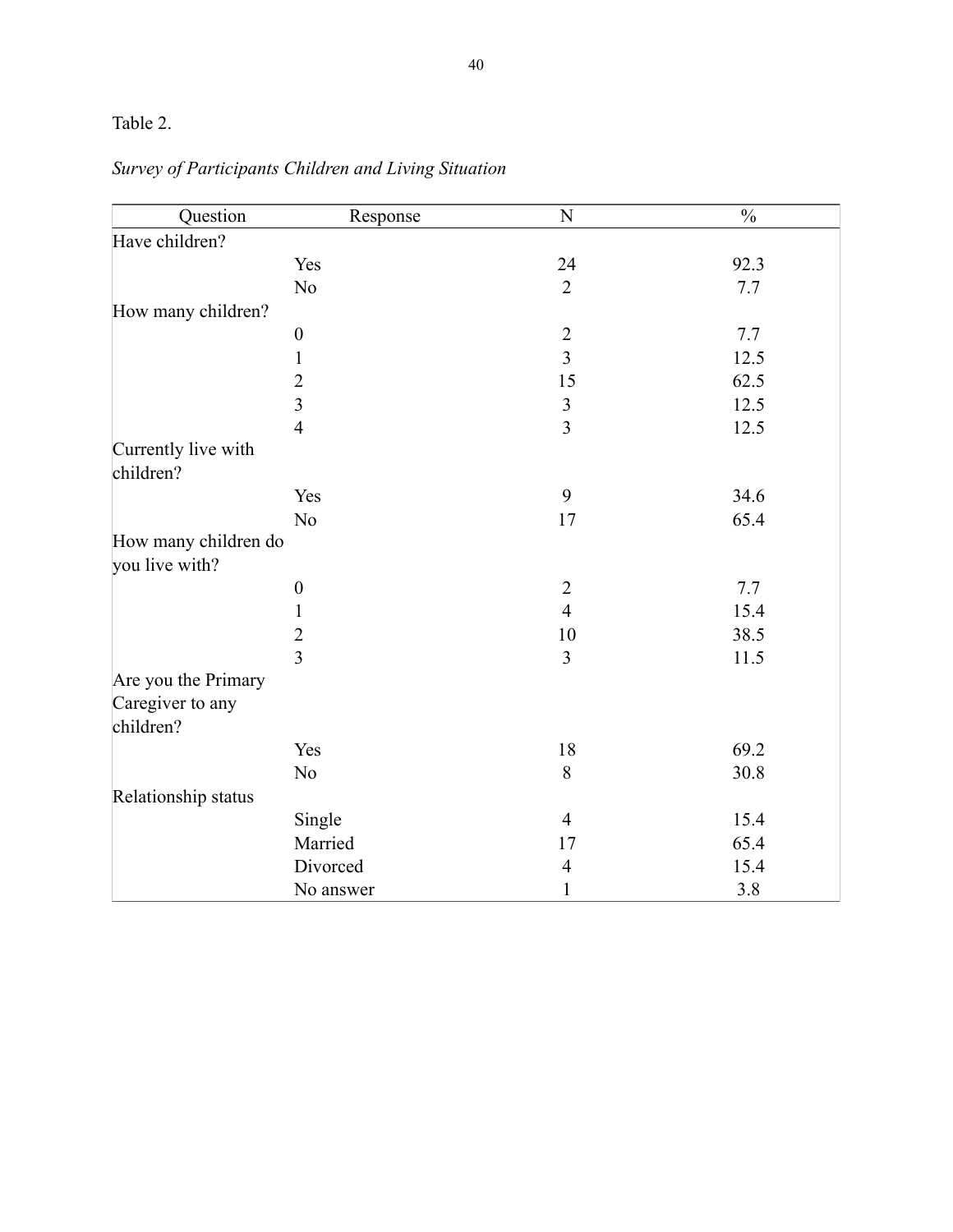# **APPENDIX D**

Figure 1.

*Themes of Where Fathers Obtain Parenting Information*

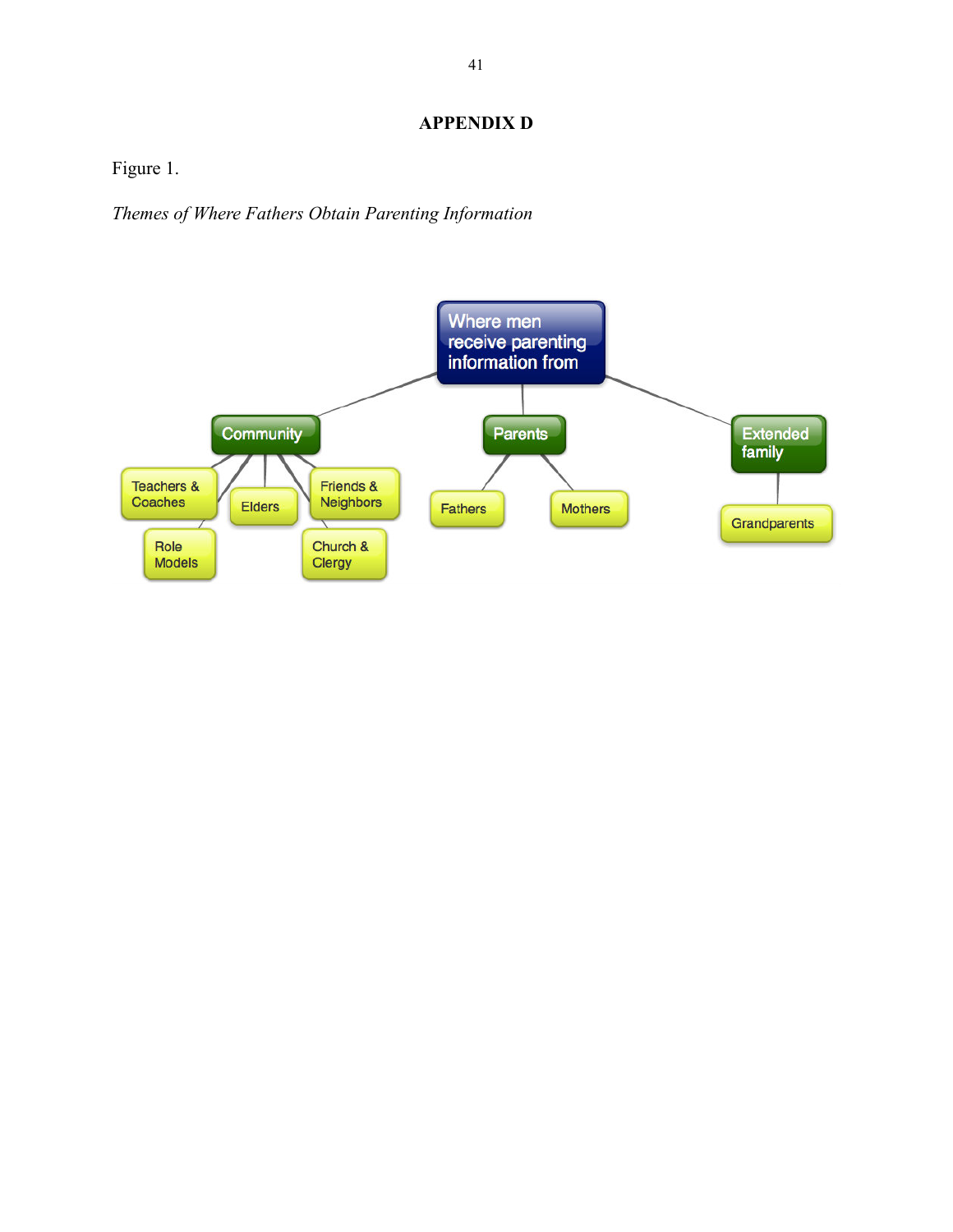# Figure 2.

*Themes of What Interventions They Have Heard of, and How They Feel About Them*

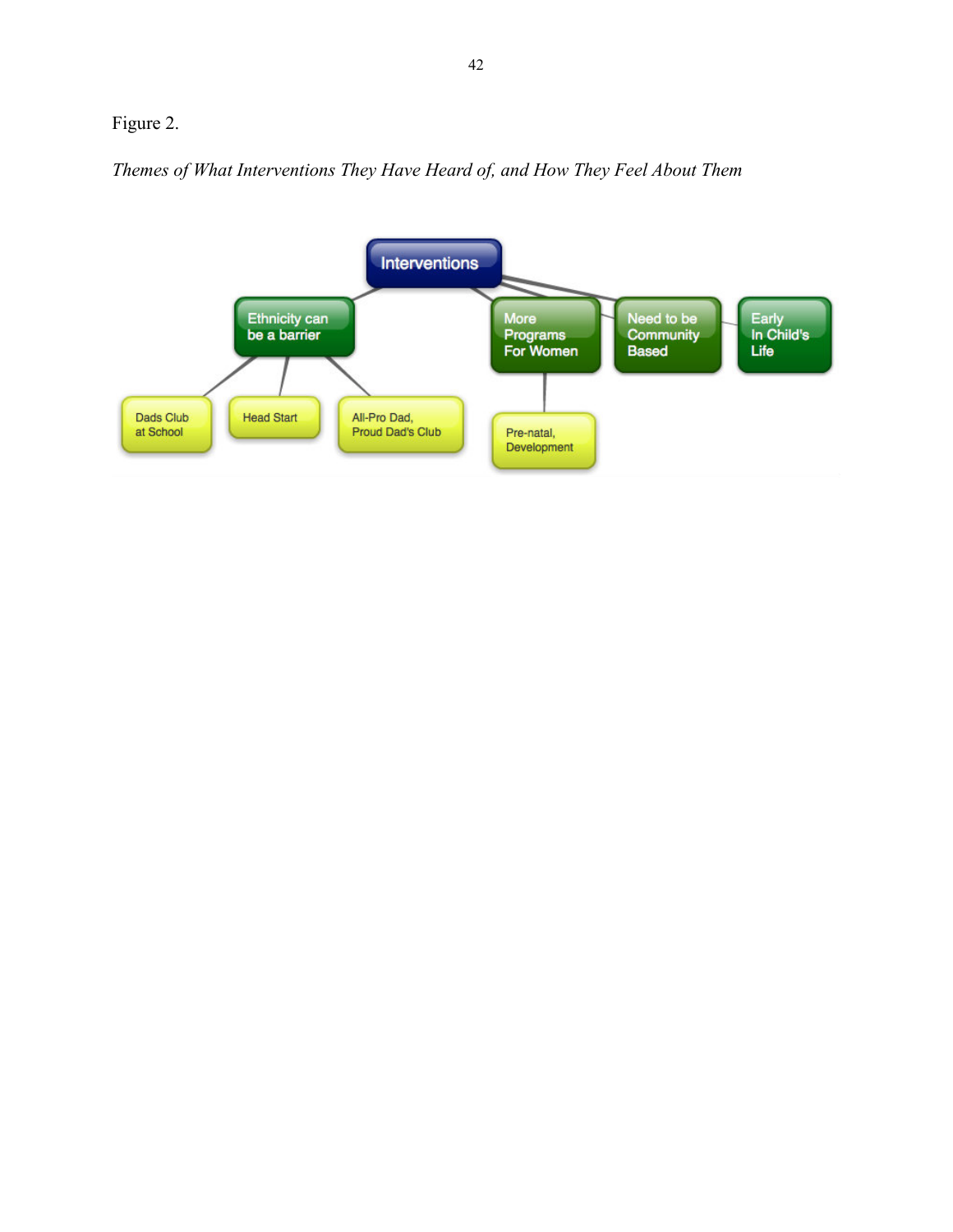# Figure 3.



*Themes of What Discpline Practices Fathers Do and Do Not Use*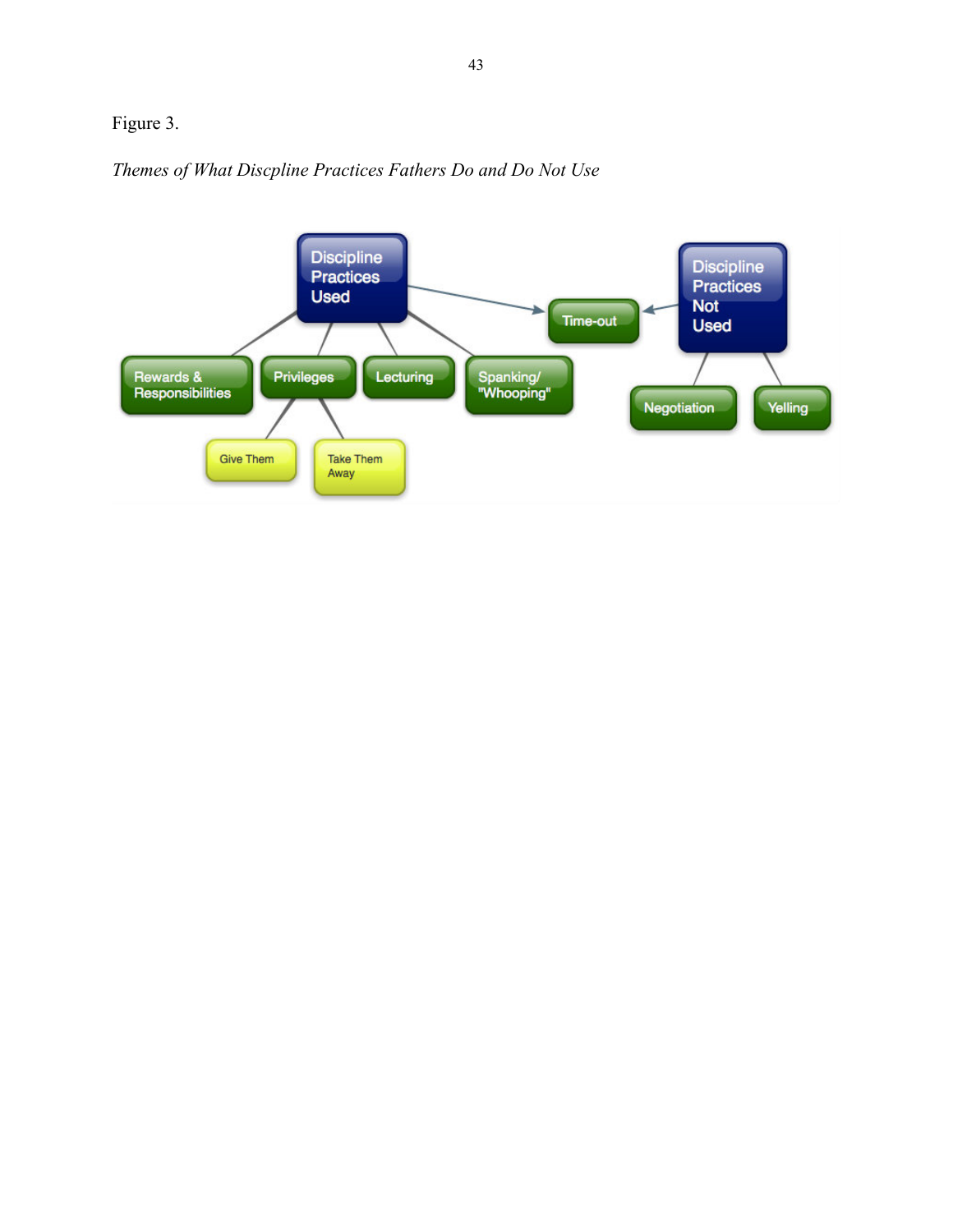#### **REFERENCES**

- Amato, P. R., & Gilbreth, J. G. (1999). Nonresident Fathers and Children's Well-Being: A Meta- Analysis. *Journal of Marriage and Family,* 61(3), 557-573. Retrieved from http:// www.jstor.org/stable/353560
- Anderson, E. A., Kohler, J. K. & Letiecq, B. L. (2002). Low-Income Fathers and "Responsible Fatherhood" Programs: A Qualitative Investigation of Participants' Experiences. *Family Relations,* 51(2), 148-155. doi: 10.1111/j.1741-3729.2002.00148.x
- Bellamy, J. L. (2009). A National Study of Male Involvement Among Families in Contact With the Child Welfare System*. Child Maltreatment*, 14(3), 255-262. doi: 10.1177/1077559508326288
- Berger, L. M., Carlson, M. J., Bzostek, S. H. & Osborne, C. (2008). Parenting Practices of Resident Fathers: The Role of Marital and Biological Ties. *Journal of Marriage and Family*, 70 (3), 625-639. doi: 10.1111/j.1741-3737.2008.00510.x
- Berger, L. M., & Langton, C. E. (2011). Young Disadvantaged Men as Fathers. *The Annals of the American Academy of Political and Social Science*, 635, 56-75. doi: 10.1177/0002716210393648
- Berkshire Proud Dads Club (2011). In *Berkshire Middle School.* Retrieved from http:// berkshiremiddleschool.webs.com/
- Berlyn, C., Wise, S., & Soriano, G. (2008). Australian Government Department of Families, Housing, Community Services and Indigenous Affairs. *Engaging Fathers in Child and Family Services: Participation, perceptions and good practice. Stronger Families and Communities Strategy 2004–2009.* Retrieved from http://www.fahcsia.gov.au/about/ publicationsarticles/research/occasional/Documents/op22/op22.pdf. Canberra Mail Centre ACT, Commonwealth of Australia
- Bögels, S., & Phare, V. (2008). Fathers' role in the etiology, prevention and treatment of child anxiety: A review and new model. *Clinical Psychology Review,* 28, 539-558. doi: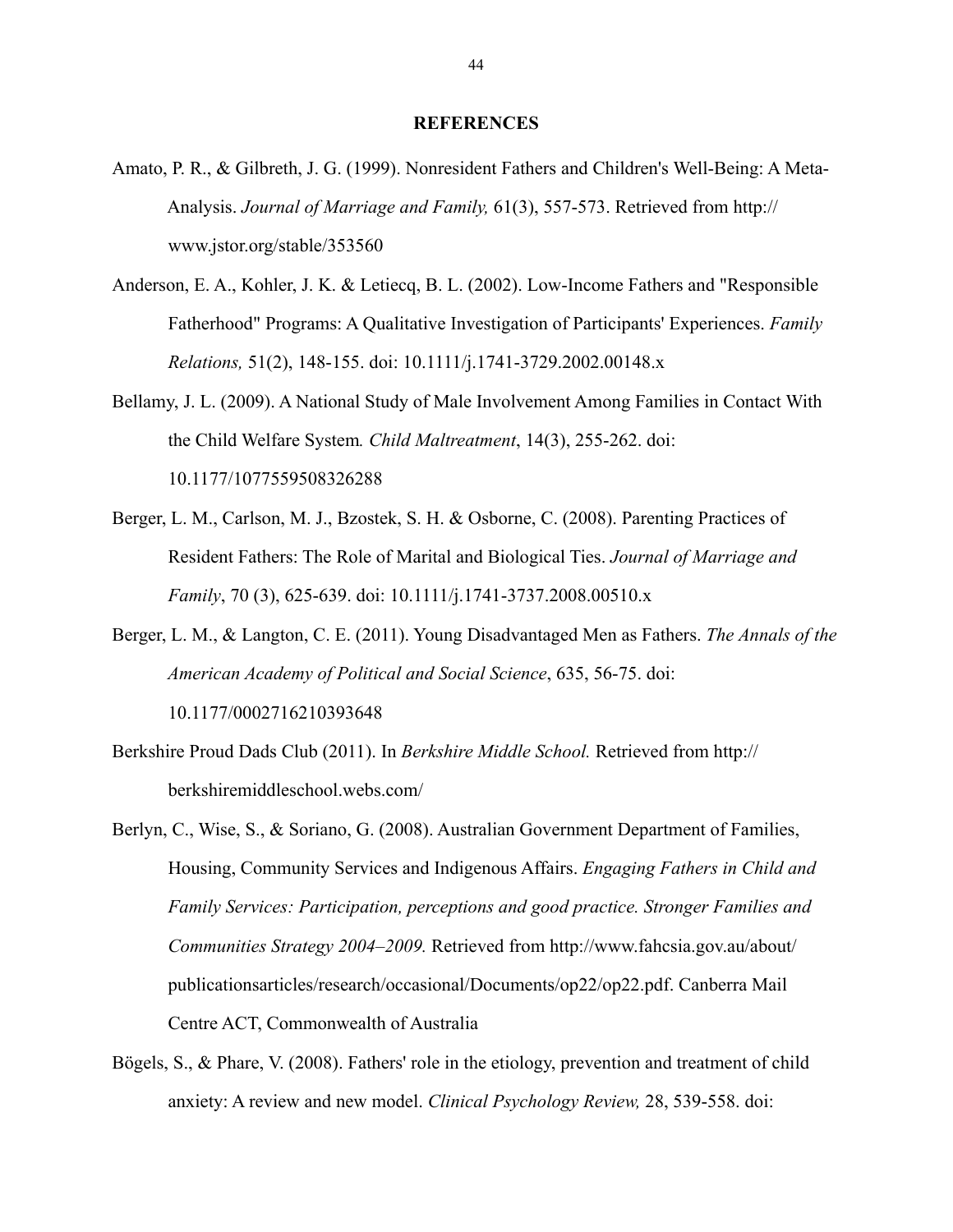10.1016/j.cpr.2007.07.011

- Bogenschneider, K., Wu, M., Raffaelli, M. & Tsay, J. C. (1998). Parent Influences on Adolescent Peer Orientation and Substance Use: The Interface of Parenting Practices and Values. *Child Development*, 69(6), 1672-1688. doi: 10.1111/j.1467-8624.1998.tb06184.
- Bouchard, G., & Lee, C. M. (2000). The marital context for father involvement with their preschool children: The role of partner support*. Journal of Prevention & Intervention in the Community*, 20 (1/2), 37-53.
- Braun, V. & Clarke, V. (2006). Using thematic analysis in psychology. *Qualitative Research in Psychology,* 3, 77-101. doi: 10.1191/1478088706qp063oa
- Braver, S. L., & Griffin, W. A. (2000). Engaging Fathers in the Post-Divorce Family. *Marriage & Family Review*, 29(4), 247-267. doi: 10.1300/J002v29n04\_02
- Bronte-Tinkew, J., Carrano, J., & Guzman, L. (2006). Resident Fathers' Perceptions of Their Roles and Links to Involvement with Infants*. Fathering*, 4(3), 254-285. doi: 10.3149/fth. 0403.254
- Bronte-Tinkew, & Horowitz, A. (2010). Factors Associated With Unmarried, Nonresident Fathers' Perceptions of Their Coparenting. *Journal of Family Issues*, 31(1), 31-65. doi: 10.1177/0192513X09342866
- Bronte-Tinkew, J., Carrano, J., Allen, T., Bowie, L., Mbawa, K., Matthews, G. (2007). *Element of Promising Practice for Fatherhood Programs: Evidence-Based Research Finding on Programs for Fathers.* National Responsible Fatherhood Clearinghouse. Retrieved from http://www.louisvilleky.gov/NR/rdonlyres/424404EB-ED86-4840-

A8F9-5BEA58A3736D/0/FatherhoodProgram.pdf

Buck, A., Pleasence, P., Balmer, N., O'Grady, A. & Genn, H. (2004). Lone Parents and Civil Law: Their Experience of Problems and Their Advice-seeking Behavior. *Social Policy & Administration,* 38(3), 253.269. doi: 10.1111/j.1467-9515.2004.00389.x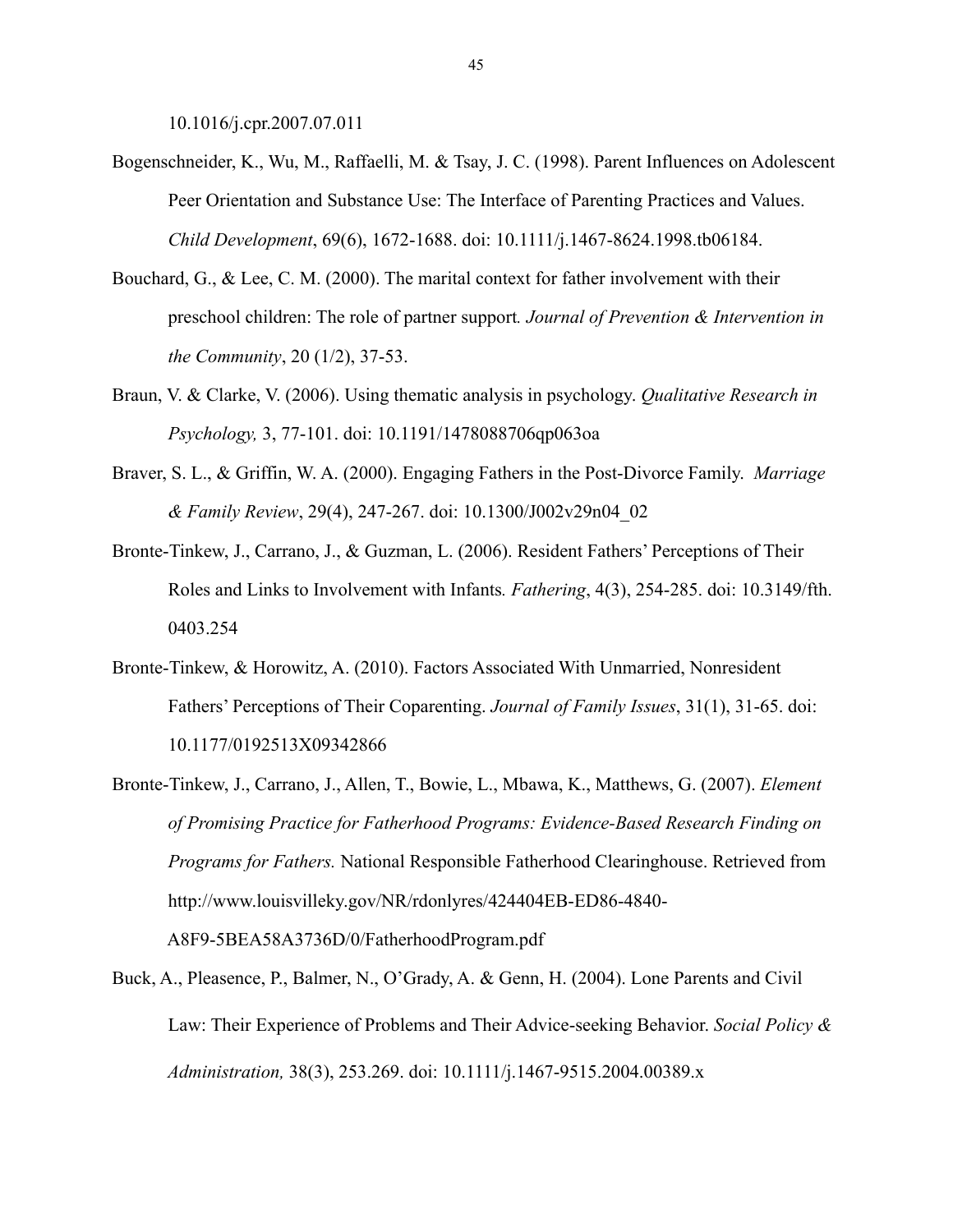- Buckley, C. K., & Schoppe-Sullivan, S. J. (2010). Father involvement and coparenting behavior: Parents' nontraditional beliefs and family earner status as moderators. *Personal Relationships,* 17, 413-431. doi: 0.1111/j.1475-6811.2010.01287.x
- Button, D. M. (2008). Social Disadvantage and Family Violence: Neighborhood Effects on Attitudes about Intimate Partner Violence and Corporal Punishment. *American Journal of Criminal Justice,* 33, 130-147. doi: 10.1007/s12103-008-9033-3
- Cabrera, N. J., Fagan, J., & Farrie, D. (2008). Explaining the Long Reach of Fathers' Prenatal Involvement on Later Paternal Engagement. *Journal of Marriage and Family*, 70, 1094-1107. doi: 10.1111/j.1741-3737.2008.00551.x
- Cabrera, N. J., Shannon, J. D., Vogel, C, Tamis-LeMonda, C, Ryan, R. M., Brooks Gunn, J. Raikes, H., & Cohen, R. (2004). Low-income fathers' involvement in their toddlers' lives: Biological fathers form the early head start research and evaluation study. *Fathering: A journal of theory, research, & practice about men as fathers*, 2(1), 5-26.
- Cabrera, N. J., Tamis-LeMonda, C. S., Bradley, R. H., Hofferth, S., & Lamb, M. E. (2000). Fatherhood in the Twenty-First Century. *Child Development,* 71(1), 127-136. doi: 10.1111/1467-8624.00126
- Caldwell, C. H., Bell L., Brooks, C, L., Ward, J. D., & Jennings, C. (2011). Engaging Nonresident African American Fathers in Intervention Research: What Practitioners Should Know About Parental Monitoring in Nonresident Families. R*esearch on Social Work Practice,* 21(3), 298-307. doi: 10.1177/104973151038292
- Caldwell, C. H., Rafferty, J., Reischl, T. H., De Loney, E. H., & Brooks, C. L. (2010). Enhancing Parenting Skills Among Nonresident African American Fathers as a Strategy for Preventing Youth Risky Behaviors*. American Journal of Community Psychology*, 45, 17-35. doi: 10.1007/s10464-009-9290-4
- Carlson, M. J. & Turner, K. J. (2010). *Fathers' Involvement and Fathers Well-being over Children's First Five Years.* Presented at the annual meeting of Population Association of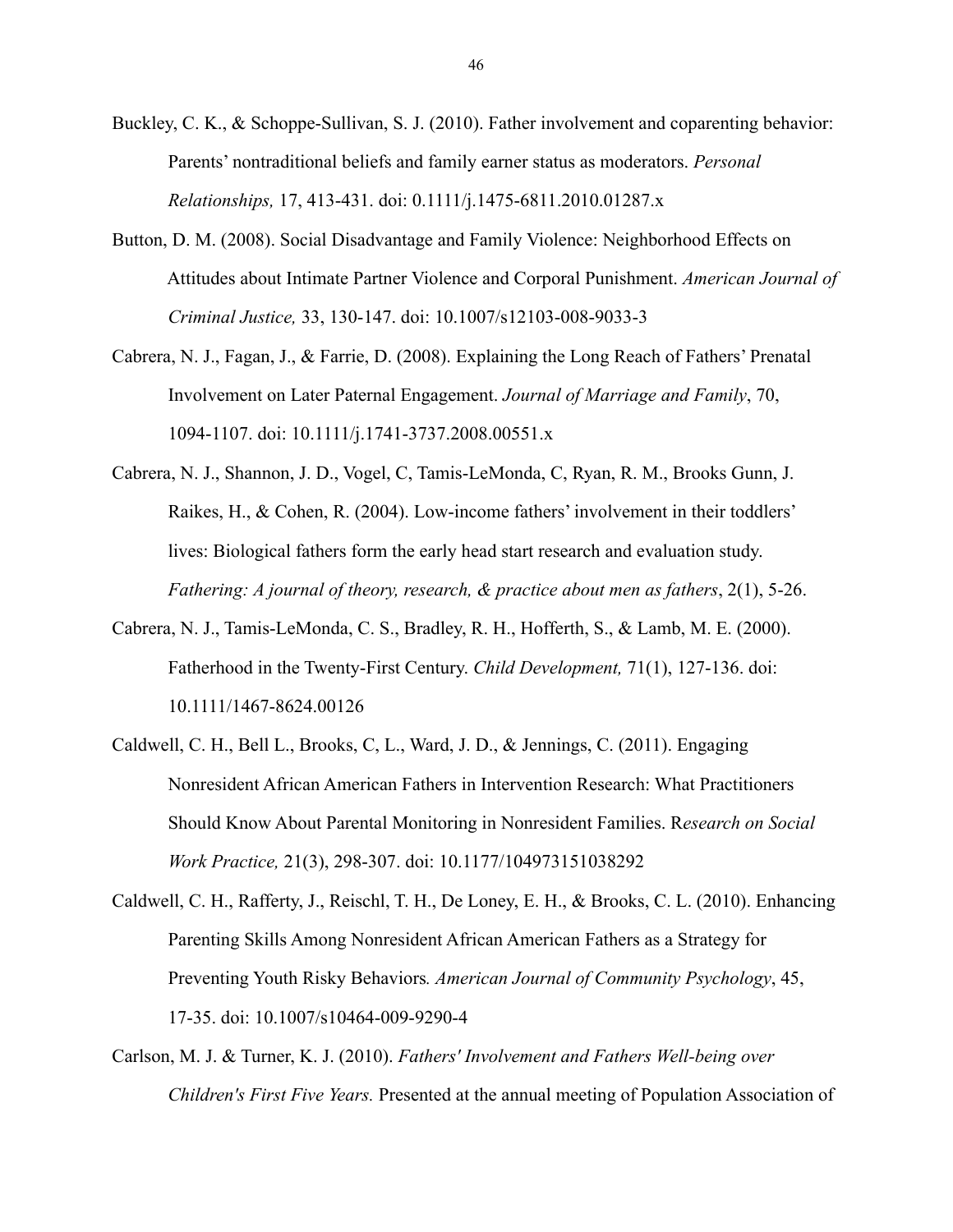America, Dallas, Texas. Retrieved from www.ssc.wisc.edu/cde/unmarried-fathers/wp content/uploads/2010/09/Carlson\_Turner\_Sept2010.pdf

- Coles, R. B. (2009). Just Doing What They Gotta Do: Single Black Custodial Fathers Coping With the Stresses and Reaping the Rewards of Parenting. *Journal of Family Issues,*  30(10), 1311-1338. doi: 10.1177/0192513X09339290
- Coley, R. L., & Coltrane, S. (2007). Commentary: Impact of Father Involvement on Children's Developmental Trajectories: New Findings Panel for the National Fatherhood Forum. *Applied Development Science*, 11(4), 226-228. doi: 10.1080/10888690701762134
- Coley, R. L., & Hernandez, D. C. (2006). Predictors of Paternal Involvement for Resident and Nonresident Low-Income Fathers*. Developmental Psychology*, 42(6), 1041-1056. doi: 10.1037/0012-1649.42.6.1041
- Coley, R. L. (2001). (In)visible Men. *American Psychologist*, 56(9), 743-752. doi: 10.1037/0003-066X.56.9.743
- Cookston, J. T., Braver, S. L., Griffin, W. A., Deluse, S. R., & Miles, J. C. (2007). Effects of the Dads for Life Intervention on Interparental Conflict and Coparenting in the Two Years After Divorce. *Family Process,* 46(1), 123-137. doi: 10.1111/j.1545-5300.2006.00196.x
- Cowan, P. A., Cowan, C. P., Knox, V. (2010). Marriage and Fatherhood Programs*. The Future of Children*, 20(2), 205-230. Retrieved from http://www.jstor.org/stable/20773701
- Cowan, P. A., Cowan, C. P., Pruett, M. K., & Wong, J. J. (2009). Promoting Fathers' Engagement With Children: Preventive Interventions for Low-Income Families. *Journal of Marriage and Family*, 71, 663-679. doi: 10.1111/j.1741-3737.2009.00625.x
- Crouter, A. C., Bumpus, M.F., Davis, K.D. & McHale, S.M. (2005). How Do Parents Learn About Adolescents Experiences? Implication for Parental Knowledge and Adolescent Risky Behavior. *Child Development*, 76(4), 869-882. doi: 10.1111/j. 1467-8624.2005.00883.x

Daniel, B., & Taylor, J. (1999). The Rhetoric Versus the Reality: a Critical Perspective on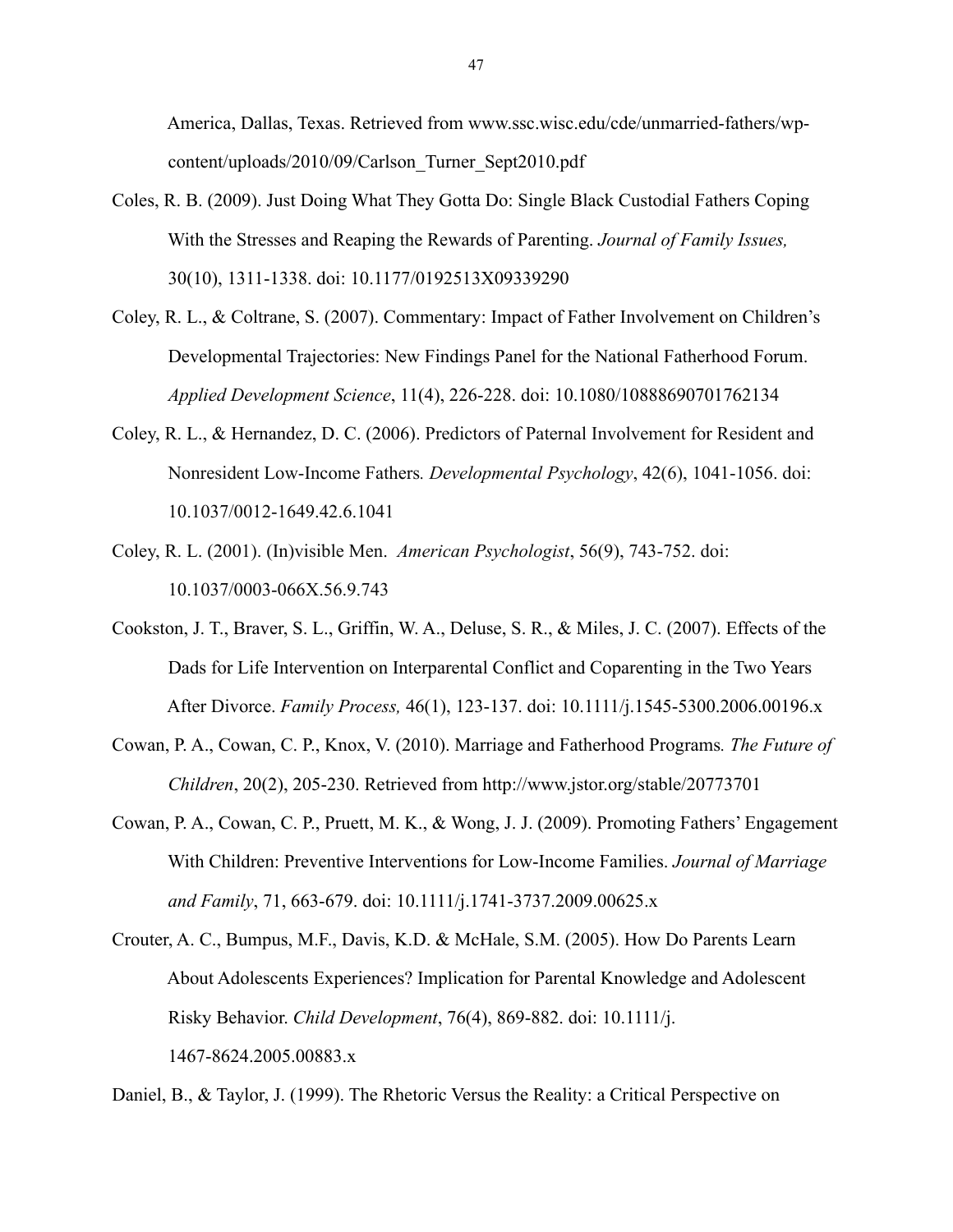Practice with Fathers in Child Care and Protection Work. *Child and Family Social Work*, 4, 209-220. doi: 10.1046/j.1365-2206.1999.00117.x

- DeGarmo, D. S, Patras, J. & Eap., S. (2008). Social Support for Divorced Fathers Parenting: Testing a Stress-Buffering Model. *Family Relations,* 57, 35-48. doi: 10.1111/j. 1741-3729.2007.00481.x
- Doherty, W. J., Kouneski, E. F., & Erickson, M. F. (1998). Responsible fathering: An overview and conceptual framework. *Journal of Marriage and the Family*, 60, 277-292.
- Eggebeen, D. J. (2002). The Changing Course of Fatherhood: Men's Experiences With Children in Demographic Perspective*. Journal of Family Issues*, 23(4), 486-506. doi: 10.1177/0192513X02023004002
- Eggebeen, D. J., & Knoester, C. (2001). Does Fatherhood Matter for Men? *Journal of Marriage and Family,* 63(2), 381-393. doi: 10.1111/j.1741-3737.2001.00381.x
- Fagan, J., & Palkovitz, R. (2007). Unmarried, Nonresident Fathers' Involvement With Their Infants: A Risk and Resilience Perspective*. Journal of Family Psychology*, 21(3), 479-489. doi: 10.1037/0893-3200.21.3.479
- Fagan, J., & Palkovitz (2011). Coparenting and Relationship Quality Effects on Father Engagement: Variations by Residence, Romance. *Journal of Marriage and Family,* 73, 637-653. doi: 10.1111/j.1741-3737.2011.00834.x
- Fagan, J., Palkovitz, R., Roy, K., & Farrie, D. (2009). Pathways to Paternal Engagement: Longitudinal Effects of Risk and Resilience on Nonresident Fathers*. Developmental Psychology,* 45(5), 1389-1405. doi: 10.1037/a0015210
- Family First. (2012). In *Allprodad.com.* Retrieved from http://familyfirst.net/about-us/what-is family-first/#apd
- Florsheim, P., Burrow-Sánchez, J. J., Minami, T., McArthur, L., Heavin, S., & Huda, C. (2012).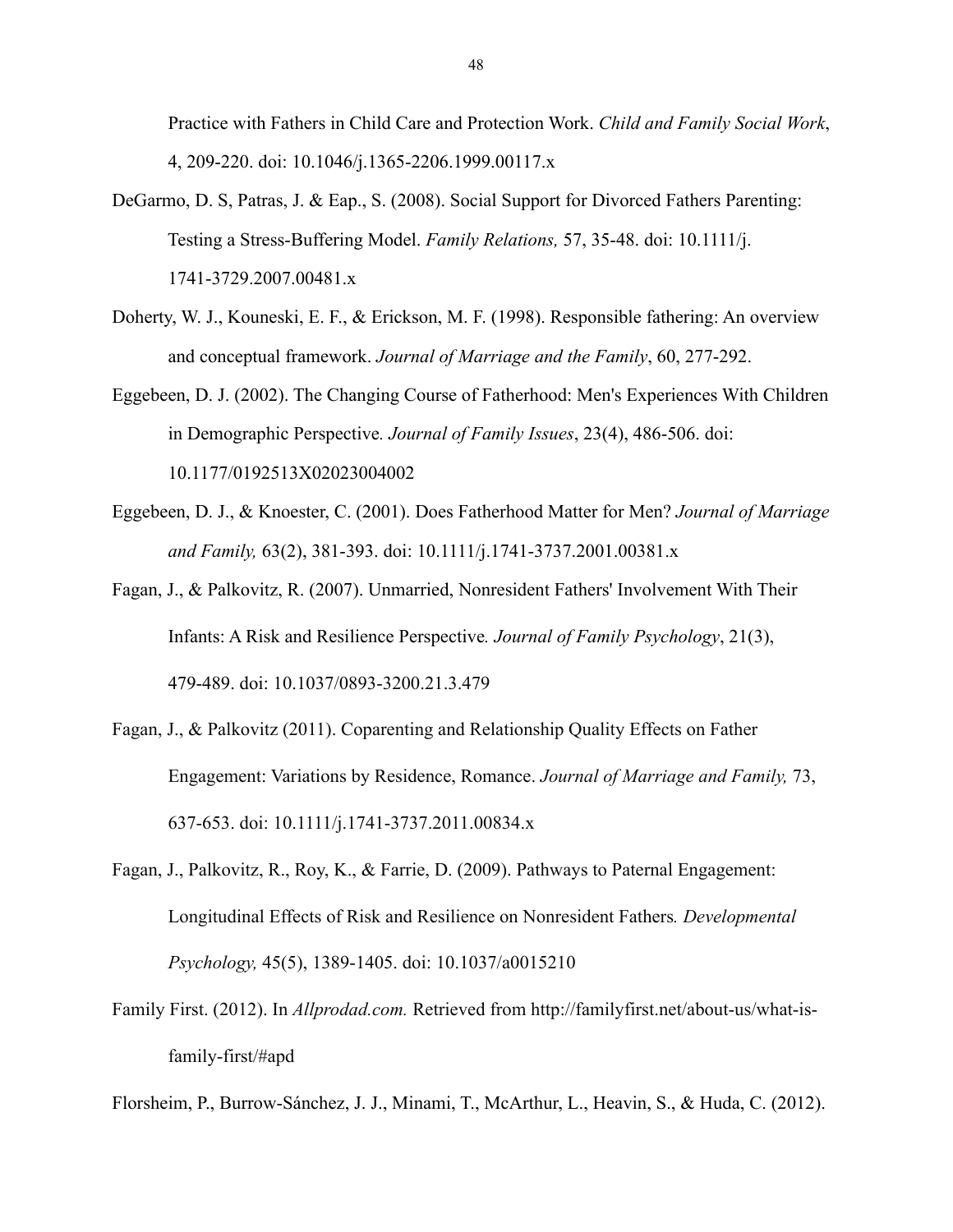Young Parenthood Program: Supporting Positive Paternal Engagement Through Coparenting Counseling. *American Journal of Public Health*, 102(10), 1886-1892. doi: 10.2105/AJPH.2012.300902

- Flouri, E. (2002). Exploring the relationship between mothers' and fathers' parenting practices and children's materialist values. *Journal of Economic Psychology,* 25, 743–752. doi: 10.1016/j.joep.2003.06.005
- Garces, E., Duncan, T., & Currie, J. (2000). Long Term Effects of Head Start. *On-Line Working Paper Series,* California Center for Population Research, UC Los Angeles. Retrieved from http://escholarship.org/uc/item/0952c2t7
- Gavin L. E., Black, M.M., Minor, S., Abel, Y., Papas, M. A., & Bentley, M.E. (2002). Disadvantaged fathers' involvement with their infants: an ecological perspective. *Journal of Adolescent Health*, 31(3), 266-76. doi: 10.1016/S1054-139X(02)00366-X
- Gelles, R. J., & Levine, A. (1999). *Sociology: An Introduction.* Boston, MA: McGraw-Hill College.
- Gershoff, E. T. (2002). Corporal Punishment by Parents and Associated Child Behaviors and Experiences: A Meta-Analytic and Theoretical Review*. Psychological Bulletin*, 128(4), 539-579. doi: 10.1037//0033-2909.128.4.539
- Hayes, E. & Sherwood, K. (2000). *The Responsible Fatherhood Curriculum*. Retrieved from Manpower Demonstration Research Corporation website: http://www.mdrc.org/ publications/40/full.pdf
- Hawkins, D. N., Amato, P. R., & King, V. (2007). Nonresident Father Involvement and Adolescent Well-Being: Father Effects or Child Effects? *American Sociological Review*, 72, 990-1010. doi: 10.1177/000312240707200607

Hawkins, A. J., & Eggebeen, D. J. (1991). Are Fathers Fungible? Patterns of Coresident Adult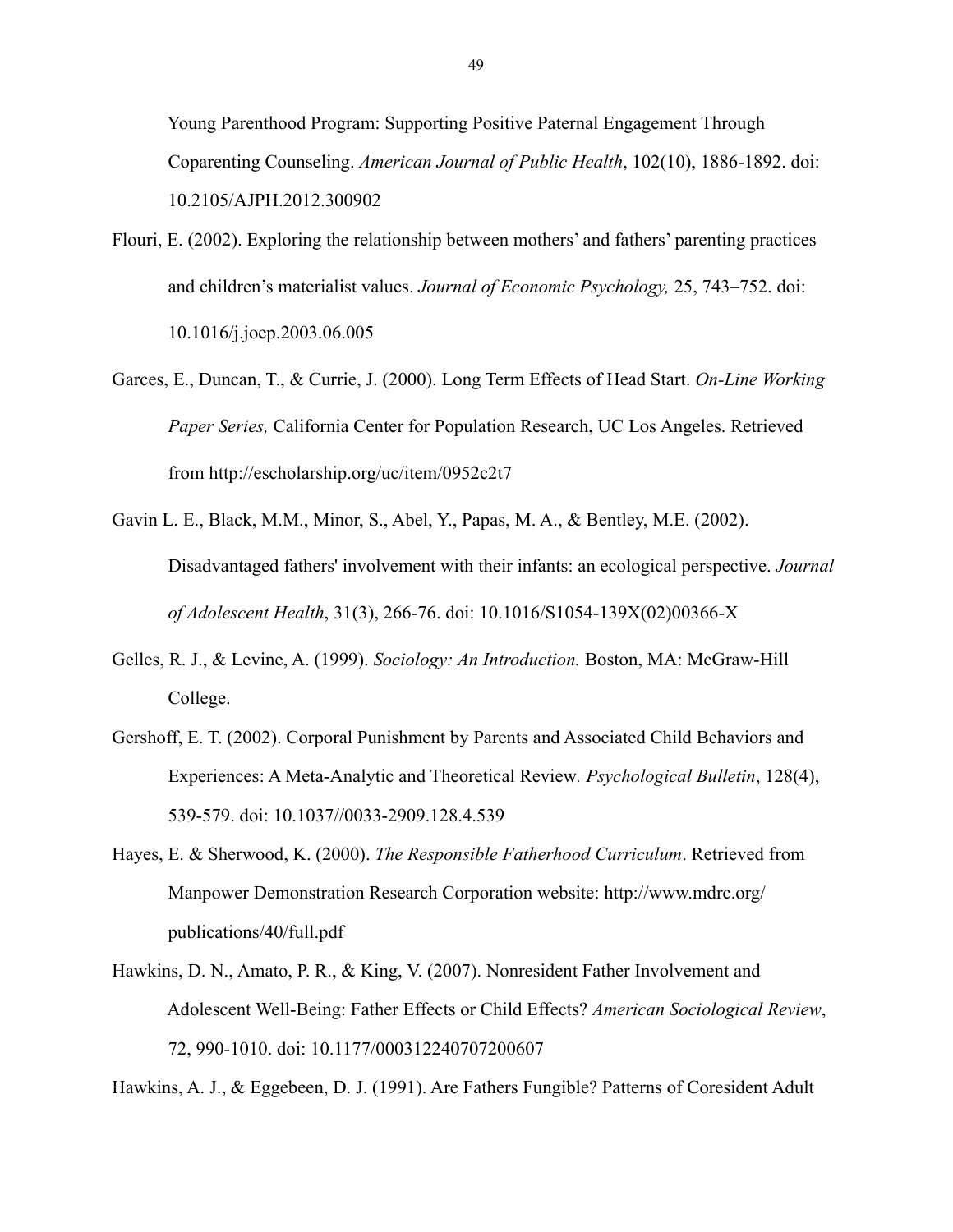Men in Martially Disrupted Families and Young Children's Well-Being. *Journal of Marriage and Family*, 53(4), 958-972. Retrieved from http:// www.jstor.org.proxy.lib.wayne.edu/stable/10.2307/353000

- Head-Reeves, D. M. (2010). *Paternal Involvement Among African-American Fathers In Two- Parent Families: Influences In Early Child Development.* (Doctoral dissertation). Retrieved from Proquest (UMI 3418710)
- Hernandez, D. C., & Coley, R. L. (2007). Measuring Father Involvement Within Low-Income Families: Who is a Reliable and Valid Reporter? *Parenting: Science and Practice*, 7(1), 69-97. doi: 10.1080/15295190709336777
- Jarvis, J., Graham, S., Hamilton, P., & Tyler, D. (2004). The Role of Parenting Classes for Young Fathers in Prison: A Case Study. *The Journal of Community and Criminal Justice*, 51(1), 21-33. doi: 10.1177/0264550504039227
- Johnson, W. E. (2001). Paternal Involvement among Unwed Fathers*. Children and Youth Services Review*, 23(6/7), 513-536. Retrieved from http://dx.doi.org.proxy.lib.wayne.edu/ 10.1016/S0190-7409(01)00146-3
- King, V., Harris, K. M., & Heard, H. E. (2004). Racial and Ethnic Diversity in Nonresident Father Involvement. *Journal of Marriage and Family*, 66(1), 1-21. Retrieved from http:// www.jstor.org.proxy.lib.wayne.edu/stable/10.2307/3599862
- Knoester, C. & Eggebeen, D. J. (2006). The Effects of the Transition to Parenthood and Subsequent Children on Men's Well-Being and Social Participation*. Journal of Family Issues*, 27, 1532-1560. doi: 10.1177/0192513X06290802.
- Kramer, L. & Ramsburg, D. (2002). Advice Given to Parents on Welcoming a Second Child: A Critical Review. *Family Relations,* 51(1), 2-14. doi: 10.1111/j.1741-3729.2002.00002.
- Krampe, E. M., Newton, R. R. (2006). The Father Presence Questionnaire: A New Measure of the Subjective Experience of Being Fathered. *Fathering*, 4(2), 159-190. doi: 10.3149/fth. 0402.159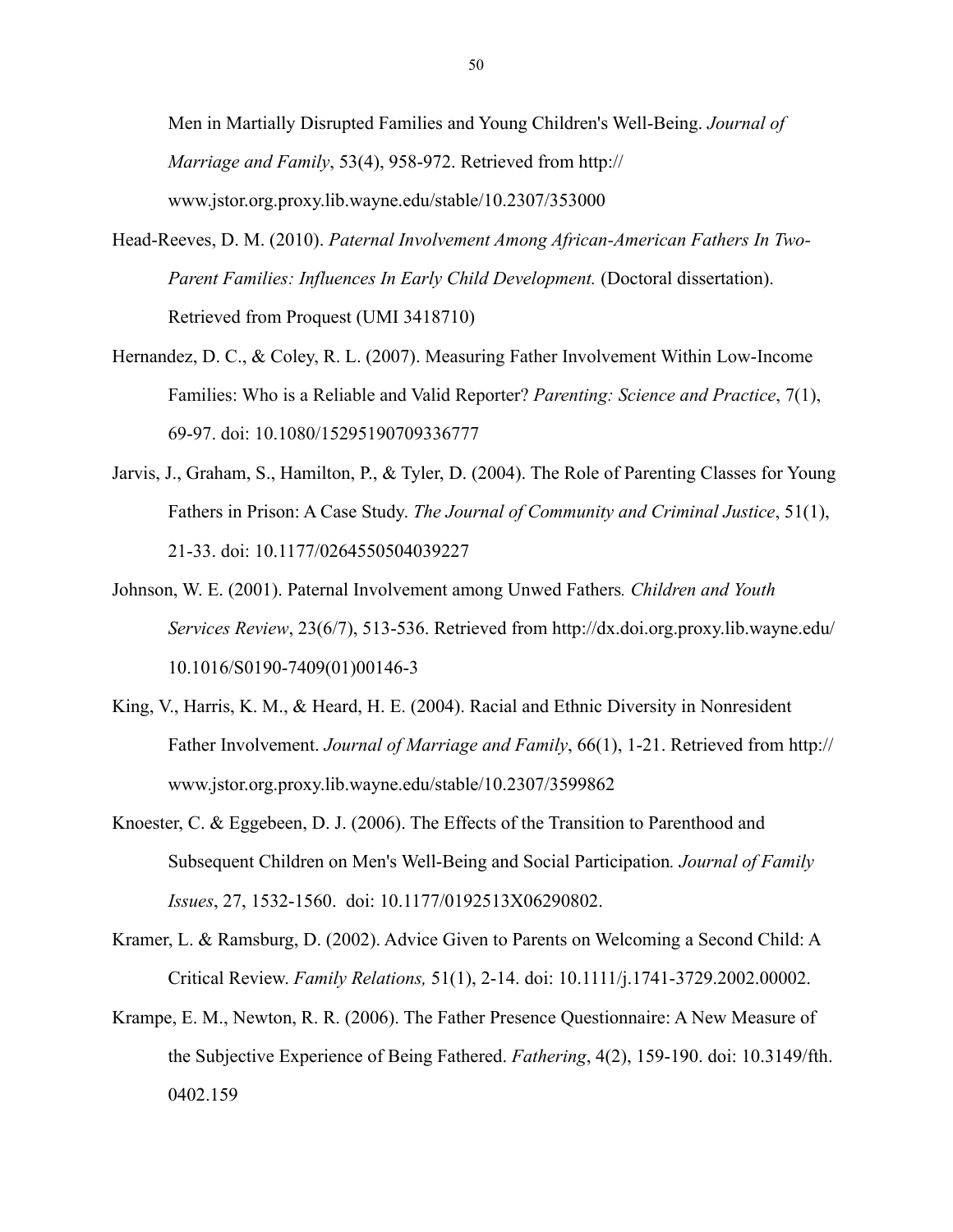- Lee, S. J., Yelick, A, Brisebois, K., & Banks, K. L. (2011). Low-Income Fathers' Barriers to Participation in Family and Parenting Programs. *Journal of Family Strengths*, 11(1), article 12, 1-16. Retrieved from http://digitalcommons.library.tmc.edu/jfs/vol11/iss1/12
- Lemay, C. A., Cashman. S. B., Elfenbein, D. S., & Felice, M. E. (2010). A Qualitative Study of the Meaning of Fatherhood Among Young Urban Fathers. *Public Health Nursing,* 27(3), 221-231. doi: 10.1111/j.1525-1446.2010.00847.x
- Lamb, M. E. (2000). The History of Research on Father Involvement: An Overview. *Marriage & Family Review*, 29(2-3), 23-42. doi: 10.1300/J002v29n02\_03
- Maldonado, S. (2005). Beyond Economic Fatherhood: Encouraging Divorced Fathers to Parent. *University of Pennsylvania Law Review,* 153(3), 921-1009. Retrieved from http:// www.jstor.org/stable/4150643
- Marks, L., & Palkovitz, R. (2004). American Fatherhood Types: The Good, the Bad, and the Uninterested. *Fathering,* 2(2), 113-129. doi: 10.3149/fth.0202.113
- Marsiglio, W., Amato, P., Day, R. D., & Lamb. M. E. (2000). Scholarship on Fatherhood in the 1990s and Beyond. *Journal of Marriage and the Family*, 62(4), 1173-1191. doi: 10.1111/ j.1741-3737.2000.01173.x
- Maxwell, N., Scourfield, J., Featherstone, B., Holland, S., & Tolman, R. (2012). Engaging fathers in child welfare services: a narrative review of recent research evidence. *Child and Family Social Work,* 17, 160–169. doi: 10.1111/j.1365-2206.2012.00827.x
- McLanahan, S., & Beck, A. N. (2010). Parental Relationships in Fragile Families. *The Future of Children*, 20(2), 17-37. doi: 10.1353/foc.2010.0007
- Meek, R. (2007). Parenting Education for Young Fathers in Prison. *Child and Family Social Work,* 12, 239-247. doi: 10.1111/j.1365-2206.2007.00456.x
- Misra, D. P., Caldwell, C., Young, A. A., & Abelson, S. (2009). Do Fathers Matter? Paternal Contributions to Birth Outcomes and Racial Disparities. A*merican Journal of Obstetrics & Gynecology,* 99-100. doi: 10.1016/j.ajog.2009.11.031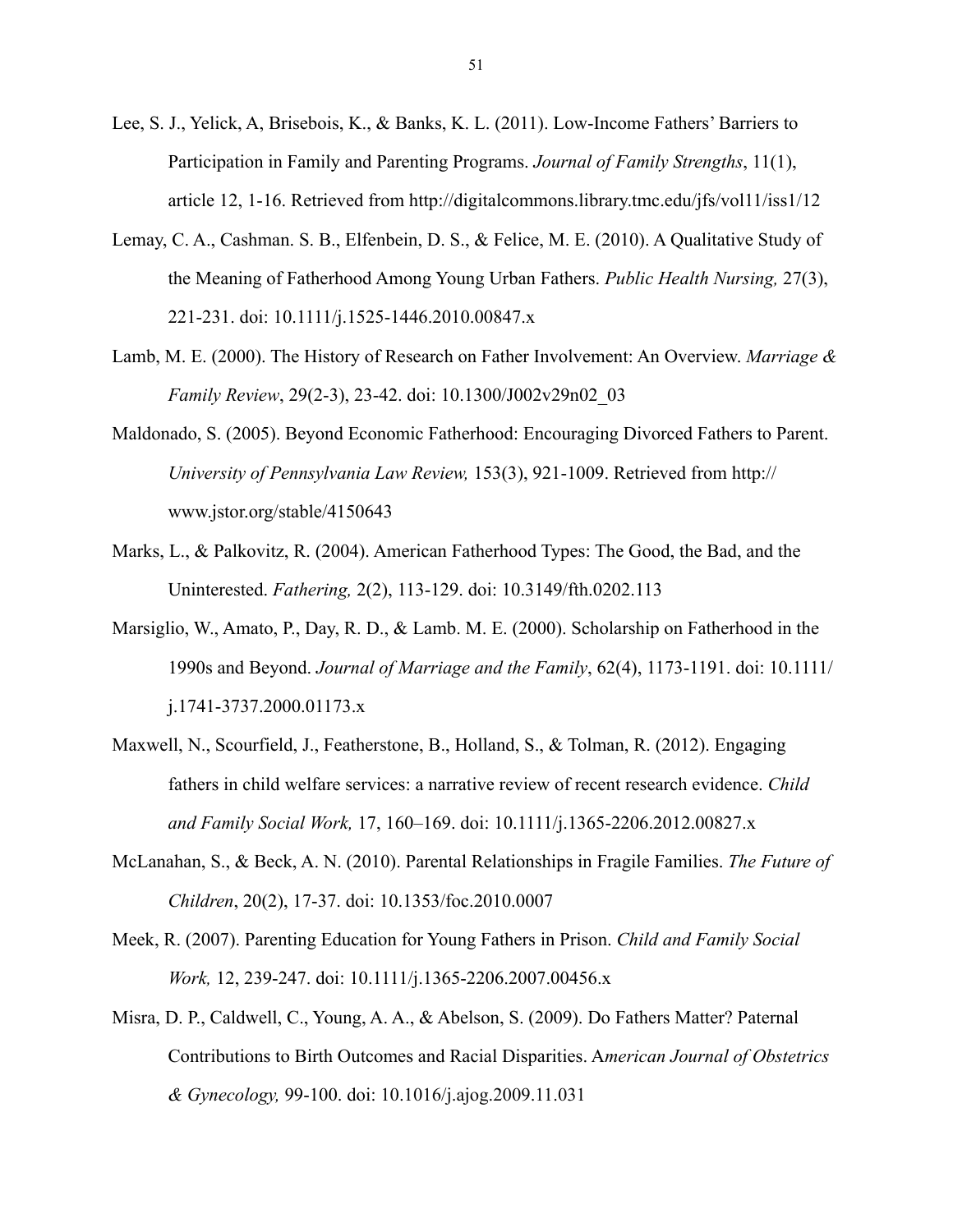- Moorhead, R., Sefton, M. & Douglas, G. (2004). *The Advice Needs of Lone Parents.* Cardiff University Law School.
- Nelson, T. J. (2004). Low-Income Fathers. *Annual Review of Sociology*, 30, 427-451. doi: 10.1146/annurev.soc.29.010202.095947
- Olmstead, S. B., Futris, T. G., Pasley, K. (2009). An Exploration of Married and Divorced, Nonresident Men's Perceptions and Organization of their Father Role Identity. *Fathering,*  7(3), 249-268. doi: 10.31491/flh.0703.249
- Padgett, P. K. (2008). *Qualitative Methods in Social Work Research.* Thousand Oaks, CA: Sage Publications Inc.
- Paulson, S. E. & Sputa, C. L. (1996). Patterns of Parenting During Adolescence: Perceptions of Adolescents and Parents. *Adolescence,* 31(122), 369-381. Retrieved from http:// find.galegroup.com.proxy.lib.wayne.edu/gtx/infomark.do? docType=IAC&prodId=ITOF&tabID=T002&searchType=AdvancedSearchForm&type=r etrieve&version=1.0&userGroupName=lom\_waynesu&docId=A18435718&contentSet=I AC-Documents&source=gale&infoPage=infoMarkPage
- Pratt, M. W., Danso, H. A., Arnold, M. L., Norris, J. E. & Filyer, R. (2001). Adult Generativity and the Socialization of Adolescents: Relations to Mothers' and Father's Parenting Beliefs, Styles and Practices. *Journal of Personality,* 69(1), 89-120. doi: 10.1111/1467-6494.00137
- QSR International. (Version 9.2). *[Nvivo]*. Retrieved from http://www.qsrinternational.com/ products\_nvivo.aspx
- Rane, T. R., & McBride, B. A. (2000). Identity Theory as a Guide to Understanding Fathers' Involvement With Their Children. *Journal of Family Issues,* 21, 347-366. doi: 10.1177/019251300021003004
- Roy, K. M. (2006). Father Stories : A Life Course Examination of Paternal Identity Among Low- Income African American Men. *Journal of Family Issues,* 27(1), 31-54. doi: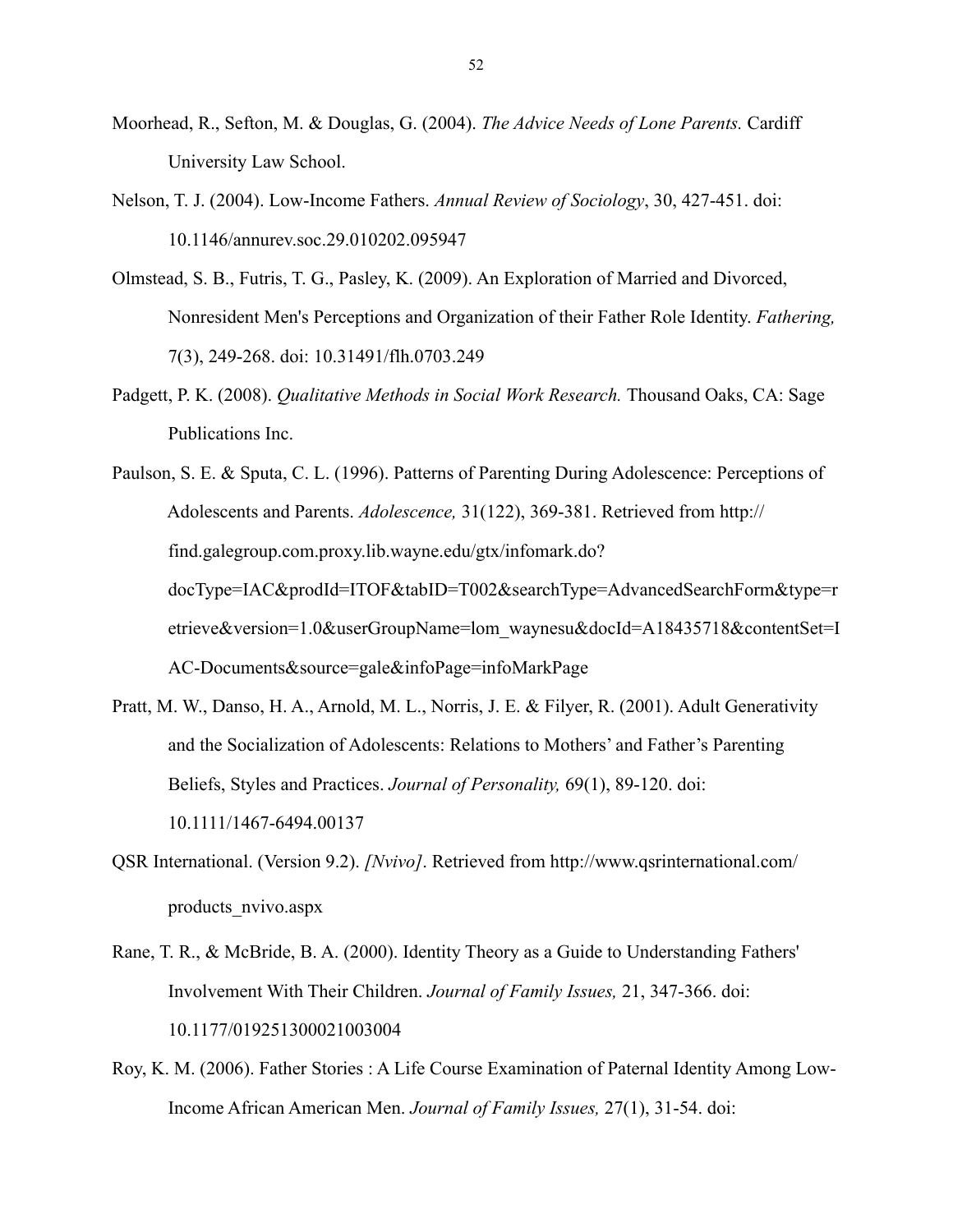10.1177/0192513X05275432

- Sanderson, S., & Sanders Thompson, V. L. (2002). Factors Associated With Perceived Paternal Involvement in Childrearing. *Sex Roles,* 46(4), 99-111. doi: 10.1023/A:1016569526920
- Schuster, M. A., Duan, N., Regalado, M. & Klein, D. J. (2000). Anticipatory Guidance: What Information Do Parents Receive? What Information Do They Want? *Archives of Pediatric Adolescent Medicine,* 154, 1191-1198. doi: 10.1001/archpedi.154.12.1191
- Shapiro, A. F., & Krysik, J. (2010). Finding Fathers in Social Work Research and Practice. *Journal of Social Work Values and Ethics,* 7(1). Retrieved from http:// www.socialworker.com/jswve/spring2010/4findingfathers.pdf
- Sieber, D. (2008). Engaging Absent Fathers in the Treatment of Children. *Clinical Social Work Journal,* 36, 333-340. doi: 10.1007/s10615-008-0158-0
- Sobolewski, J. M., & King, V. (2005). The Importance of the Coparental Relationship for Nonresident Fathers' Ties to Children. J*ournal of Marriage and Family,* 67(5), 1196-1212. doi: 10.1111/j.1741-3737.2005.00210.x
- U.S. Department of Labor (2012). *Women in the Labor Froce: A Databook.* Retrieved from http://www.bls.gov/cps/wlf-databook-2011.pdf
- Vaaler, M. L., Ellison, C. G., Horton, K. D., & Marcum, J. P. (2008). Spare the Rod? Ideology, Experience, and Attitudes Toward Child Discipline Among Presbyterian Clergy. P*astoral Psychology,* 56, 533-546. doi: 10.1007/s11089-008-0129-y
- Waldfogel, J. (2006). What do children need? *Public Policy Research,* 13(1), 26-34. .doi: 10.1111/j.1070-3535.2006.00417.x
- Waller, M. R. (2009). Family Man in the Other America: New Opportunities, Motivations, and Supports for Paternal Caregiving. *The Annals of the American Academy of Political and Social Science,* 624, 156-176. doi: 10.1177/0002716209334372

Walsh, W. (2002). Spankers and Nonspankers: Where They Get Information on Spanking.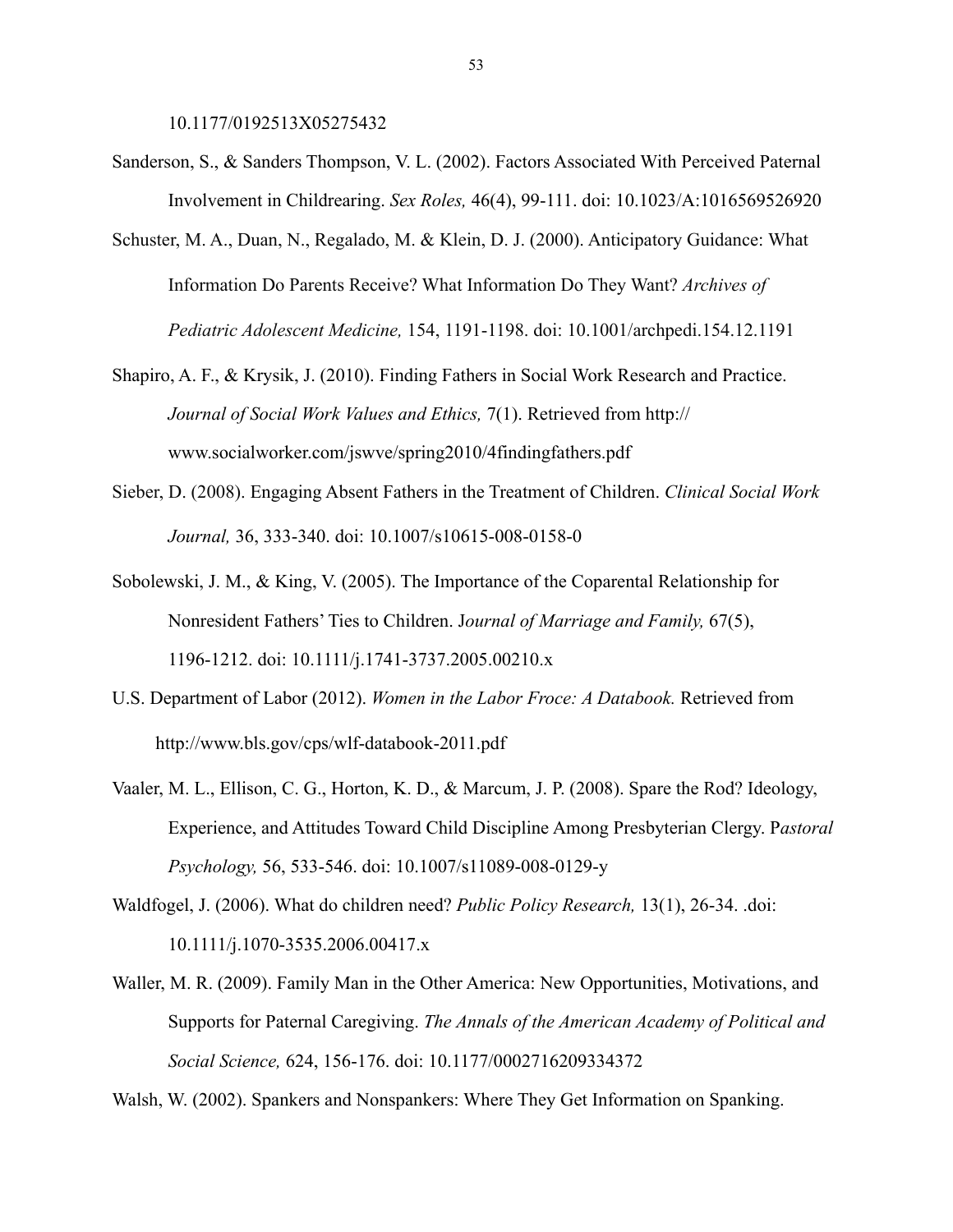*Family Relations,* 51(1), 81-88. Retrieved from http://www.jstor.org/stable/3700302 Woldoff, R.A., & Cina, M. G. (2007). Regular work, underground jobs, and hustling: An examination of paternal work and father involvement. *Fathering,* 5(3), 153-173. doi: 10.3149/fth.0503.153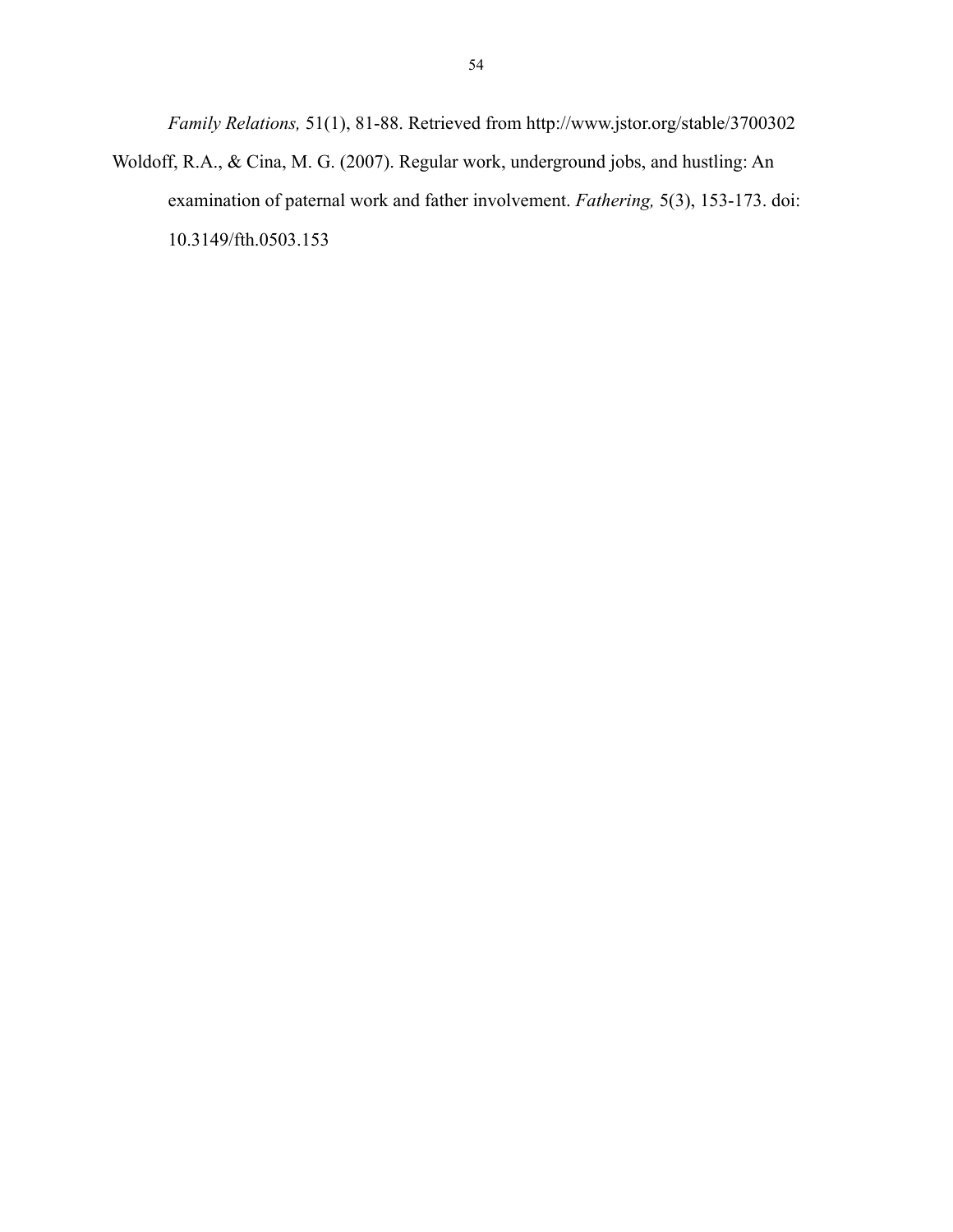#### **ABSTRACT**

### **UNDERSTANDING THE BEHAVIORS AND BELIEFS OF AFRICAN-AMERICAN/ BLACK FATHERS: A QUALITATIVE EXAMINATION**

by

#### **NICHOLAS J. GOMULINSKI**

#### **May 2013**

**Advisor:** Dr. Stella M. Resko

**Major:** Social Work

**Degree:** Master of Social Work

 The positive influence father involvement has on children has been widely examined and embraced. Despite this, examination of men's beliefs on parenting and where they learn their parenting practices has only recently received attention. This study surveyed African-American/ Black fathers in five focus groups (N=26) regarding where they felt they learned how to be a father, and what parenting behaviors they use or believe in. The responses from the participants were transcribed coded and analyzed using thematic analysis. The results, organized into themes, indicated that fathers receive parenting information primarily from their fathers and step-fathers. The participants also used a variety of discipline behaviors that depend on situational factors. Further investigation needs to be done with fathers on a larger scale, and with greater variance than the demographics used for this study.